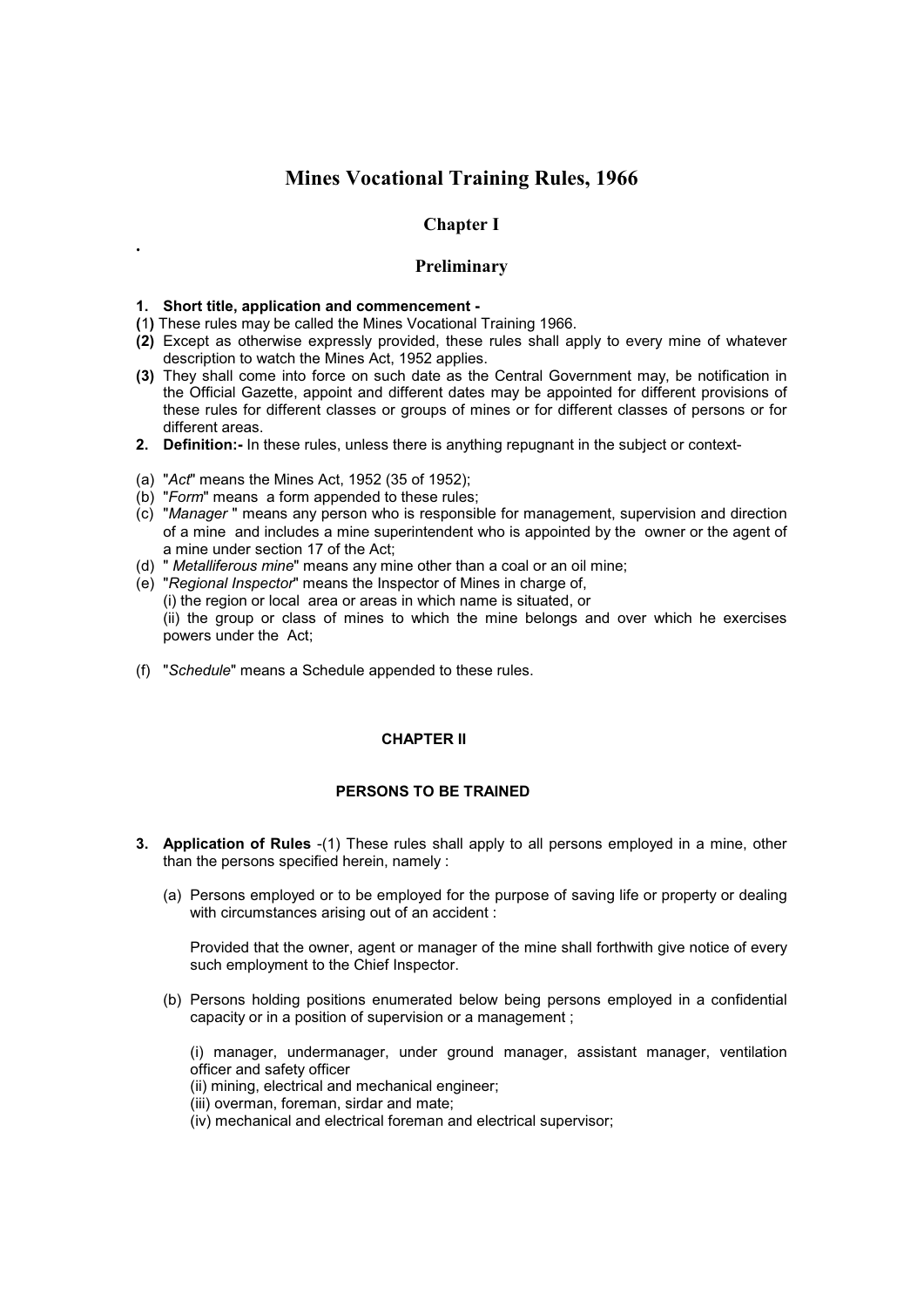(v) Surveyor and assistant surveyor;

(vi) medical officer, chemist, assayer, metallurgist and welfare or personnel officer; and (vii) any other person who, in the opinion of the Chief Inspector, holds a position of supervision or management by whatever name called.

- (c) Shortfirer and blasters.
- (d) Clerk, accountants and register keepers.
- (e) Persons who have undergone a course of training which is part of study at an institution approved by the Central Government in this behalf.
- (f) Apprentice mechanics or apprentice electricians, if they have undergone an approved course of training at a mine mechanisation center or other institution approved by the Chief Inspector in this behalf:

Provided that the exemption granted to the persons specified in clause (d),(e), and (g) shall be subject to the condition that the said person shall undergo a course of refresher training as specified in Rule 8.

(2) The Chief Inspector may, by order, for reasons to be recorded in writing and subject to such conditions as he may specify therein, exempt any person, class or category of persons from undergoing any training under these rules.

- **4. Disputes regarding training to be decided by the Chief Inspector-** If any question arises as to whether a particular person or class or category of persons is required by these rules to undergo training or not, the same shall be referred to the Chief Inspector for decision.
- **5. Standard of training** The Chief Inspector may issue such instructions, not inconsistent with these rules, as he may deem fit, to ensure that the training imparted under these rules at the various training centers confirm to certain uniform standards and every such training shall be in accordance with such instructions.

#### **CHAPTER III**

#### **General Vocational Training.**

**6. Scope and Standard** - (1) Every person proposed to be employed in mine on the surface or in opencast workings ( other than a person who has held any such previous employment) shall, before he is employed, undergo a course of technical and gallery training as specified in the First Schedule :

Provided that in respect of such class or kind of work as the Chief Inspector may, from time to time, by notification specify, every person proposed to be employed thereto shall, before he is so employed, undergo a further course of practical training on actual operations for a period of not less than six working days.

(2) Every person proposed to be employed belowground in a mine, (other than a person who has held any such previous employment) shall, before he is so employed, undergo -

- (a) a course of theoretical and gallery training and gallery training as specified in the Second Schedule, and
- (b) a course of practical training on actual operations for a period of not less than twelve working days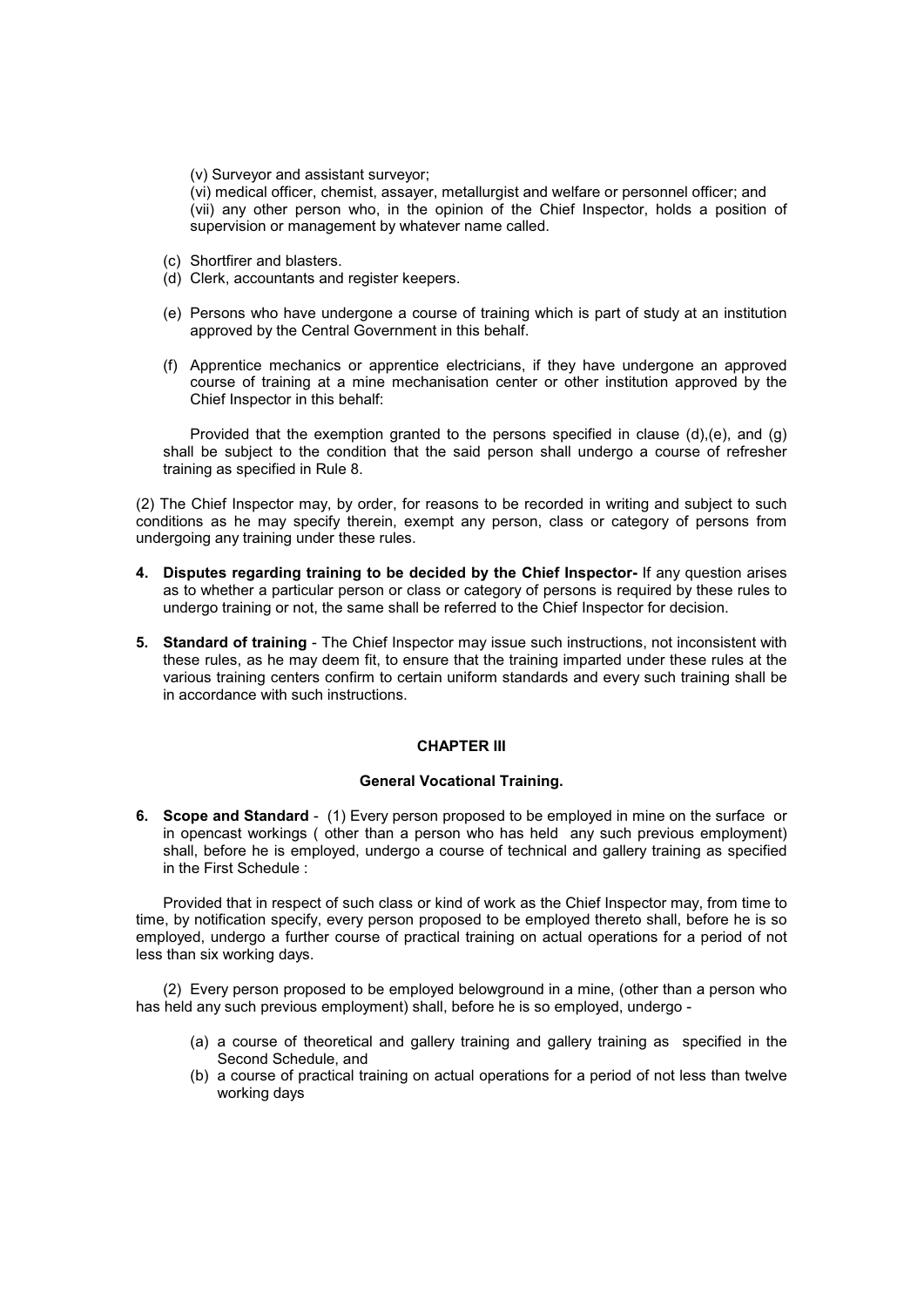Provided that every such person proposed to be employed in a mine wherein safety lamps are required to be used (hereinafter called gassy mine) shall, before he is so employed, undergo a further course of training about the danger of inflammable gas and methods of dealing with the same as specified in the Third Schedule.

**7. Training of persons previously employed** -Before a person who has previously worked in mines only one the surface or in opencast working is employed belowground, or before a person who has previously worked belowground in non-gassy mines only is employed belowground in a gassy mine, he shall undergo such additional courses of training as specified in sub-rule 6.

#### **CHAPTER IV**

## **REFRESHER TRAINING**

**8. Scope and standard** - Wherever a person returns to employment on the surface or in opencast working or to employment belowground in a mine, after an absence from work for a period exceeding one year he shall, within one month of his joining duty, undergo refresher training as detailed in the Fourth Schedule, which shall include a minimum of -

- (1) Three safety lecture and demonstration in the case of persons working on the surface or in opencast workings;
- (2) Six safety lectures and demonstrations in addition to the training specified in clause (1) in the case of persons working belowground in a non-gassy mine;
- (3) Six further lectures and demonstrations about the danger of inflammable gas and methods of ling with the same, in addition to the training specified in clause (1) and (2) in the case of persons working belowground gassy mine.

**9. Training of persons already employed** - Every person in employment in a mine at the date of commencement of this rule shall undergo the refresher training as specified in Rule 8, and it shall be sufficient compliance with this rule if, before the expiry of every year from such commencement, at least one-fifth of the person so employed are given such training.

**10, Training of persons employed belowground in gassy mines-** Notwithstanding anything contained in these rules, every person employed belowground in a gassy mine shall within a period of one year from the commencement of this rule, undergo atleast that part of the refresher training as is specified in the Fourth Schedule under the heading- " 3. Additional for gassy mine workers."

**11. Arrangement for refresher training: -** The refresher training shall be so arranged that the persons who have to undergo training can attend the same conveniently either before or after their normal working hours.

#### **CHAPTER V**

#### **TRAINING OF SPECIAL CATEGORIES OF EMPLOYEES**

- **12. Training of timber Mistry**  Every person who:
	- (i) is newly employed as timber mistry in a mine, or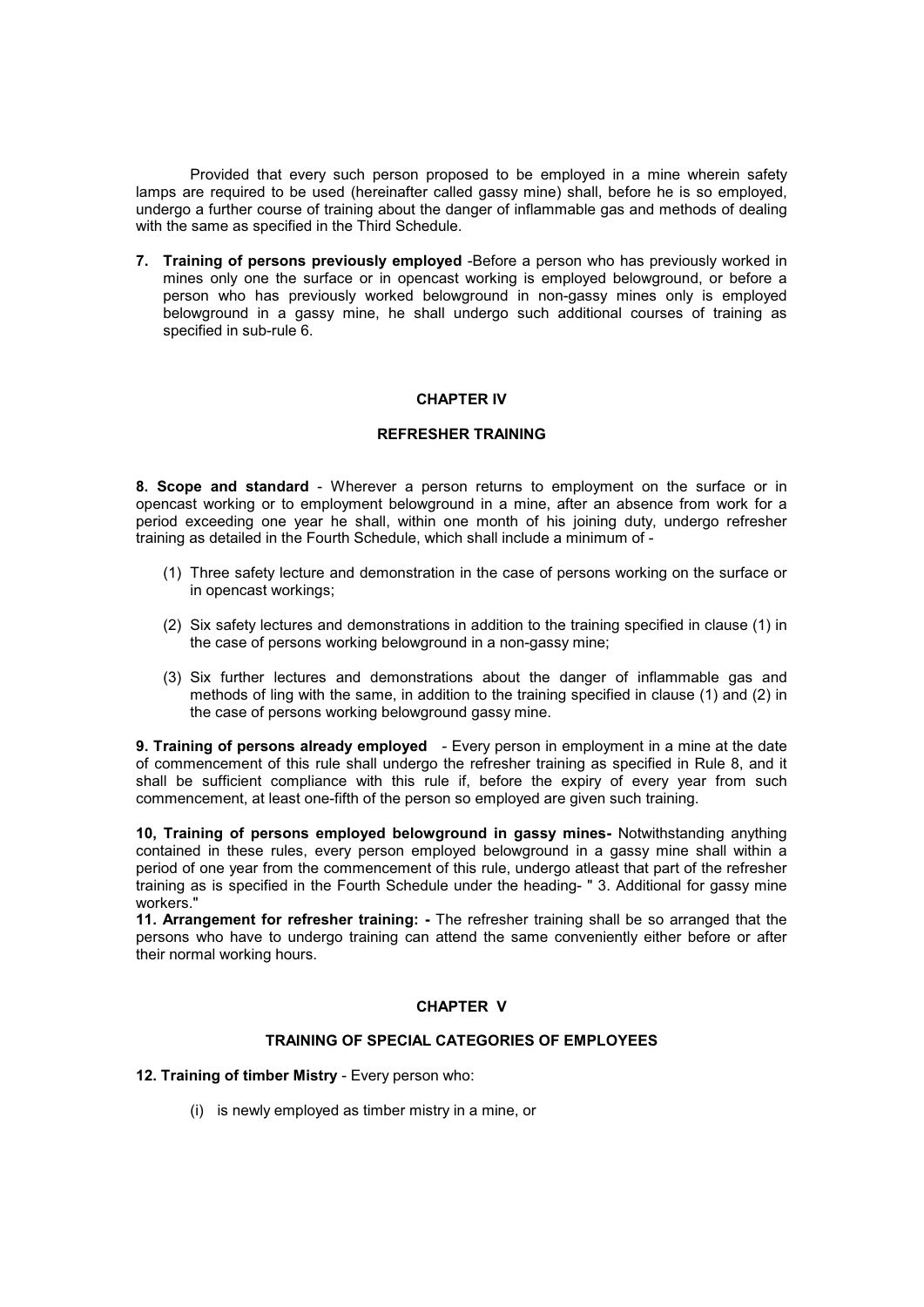(ii) has not worked as a timber mistry in a mine for a period of six months immediately preceding his employment or re-employment , undergo a course of training in timber as specified in the Fifth Schedule, in addition to the course of training specified under Chapter- III or Chapter IV as may be applicable to him.

**13. Training of persons in handling of explosives -** (1) Every person other than a qualified shortfirer or blaster who is likely to be employed on a job which involves handling of explosives shall , before he is so employed, in addition to the course of training specified, under Chapter III or Chapter IV as the case may be , undergo a course of training in the handling and use of explosives, as detailed in the Sixth Schedule. Every person who has undergone the said training shall undergo the training again before re-employment if he has not worked in handling explosives for a continuous period of six months or more before such re-employment. The training under this rule shall be arranged that the persons concerned can attend the same conveniently either before or after their normal working hours.

(2) Notwithstanding anything contained in sub rule (I), in the case of metalliferous mines having opencast working only, the course of training may be confined to not less than four lectures and demonstration covering only such items of the Sixth Schedule as refer to opencast working and general principals of shotfiring.

**14. Training of person on shotfiring -** (1) Every person eligible to appear at the Shotfirer's Certificate of Competency Examination and who intends to appear at the said examination within the succeeding three months, shall,, before he appears for the examination and in addition to the training specified in Rule 13 undergo a course of training as detailed in the Seventh Schedule. The training under the rule shall be so arranged that the persons concerned can attend same conveniently either before or after their normal working hours.

(2) Notwithstanding anything contained in Rule 3, the training specified in the Seventh Schedule shall also be undergone within one month of employment, or re-employment, as the case may be, by-

- (i) every shotfirer or blaster on employment in an another mine except in case where he has already undergone such training and
- (ii) every person who though qualified to fire shots has not worked as a shortfirer for a continuous period of six months or more, on re-employment as a shotfirer :

(3) Notwithstanding anything contained in sub-rules (1) and (2) in the case of persons, working in metalliferous mines having opencast workings only, or holding blaster, restricted certificate, it shall be sufficient if the course of training is confined to not less than eight lecture and demonstrations and covering only such items of *Seventh Schedule* as refer to opencast workings and general principles of shotfiring.

**15. Training of other categories of persons** - The Chief Inspector may by general or special order, require that every person, other that those specified in clause (a) to (g) of sub-rule (1) of Rule 3, to be newly employed in a mine in such kind of class of work, as may be specified therein, shall undergo a specified course training.

**16. Time limit in respect of the training of persons already employed on banding of explosives-** Notwithstanding anything contained in these rules, every person employed on handling of explosives shall undergo the training specified in Rule13 within a period of one year from the date of commencement of this rule.

**17. Periodical training in gas testing-** Every person holding a gas testing shall once in every year, person eligible to appear at the Gas-testing Certificate Examinations and who intends to appear at the examination within the succeeding three months, shall before he appears for the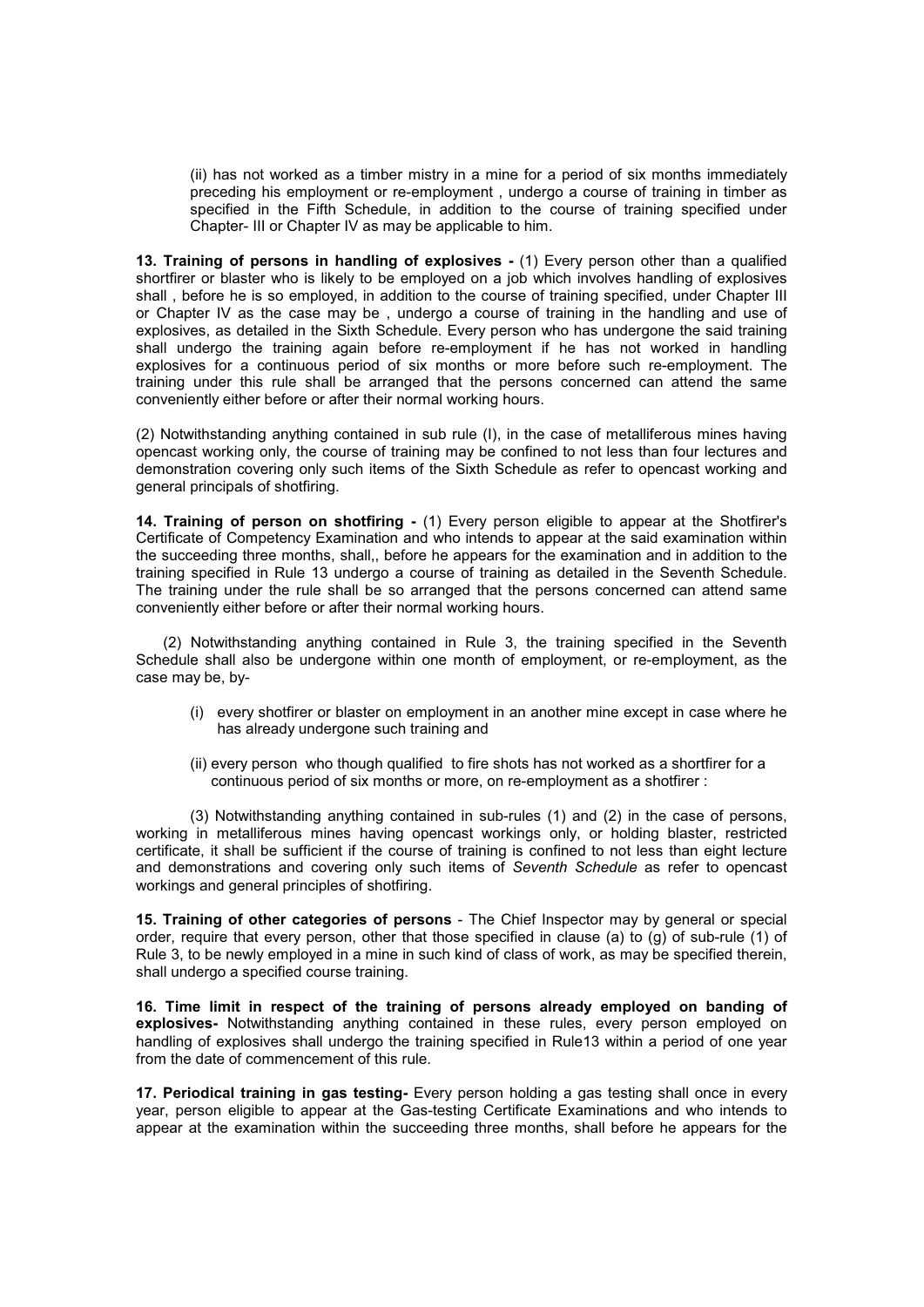examination, undergo a course of training as detailed in the  $8<sup>th</sup>$  Schedule. The training under this rule shall be so arranged that the persons concerned can attend the same either before after their normal working hours.

#### **CHAPTER VI**

#### **TRAINING CENTRES AND ARRANGEMENTS FOR TRAINING.**

18. Training Centre: - The owner, agent or manager of every mine shall provide and maintain a training centre which shall be adequate for the purpose of imparting the training required to be undergo by the persons who are employed or to be employed in that mine:

Provided that the Chief Inspector may, by order, for reasons to be recorded in writing and subject to such conditions as he may specify therein, authorise that a common training centre may be provided and maintained in respect of two or more mines by the owners agents or managers thereof.

**19. Arrangements for the training centre: -** Every training centre shall have such staff, equipment and other facilities as may be approved by the Chief Inspector or as may be required by him, from time to time, by order in writing.

**20. Training Officer: -** (1) Every training centre shall be placed under the charge of a whole time or part time. Training Officer as may be specified by the Chief Inspector. The Chief Inspector may further specify the qualifications and experience required for such Training Officer.

(2) Notwithstanding anything contained in sub-rule (1), where the Training Officer is unable to perform his duties by reason of temporary absence, illness or other cause, the owner, agent or manager, as the case may be, may authorise in writing any other person to act in his place.

Provided that except in a case where the person so authorised possesses the qualifications and experience specified by the Chief Inspector under sub-rule (1), the authority to act as Training Officer shall cease to have effect on the expiry of 30 days from the date of the authorisation unless an order in writing has been obtained from the Chief Inspector or the Regional Inspector for the continuance of such person beyond the said period.

(4) A written notice of every appointment, discharge, dismissal, resignation or termination service of a Training Officer and of the date thereof shall be sent by the owner, agents or manager to the Chief Inspector and the Regional Inspector within seven days from the date of such appointment, authorisation, discharge, dismissal, resignation or termination of service as the case may be.

#### **21. Duties of Training Officer: -** (1) It shall be the duty of the Training Officer: -

- (i) to organise and supervise the training of every person undergoing training under him in pursuance of these rules :
- (ii) to maintain records of the training given to every person and to furnish weekly reports to the manager on the progress of the persons undergoing training ;
- (iii) to maintain records of the supervision in respect of the practical training on actual operations referred to in Rule 6 and
- (iv) to discharge such other duties as may be necessary for, to proper compliance of these rules.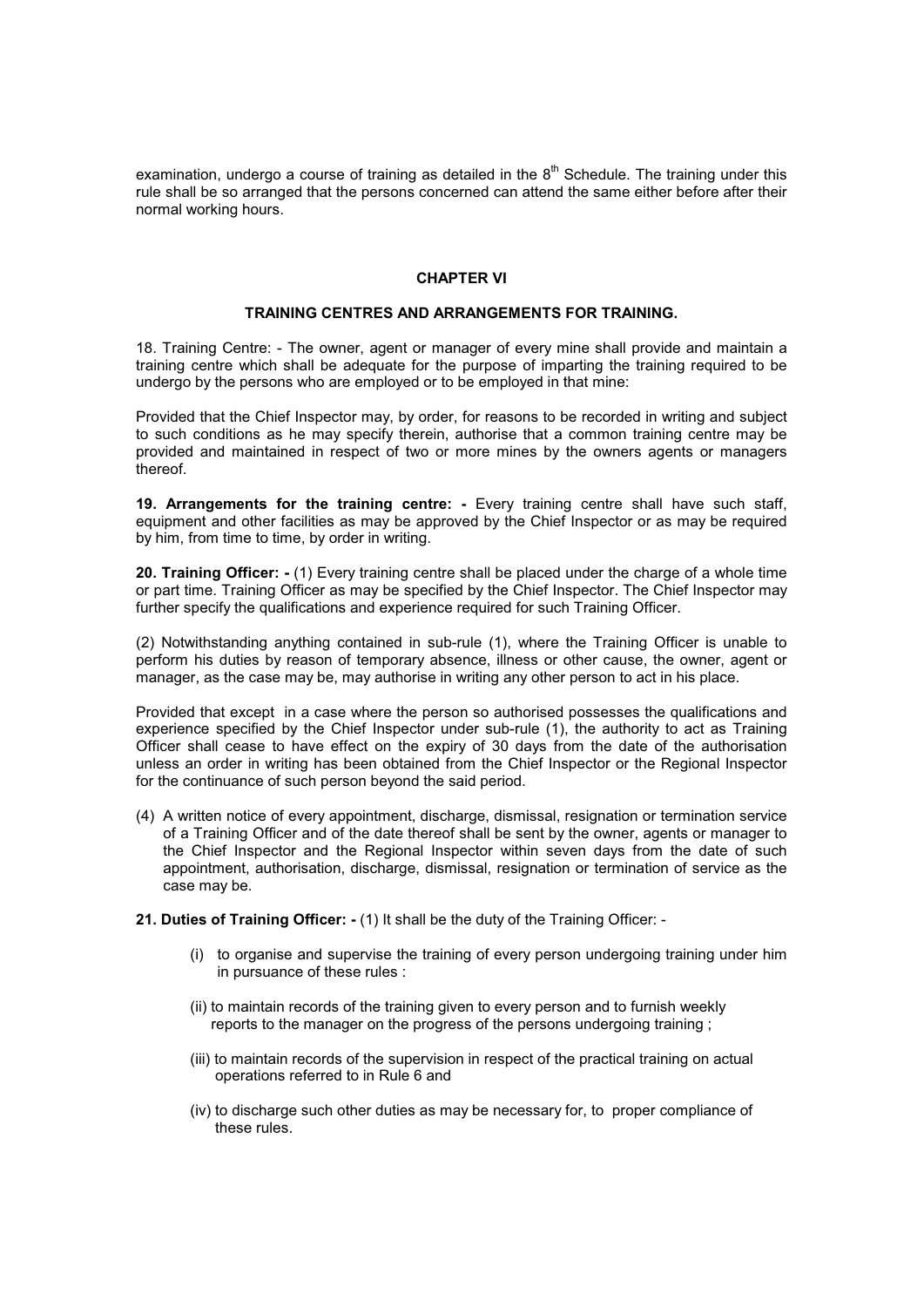(2) Every Training Officer shall keep a record of his work and shall, at the end of every year, forward to the Chief Inspector, through the owner, agent or manager of the mine concern3d a summary of the report of his work during the year.

**22.Trainers: -** For the purpose of the practical training referred to rule 6, every person to be employed in a mine shall be placed under the direct supervision of an experienced workman of an appropriate category, employed on operations hereinafter referred to as trainer.

**23. Qualification of trainers: -** (1) No person shall function as a trainer unless he has attend not less than six lectures on safety in mines, as may be specified for the purpose and approved by the Chief inspector.

(2) Trainers shall be selected only amongst the persons, who in the opinion of the owner, agent or manager of the mine, are safety minded, skilled and experienced workmen who have an aptitude for given guidance and practical training to other persons.

**24. Duties of trainers and persons undergoing training: -** (1) The trainers shall be responsible for the safety of the persons undergoing training under him.

- (2) The trainer shall, apart from discharging his normal duties, see that the persons put under his charge for training, pick up work, understand the dangers inherent in the job and develop habits, which would ensure safety in mines.
- (3) The trainer shall see that the persons undergoing training, under him move within the mine along with him.
- (4) Every trainer shall show to the persons undergoing training under him, the quickest and safest routes of exit from the sections where he is likely to work. Every person undergoing training shall, whilst under training, comply with the directions of the trainer under whom he is put in charge.

**25. Training allowance: -** Every trainer shall, in addition to his normal wages, he paid by the owner, agent or manager a training allowance of Rs.0.50 per trainee for every day a trainee has worked under his supervision. Not more than two trainees shall be placed under the charge of a trainer at a time.

## **CHAPTER VII**

#### **ALLOWANCE OF TRAINEES AND ISSUE OF CERTIFICATES.**

**26. Trainees :** - Every person to be newly employed in mine, while undergoing training in accordance with these rules, shall for all purposes be considered only as a trainee.

**27. Stipend to trainees -** (1) Every person, while undergoing training under Chapter III and under Rule 12 & 15 shall be paid by the owner, agent or manager, daily allowance, for each day of attendance, of any amount equivalent to the wages (inclusive of allowances) which will be payable to him on employment after completion of training, subject to maximum of Rs. 1.50 per day.

 Provided that the maximum aforesaid shall not apply in case of a person already working in a mine while undergoing training in accordance with rule 7.

Every person undergoing training under Chapter IV and Rule 13,14 and 17 shall be paid by the owner, agent or manager, an allowance per lecture attended by him.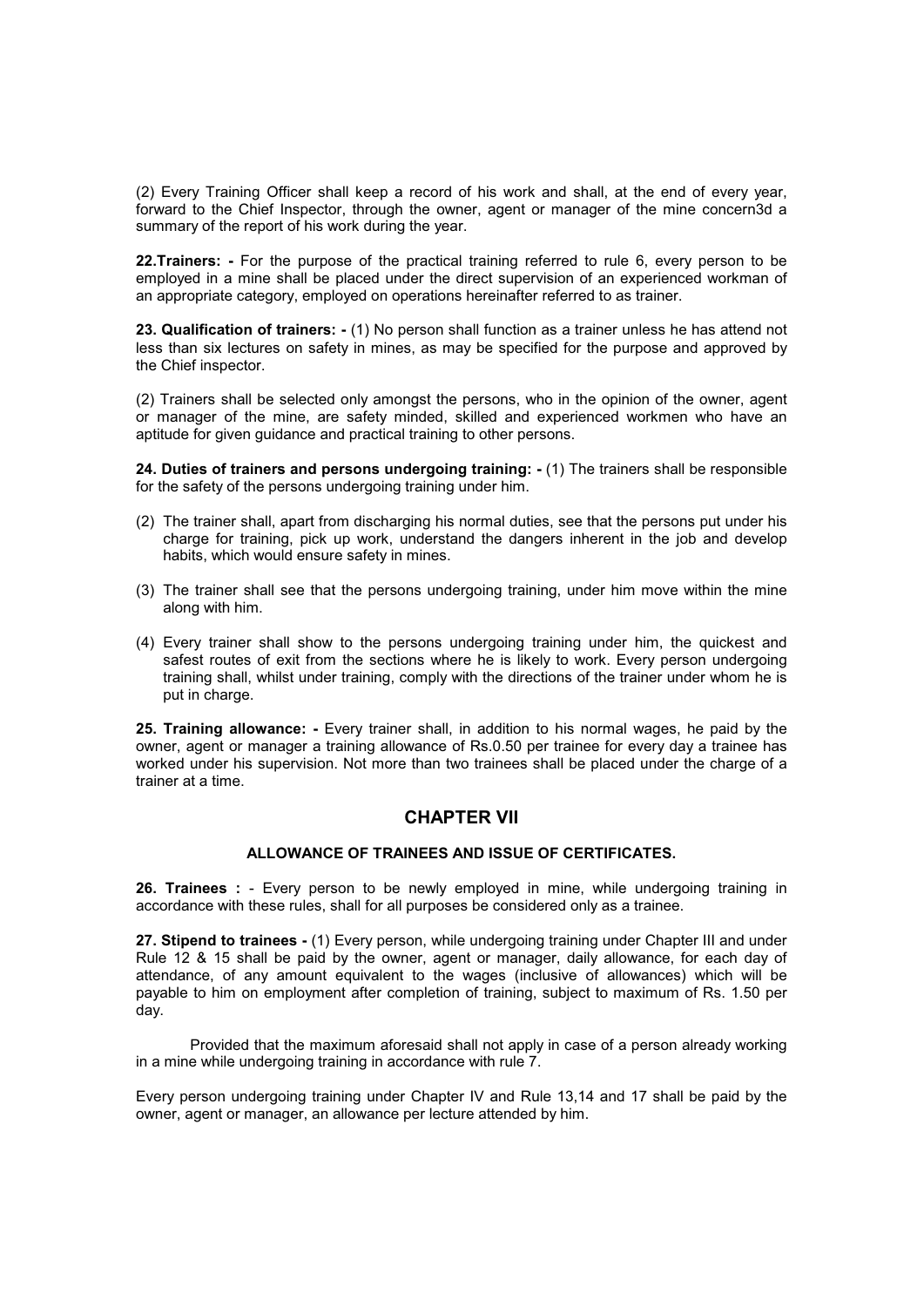**28. Certificate of trainees -** (1) Every person who undergoes a course of training prescribed in these rules shall, on completion of the training be interviewed by the Training Officer and if the said officer is satisfied as to the progress and performance of the trainee, he shall grant a certificate in Form A or Form B, as the case may be. The certificate so granted shall be countersigned by the owner, agent or manager. Where the Training Officer is not satisfied with the progress or performance of any trainee, he shall report the same to the manager, who may either discharge him or, if he thanks fir arrange to give him further training.

(2) The cost of the photograph to be fixed on the certificate in Form A of Form B shall born by the owner or agent.

(3) A person who has obtained a certificate on successful completion of the training shall be eligible for absorption, in any mine, to the category of the post for which he has been trained.

**29. Duplicate Certificate: -** If any person proves to the satisfaction of the Training Officer that he has lost the certificate granted to him under Rule 28, the Training Officer may, on payment of the cost of the photograph to be affixed on the certificate, grant to him a copy of the certificate. The word "DUPLICATE' shall be stamped across the copy.

**30. Certificate to be delivered to the Management**: - Every person employed in a mine shall -

(i) if he obtained the certificates prior to such employment, at the time of the employment, and

(ii) if he obtained the certificates during the course of employment, within such time as may be specified by the manager of the mine.

deliver the certificate issued to him under these rules, so the manager of the mine who shall keep the certificate in safe custody and issue a receipt for the same. On the termination of employment, certificate so deposited shall be returned to the employee.

## **CHAPTER VIII**

#### **MISCELLANEOUS**

**31. Inspection: -** The Chief Inspector or any Inspector may enter, inspect and examine any training center or any part thereof and make such examination or inquiry as he thinks fit in order to ascertain whether the provisions of these rules and of any orders made thereunder are being complied with.

**32. Power to relax: -** Where in the opinion of the Chief Inspector, the conditions pertaining to a same or part thereof are such as to render compliance with any provision contained in these rules un-necessary or impracticable, he may be order in writing and subject to such conditions as he may specify therein, exempt the mine or part thereof, as the case may be, from the said provisions.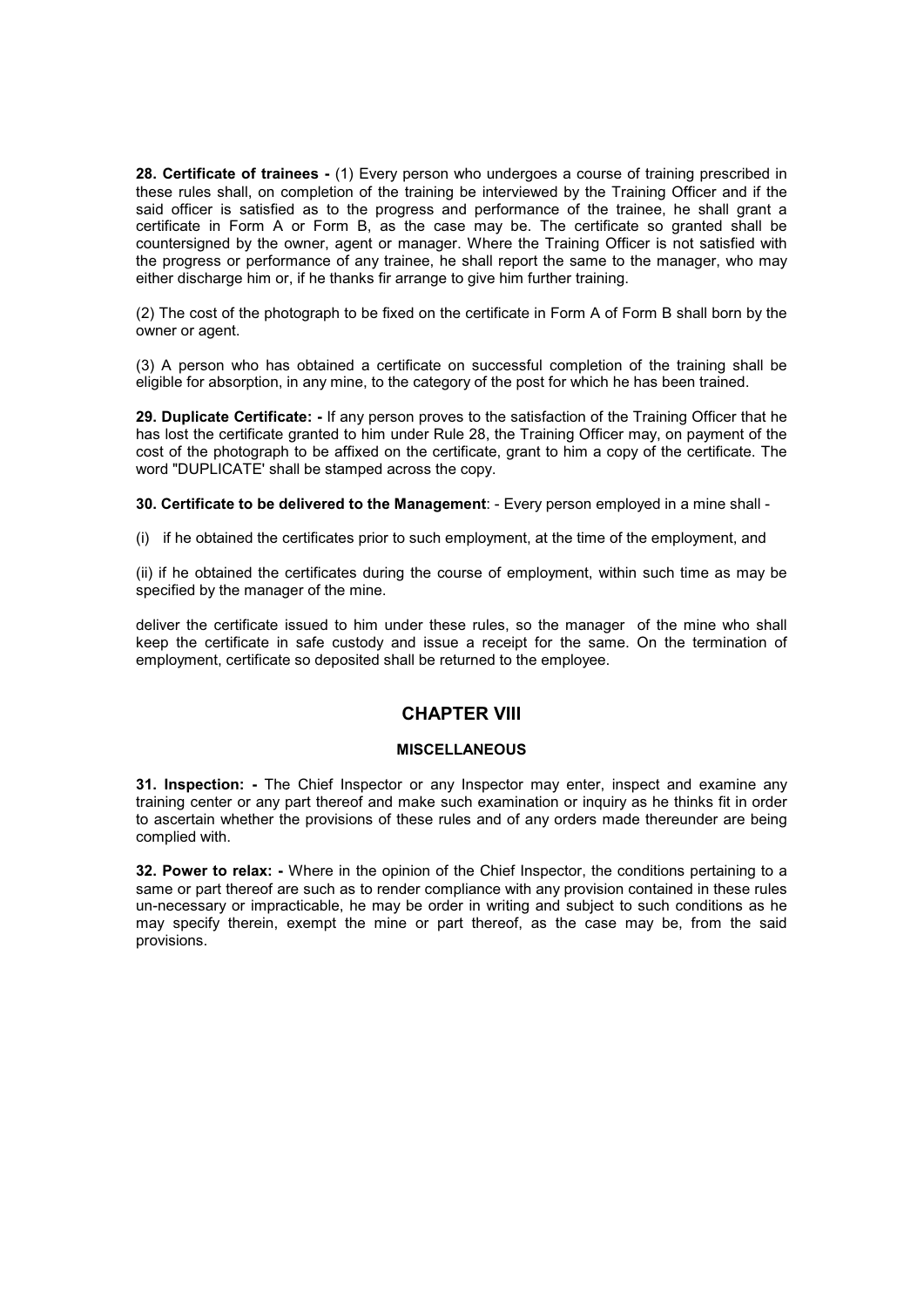### **FIRST SCHEDULE**

### **{See Rule 6 (1) }**

*Course of Theoretical and Gallary training for surface and opencast workers.* 

Ist Day (Surface)

Talk: Organisation, time keeping, the need for discipline and punctuality, other matters of general interest. Training in First aid:

Visit: Attendance room, Pit head bath, Canteen, Rest shelter, Crèche.

 $2^{nd}$  day (surface)

Talk: Tramways and siding, Haulage rooms, Winding rooms, Boilers, Electrical Gears. Workshop.

3<sup>rd</sup> Day (Surface)

Talk: Benching in quarries, Dressing of overhangs, Fencing, First aid and Hygiene. Training in First aid. Visit: Quarries, Medical Centers, Practical work: Tub Manipulation, Coupling, tramming lowering, re-railing to tubs.

4<sup>th</sup> Day (surface)

Talk: Shotfiring and Safety regulations. Training in First aid. Visit: Practical demonstration of taking shelter etc. Practical work: Building of sound-bag stopping.

 $5<sup>th</sup>$  Dav

Talk: Legislation and duties of workpersons. Training in First aid. Visit: What's wrong. Practical work: Lying of tracks.

 $6<sup>th</sup>$  Day

Talk: Mine official and their duties, oral test.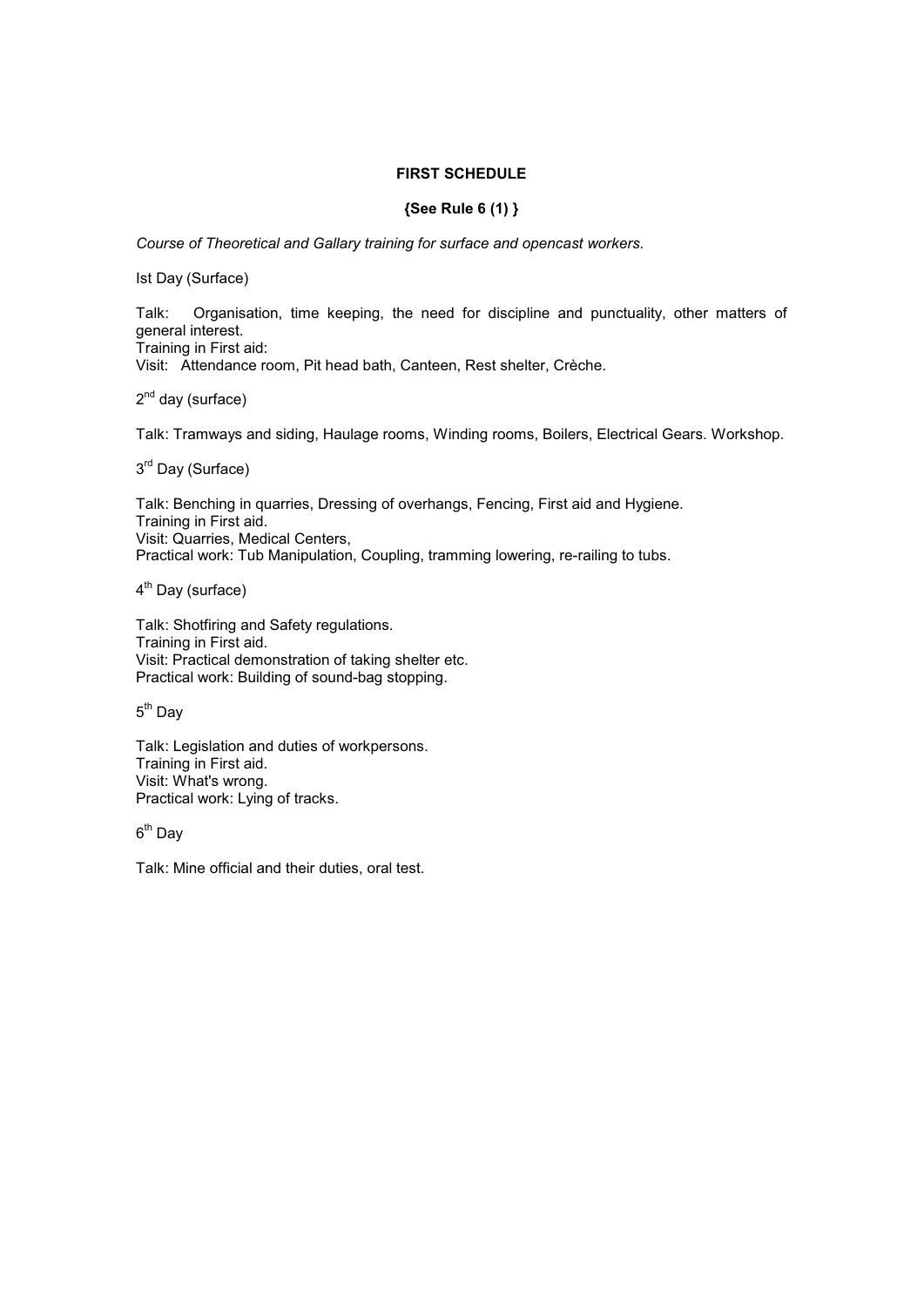## **SECOND SCHEDULE**

### **{See Rule 6 (2) (a)}**

*Course of Theoretical and Gallery training for workers below ground*.

Ist Day

Talk : Method of transport belowground, signaling, manhole and other safety appliances on haulage roads.

Training in First aid.

Visit: Underground pit bottom, travelling roadway, second outlet, haulage and tramming roadways, stations and fencing belowground.

Practical work: Tub manipulation, coupling, tramming, lowering re-railing of tubs and signaling, laying of pipes and track.

 $2^{nd}$  Dav

Talk: Face works, roof control, testing of roof support regulations, First aid and Hygiene. Training in First aid.

Visit Underground working faces, underground latrines, first aid stations.

Practical work: Prop setting, chock building and withdrawal.

3rd Day

Talk: Ventilation, Lighting, Legislation and duties of work-persons.

Training in First aid.

Visit: Underground- Ventilation and Lighting devices, Fan house, air crossings, stopping, regulator doors. Etc.

Practical work: Erecting brattices, ventilation of blind ends, Practical demonstration of fire fighting device, detection of noxious gases.

 $4<sup>th</sup>$  Day

Talk: Shotfiring and safety regulations, Causes and prevention of the fire underground, care of lamps.

Training in First aid.

Visit: Underground practical demonstration of taking shelter etc. Practical work: Building of sand bag stopping.

 $5<sup>th</sup>$  Day

Talk: Mine gases (Particularly carbon monoxide, carbon, dioxide and methane) and dangers therefrom. Testing for the same. General revision.

Training in First aid.

Practical work: Cleaning of galleries.

 $6<sup>th</sup>$  Dav

Talk: Mine official and their duties, oral test. Visit: Underground "what's wrong"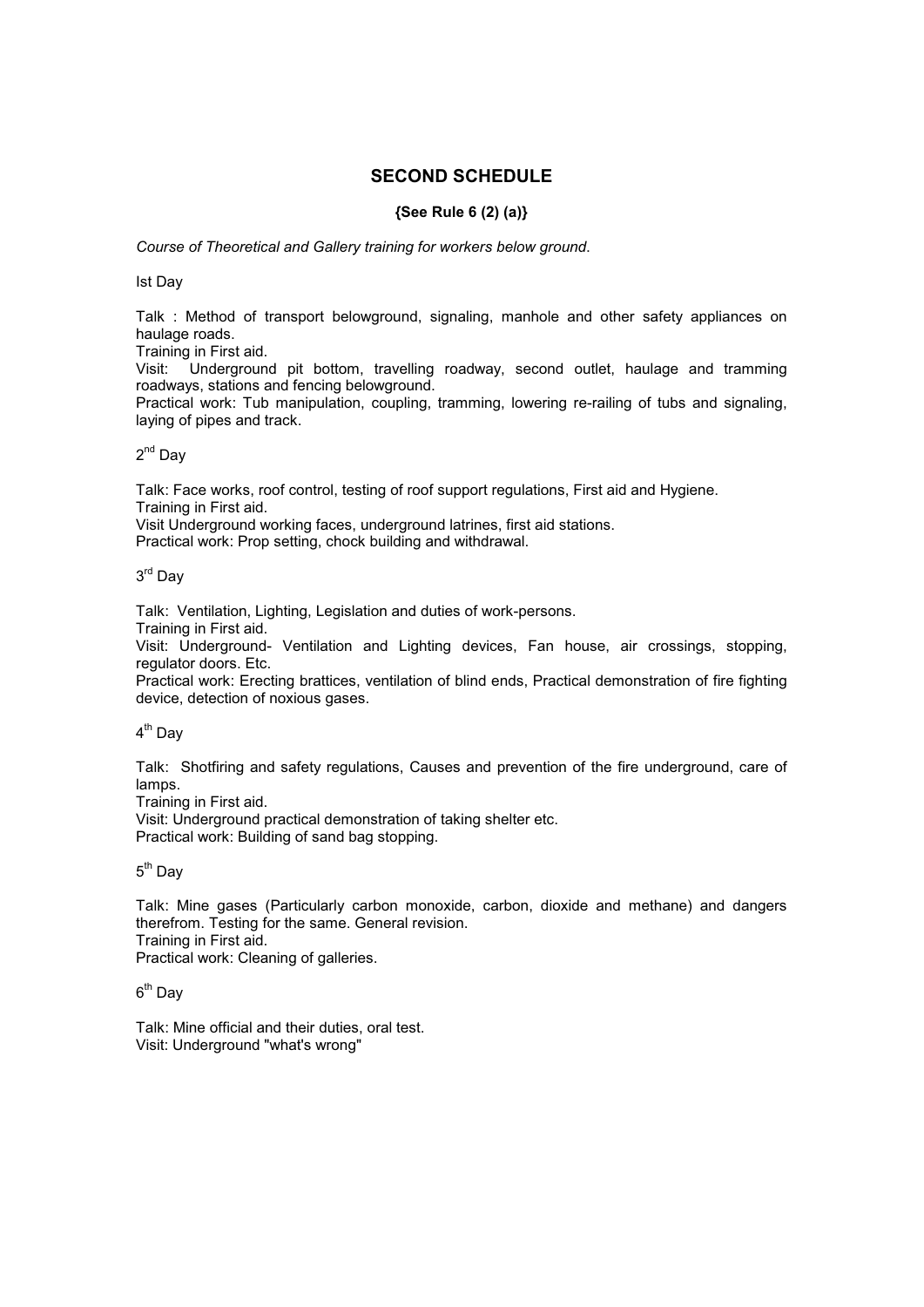## **THIRD SCHEDULE {See Rule 6 (2)(b)}**

*Course of special additional training for entrants to gassy mine,* 

#### Ist Day

Talk: Dangers of inflammable gas, effects of inflammable gas in different percentages. Gas caps, Difference between combustion and explosion. After damp- its effects. Methods of testing for inflammable gas with Flame safety lamp.

Demonstration: Gas caps, Difference between combustion and explosion.

Visit: Visit to safety lamp cabin to see how lamps are maintained, cleaned etc. and to study construction of safety lamps.

## 2<sup>nd</sup> Day

Talk: Principle of construction of flame safety lamps and of flameproof electrical equipment. Assembly of flame safety lamps. Care of safety lamps during use. Dangers of opening or tampering with safety lamps. Demonstration: Effects of wire gauze on flame. Practical work: Testing for gas.

Visit: Visit to workshop to see flame proof equipment.

3<sup>rd</sup> Dav

Talk: Duties of workers in gassy mine and where inflammable gas exists. Dangers of smoking contrabands.

Visit: Visit (1) to lamps cabin to see arrangements for checking lamps before issue and after receipt and (2) to the mine entrances to see arrangement for checking safety lamps and for searching of contrabands.

Practical work: Cleaning and assembling safety lamps.

 $4<sup>th</sup>$  Dav

Talk: Explosion and health hazards from dust. Methods of suppressing dust. Water sprays. Cleaning and stone dusting. Wet cutting. Wet drilling. Use of respirators. Occurrences of inflammable gas. Methods of removing gas. Necessity for good ventilation at the face. Ventilation devices.

Visit: underground visit to see dust suppression arrangements and measures. Surface and underground visit to see ventilation devices.

Practical work: Erection of brattices. Ventilation of blind ends.

#### $5<sup>th</sup>$  Dav

Talk: Dangers of Shotfiring in gassy mine. Precaution - Underground visit to Shotfiring.

 $6<sup>th</sup>$  Dav

General revision: Oral test.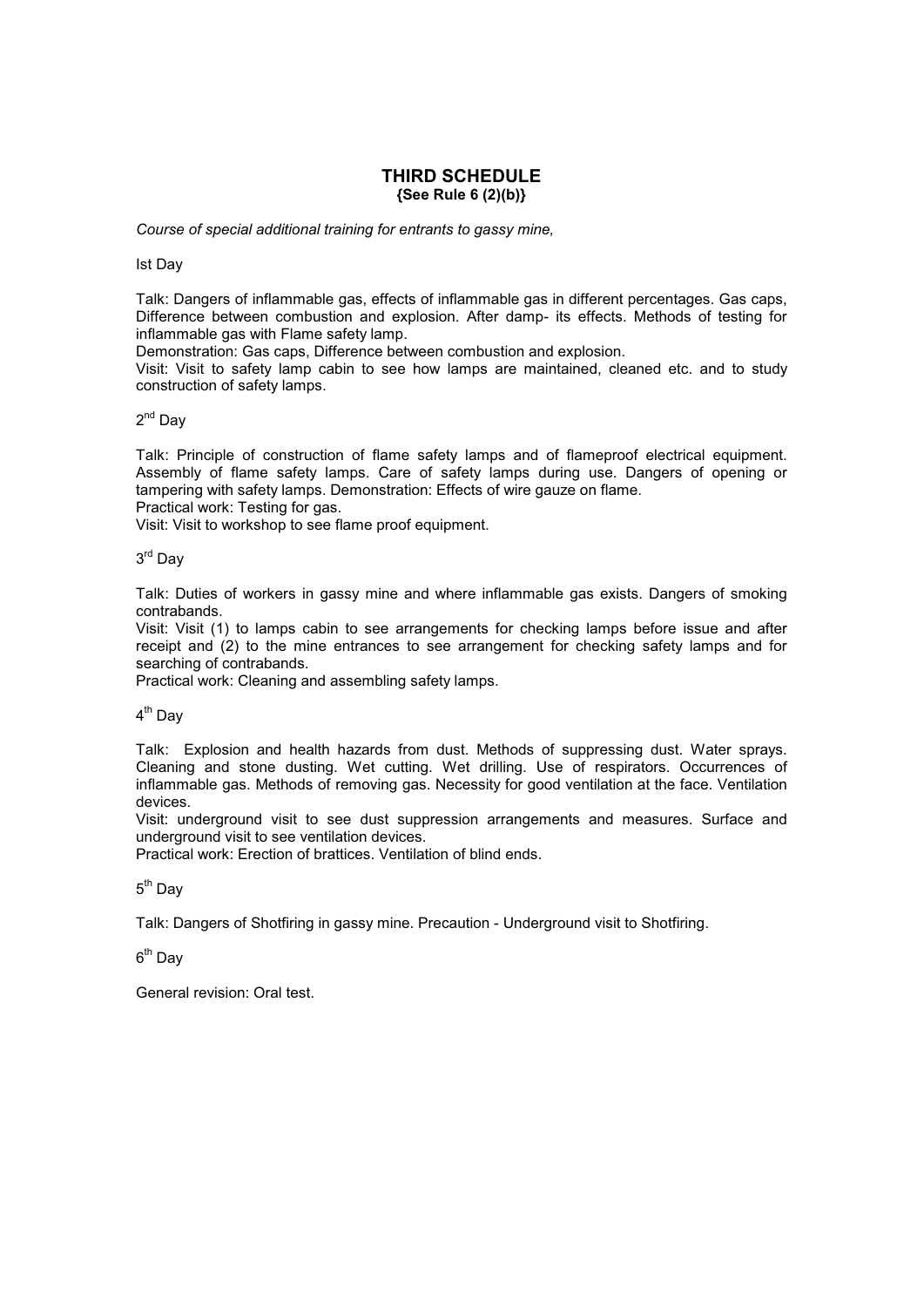#### **FOURTH SCHEDULE {See Rule 8 and 10}**

*Course for Refresher Training.* 

(Each talk to be followed by discussion. Duration of each talk and discussion to be not less than two hours.)

*1. Fur Surface/ Opencast Workings.* 

Talk 1: Mine Organisation, time keeping, need for discipline and punctuality and other matters of general interest.

Talk 2: Rules, standing orders in force at the mine. Safety in the vicinity of machinery.

Talk 3: Benching in quarries. Dressing of overhangs. Fencing, First Aid Hygiene.

#### *2. Additional for underground workers.*

Talk 4: Dangers from haulage, Manholes and other safety appliances. Signaling.

- Talk 5: Testing of roof, Dressing of roof and overhangs. Supports, Chocks, bars and props.
- Talk 6: Ventilation, Control devices. Danger from old workings. Causes and prevention of fires, Noxious gases.
- Talk 7: Dangers or Shotfiring, Safety precautions.
- Talk 8: Legislation, Duties of workmen, Fencing.
- Talk 9: General revision and discussion.
- Talk 10: Occurrence of inflammable gas. Danger from inflammable gas. Combustion and explosion. After damp. Its effects.
- Talk 11: Principle of construction of flame safety lamps and of flameproof equipment. Gas caps. Methods of testing for gas.
- Talk 12: Duties of workers where inflammable gas exists. Contrabands. Danger of tampering with safety lamps. Methods of removing gas. Necessity of good ventilation at the face.
- Talk 13: Explosion and health hazard from dust. Methods of suppressing dust.
- Talk 14: Dangerous of Shotfiring in gassy mines. Precautions.
- Talk 15: General revision and discussion.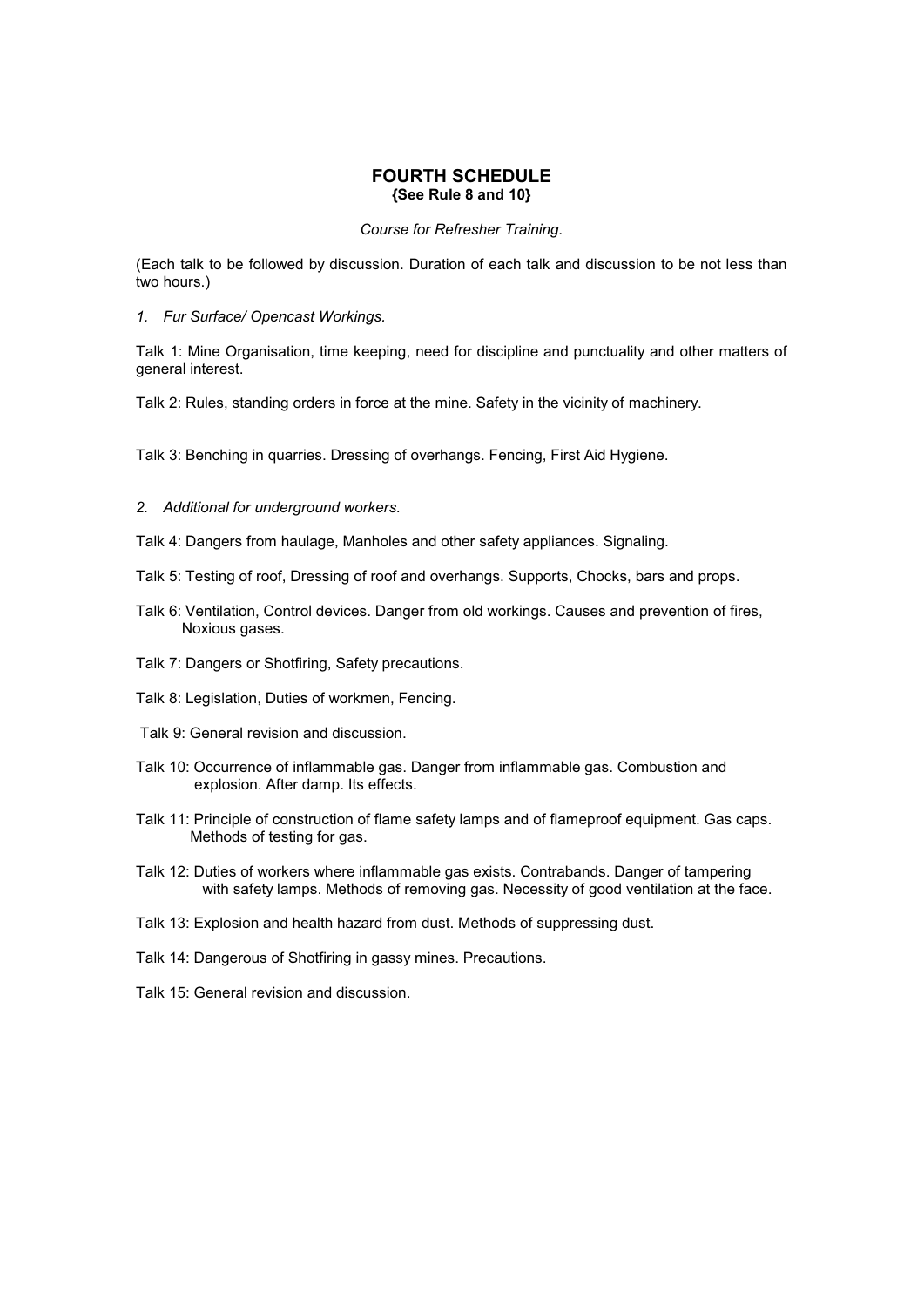## **FIFTH SCHEDULE**

#### **{See Rule (12) }**

#### *Course of Training for Timber Mistry*

(Training in First Aid to be given to every trainee who has not already undergone such training.)

#### Ist Day

Talk: Type or rocks and their characteristics. Dangers from fall of ground. Need for artificial support. Use of protective equipment.

Talk and practical work: Handling and transport of timber including lowering in inclines and shafts. Correct methods of lifting and shifting. Stocking of timber.

## $2^{nd}$  Dav

- Talk: Different materials for support, their strength and characteristics. Application. Fire danger from timber and cuttings.
- Talk and practical work: Tools for timbering. Their selection care and maintenance. Sylvester prop withdrawal.

## 3<sup>rd</sup> Dav

- Talk: Type of support in galleries and drives. Support of faulted, disturbed and weak ground. Clearing of falls of roof and erecting supports. Roof support. Side support.
- Talk and Practical work: Talking Measurements for putting supports. Selection of timber size. Preparing lids. Lagging and packing.

## $4<sup>th</sup>$  Dav

- Talk: System for support in depillaring area/stopes and longwall faces. Systematic Timbering Rules both in development and depillaring area.
- Talk and practical work: Sawing of timber. Erection of shot props and cogs. Withdrawal of supports.

## $5<sup>th</sup>$  Dav

Talk: Type of supports in shafts (including sinking shafts), raises and winzes, repair of such supports, Erection of barricades. Erection of brattices and temporary stopping. Erection of fences.

Talk and practical work: Erection of talk ;props and cogs. Lagging of sides.

## $6<sup>th</sup>$  Dav

- Talk: Maintenance of supports. Tightening. Testing of roofs and sides. Typical accident in timbering and to Timbermen.
- Talk and practical work: Erection of timber on steep gradients and supporting irregular places. Miscellaneous jobs for Timbermen.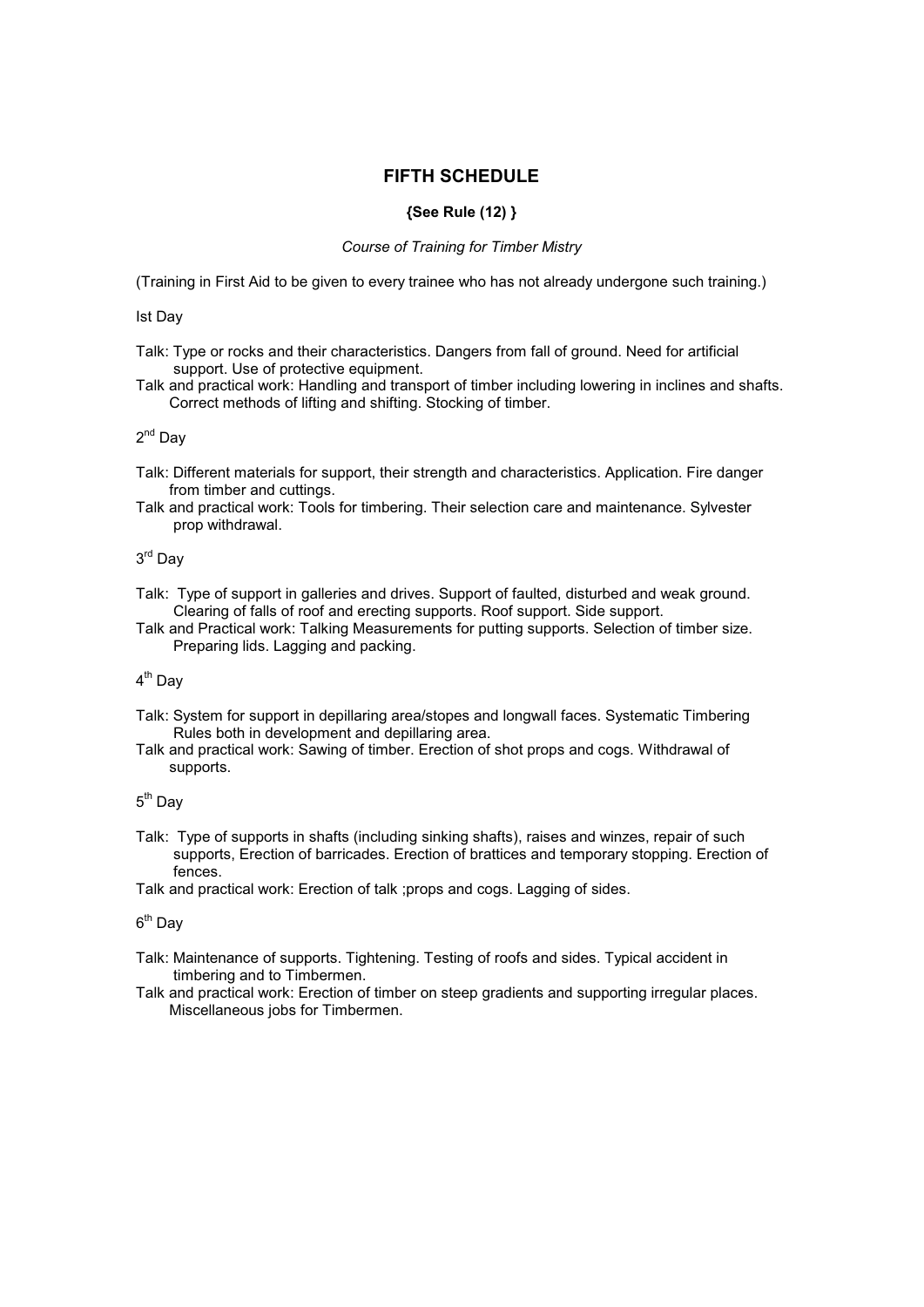## **SIXTH SCHEDULE**

## **(See Rule 13)**

#### *Course of Training in the handling and use of explosives.*

Ist Day

Talk: What is an explosive? General composition of explosives. Difference between low and high explosives. Low explosives an their firing. Safety and its burning speed.

2<sup>nd</sup> Day

Talk: High explosive, their detonation. Electric shotfiring.

3rd Day

Talk: Dangers from explosive. Charging and firing of shots clearing of fumes produced during shotfiring.

4<sup>th</sup> Dav

Talk: Dangers from blasting in gassy mines. Cracks in shot holes. Permitted explosives.

 $5<sup>th</sup>$  Day

Talk: Dangerous nature explosives. Care in handling explosives. Taking shelter. Storage of explosives on surface and belowground. Issue of explosives Return of unused explosives.

 $6<sup>th</sup>$  Dav

Talk: General revision and discussion.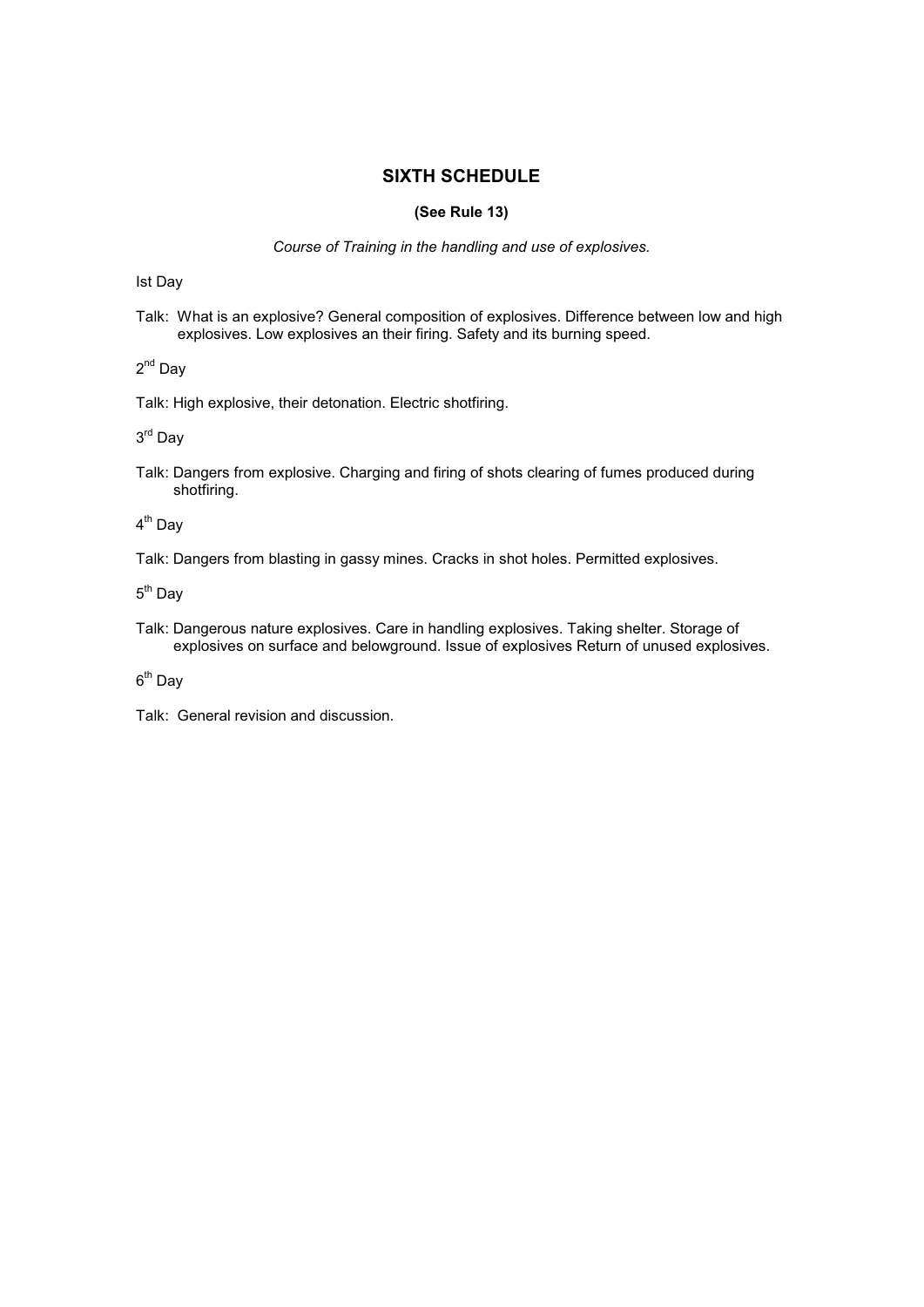## **SEVENTH SCHEDULE {See Rule (14)}**

*Course of Training on short firing* 

## Ist Day

High and low explosive. Difference between them. Their constituents.

## 2ndDay

Shot-firing accessories. Safety fuse and its burning speed. Detonators.

## 3rd Day

Provision of regulations etc. relating to transport handling and use of explosives.

## 4<sup>th</sup> Day

 Storage of explosives, both above and belowground. Issue of explosives, Return of unused explosives.

## $5<sup>th</sup>$  Day

 Correct drilling and placing of shot holes, Charging and firing of shots. Blown out shots. Taking shelter.

## $6<sup>th</sup>$  Dav

 Danger from explosives in gassy mines, permitted explosives, precautions during shot firing in gassy mines. Dangers from cracks in shot holes.

# 7<sup>th</sup> Day

Dealing with misfire. Provisions of relating to duties of shot-fires.

## 8<sup>th</sup> Day

 Examination of working places and roadway after shot firing. Clearing roadways of dust and fumes after shot firing.

## $9<sup>th</sup>$  Day

Firing of shots singly and in rounds. Use of delay action detonators. Testing of circuits.

## 10<sup>th</sup> Day

Blasting with Ammonium Nitrate- Fuel Oil Explosive. Precautions.

## $11^{th}$  Dav

Heavy blasting in opencast mines. Blasting with liquid Oxygen. Precautions.

## $12^{th}$  Dav

General revision and discussion. Writing of reports.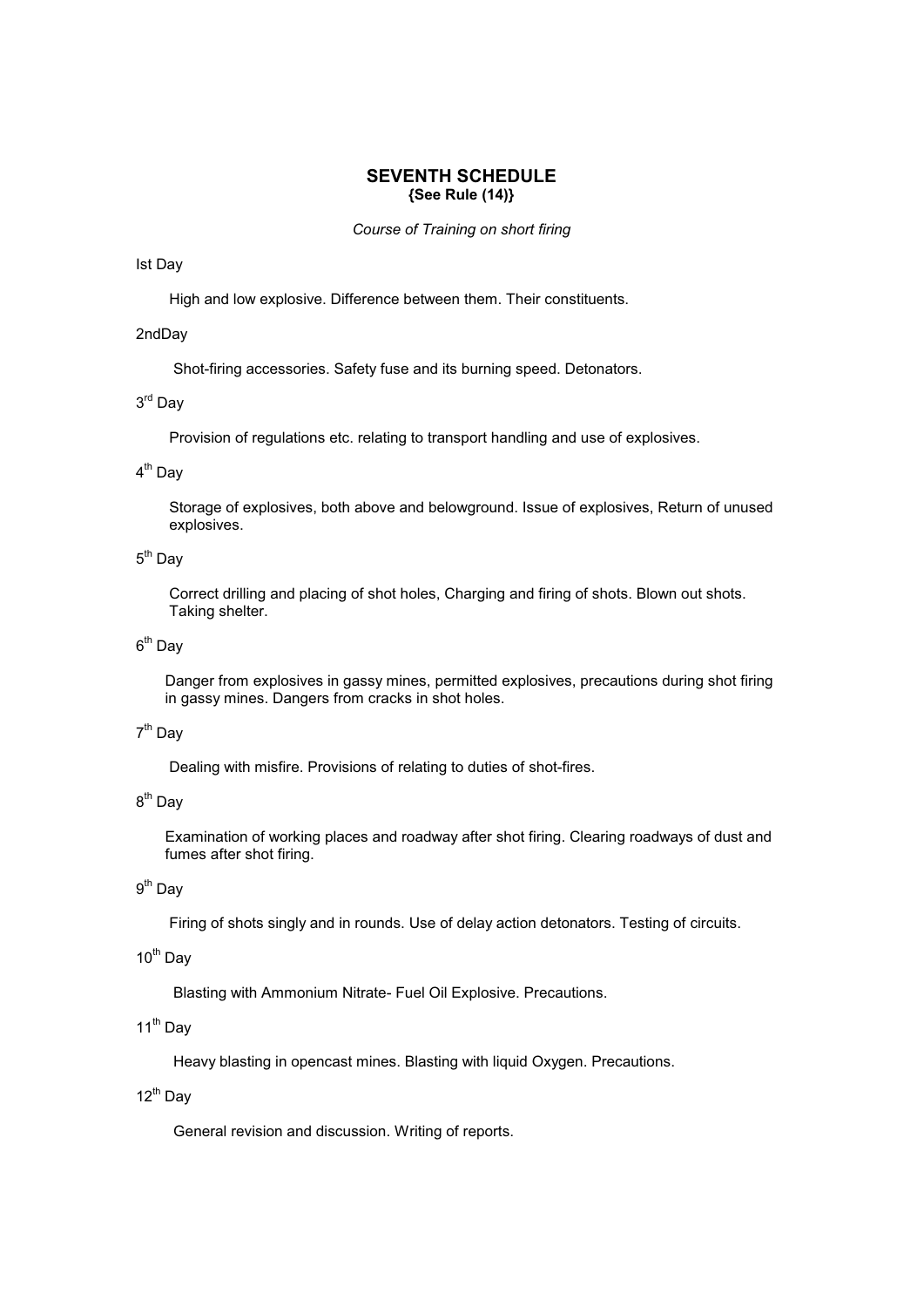## **EIGHTH SCHEDULE**

## **(See Rule 17)**

#### *Course of Training in Gas-Testing*.

(Demonstration to be arranged with every talk and each talk to be followed by discussion. The duration of each talk and discussion to be not less than two hours.)

#### Ist Talk:

 Physical and chemical properties of inflammable gas Occurrence of inflammable gas. Gas outbursts. Danger from inflammable gas in different percentages. Difference between combustion and explosion.

## $2^{nd}$  Talk

Other mine gases: their properties and effects. After damp, its composition and effects.

## 3<sup>rd</sup> Talk

 What makes a safety lamp safe? Construction and assembly of safety lamps, both of flame and electric type. Care of safety lamps. Opening, cleaning, assembling and testing of safety lamps.

# 4<sup>th</sup> Talk

 Methods of testing for inflammable gas with flame safety lamps. Gas caps. Accumulation and Percentage tests. Precautions where gas in present.

## $5<sup>th</sup>$  Talk

 Provision of regulations relating to safety lamps, and to the presence of inflammable gas. Other means of testing for inflammable gas.

## $6<sup>th</sup>$  Talk

General revision and discussion.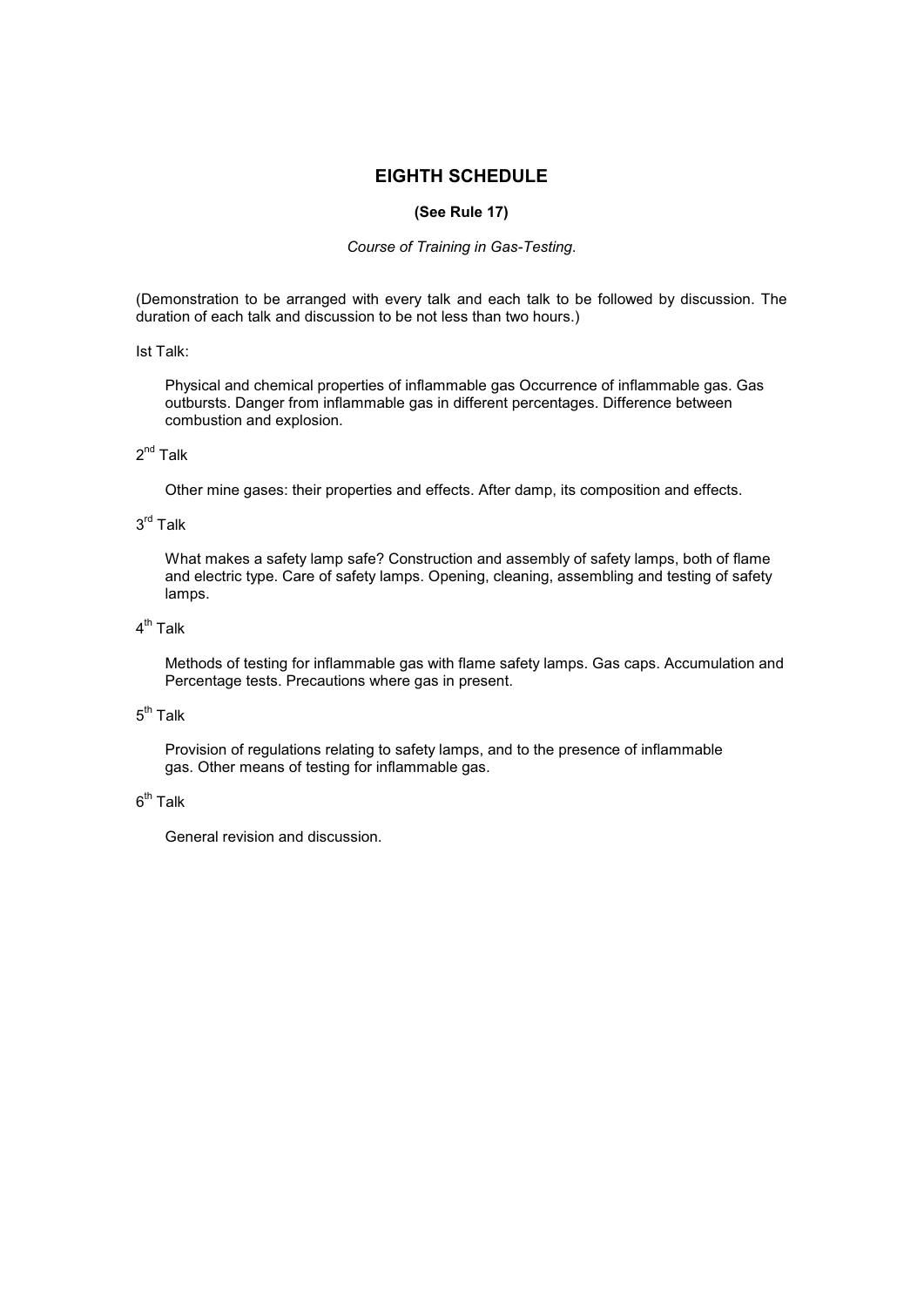## **FORM- A**

## **{See Rule 28 (1)}**

Certificate of Training for employment in a mine on surface and in opencast working/belowground in non-gassy mine.

I, hereby certify that Shri/Shrimati …S/o/D/o/W/o… Village … Thana (police Station)… P.O. …District…State… has between \*\*… duly undergone the training required under Chapter III of the Mines Vocational Training Rules, 1966, for employment in a mine on surface and in opencast workings\*/ and belowground in non-gassy/and gassy mines.

Space for affixing the Photograph of the Person trained.

Signed…

Date **Training Officer...** 

Mine/Training Centre

(Specify below whether non-gassy mine)

Signature of left hand thumb impression of the person trained …

 Counter signature of The Agent or Manager...

\*Delete whichever is not applicable.

\*\* Insert dates between which the training was undergone.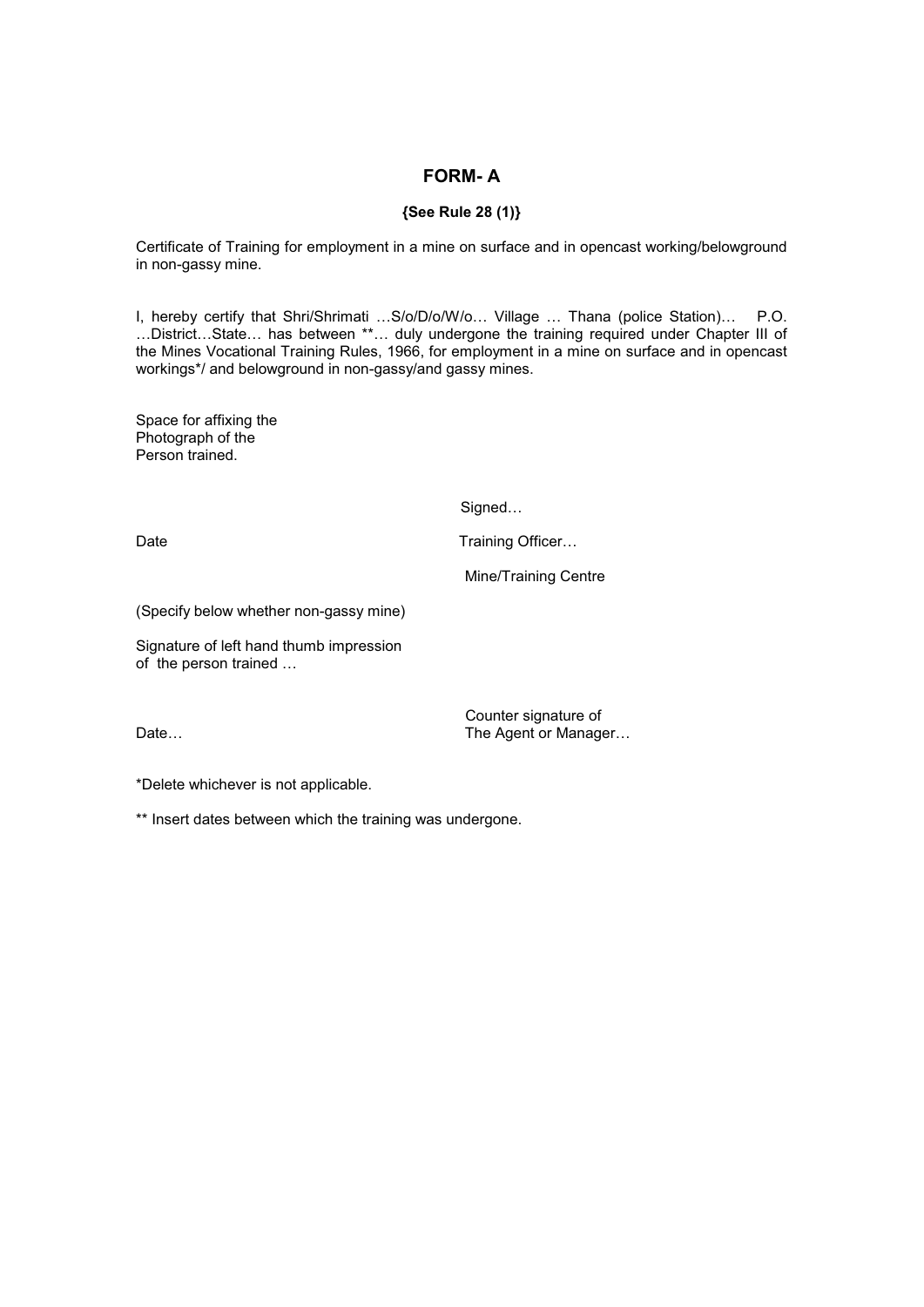## **FORM- B**

## {**See Rule 28 (1)}**

*Certificate of refresher Training \*/Training of special categories of workmen.* 

I, hereby certify that Shri**/**Shrimati …S/o/D/o/W/o…Village…Thana(Police Station)… P.O…District…State…has between …duly undergone the refresher \*\*/ special training required under Chapter IV\*/ Chapter V of the Mines Vocational Training, 1966, for ...\*\*\*

Space for affixing the Photograph of the person **Trained** 

Date… Signed… Training Officer …Mine/Training Center.

(Specify below whether non-gassy or Gassy mine) Signature of left hand thumb impression of the person trained…

Counter Signature of<br>
Date<br>
Date<br>
Date<br>
Date<br>
Counter Signature of the Agent or Manager ...

No,24/1/65-ML/

\*Delete whichever is not applicable.

\*\* Insert dates between which the training was undergone.

\*\*\* Specify here the refresher special training undergone.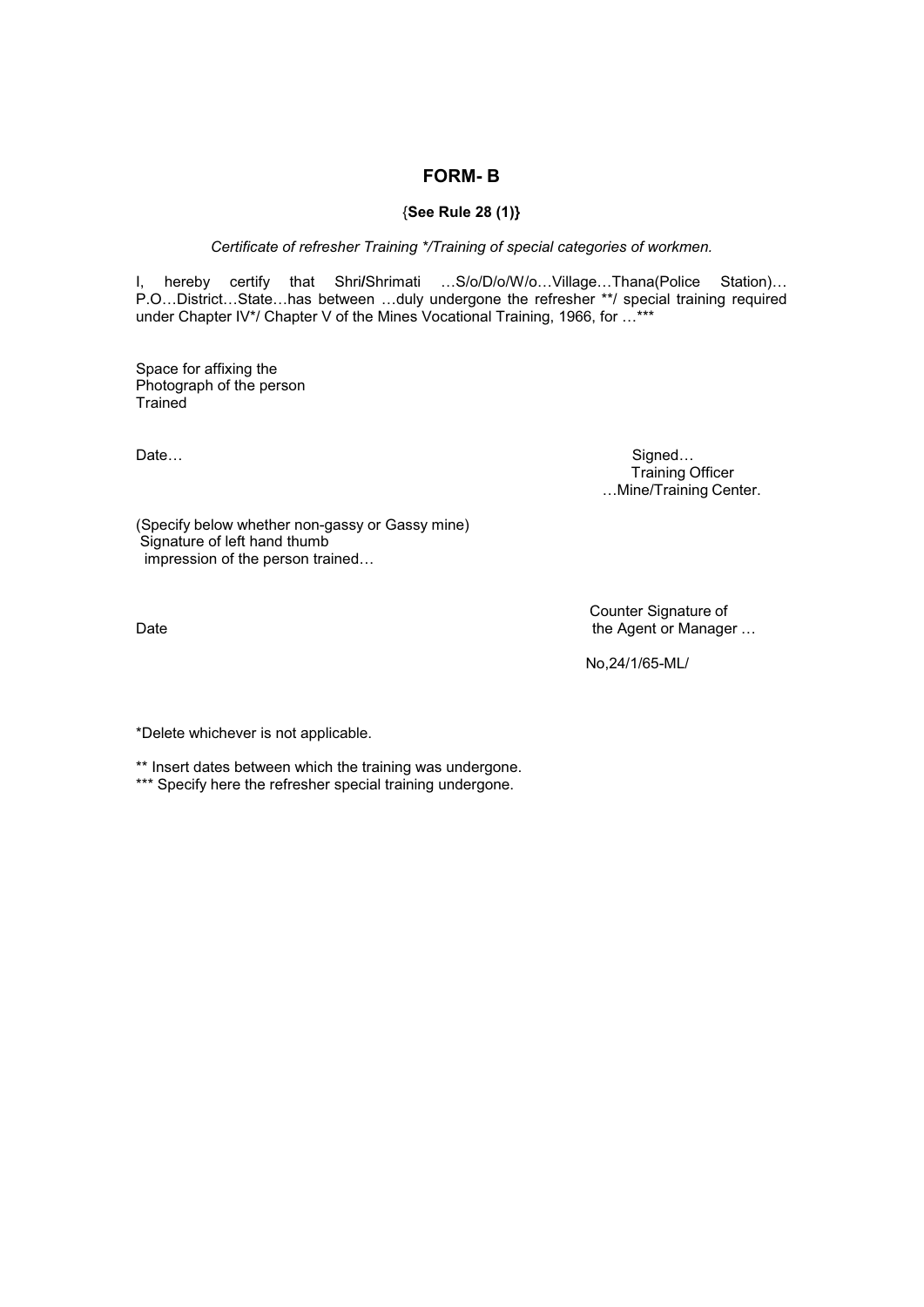#### **SCHEDULE XII FORM I**

- 
- 

3.0 Name of mines catered

4.0 Approximate no of students in each batch

1.0 Name of Center<br>
2.0 State & District in which it is situated. Code No. of the center<br>
2.0 State & District in which it is situated. Notice of program of Notice of program of training during quarter ending …199

| No.of                | Actual<br>date | Batch   |                          |                   |          |                     |  |
|----------------------|----------------|---------|--------------------------|-------------------|----------|---------------------|--|
| week                 | from-- to      | Session | Category<br>of<br>worker | Type of<br>course | schedule | <b>Batch</b><br>no. |  |
| 1.<br>2.<br>3.<br>4. |                |         |                          |                   |          |                     |  |
| 12.                  |                |         |                          |                   |          |                     |  |

Note:

1.For Session Use M for morning, E for evening

Signature of Training officer/ Inspector

Date…

2. category of workers- Name in Block letters 3. Type of Course- Use B for basic, S for

special, R for refresher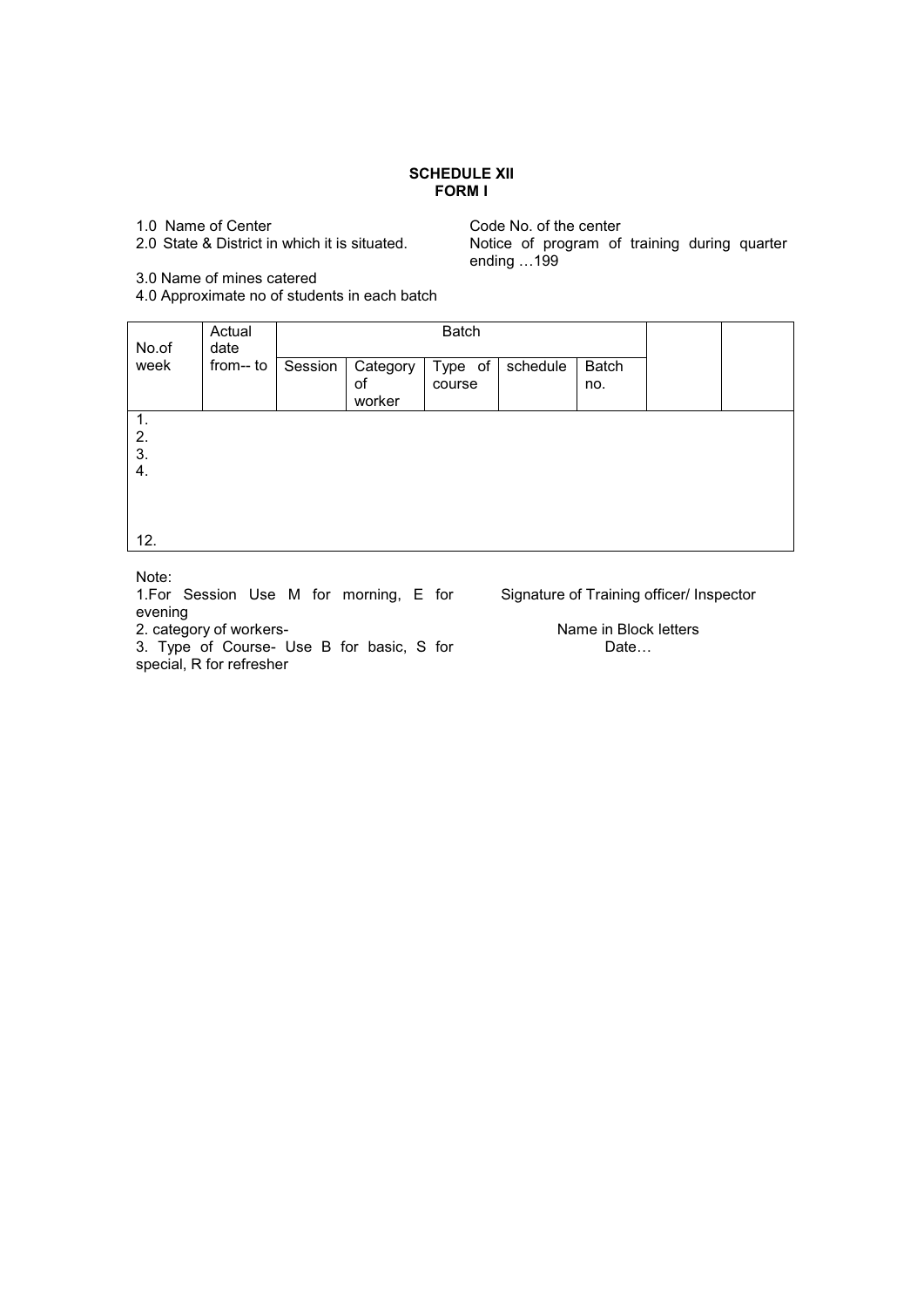## **FORM- 2**

Notice of Training program for … Batch.

Category of workers:

Type of course:

Schedule:

Batch No.

From: To: To: Hours of Session

| Serial No. | Name of Mine | Name and surname of $\vert$ Designation<br>trainee |  |
|------------|--------------|----------------------------------------------------|--|
|            |              |                                                    |  |
|            |              |                                                    |  |
|            |              |                                                    |  |
|            |              |                                                    |  |
|            |              |                                                    |  |
|            |              |                                                    |  |

Signature of the Training Officer, Dated…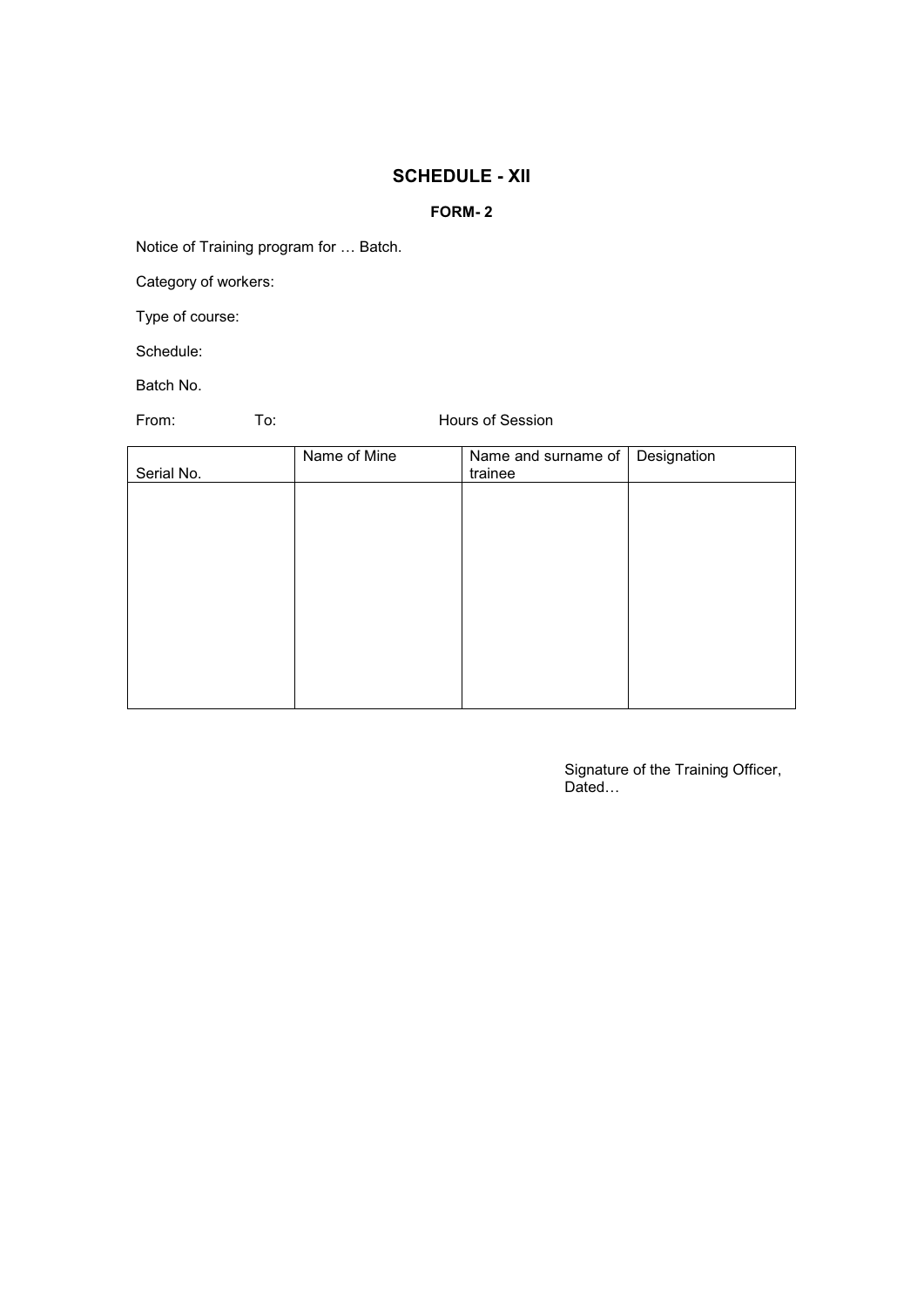## **FORM- 3**

Category of Workers. The Category of Workers.

Type of Course … Location …

Batch Number … Program Training Week during Ending …

| <b>Particulars</b><br>οf<br>session<br>(Special<br>hours) | Schedule &<br>Talk<br>Number. | Schedule &<br>Talk<br>Number | &<br>Schedule<br>Talk<br>Number | Schedule<br>&Talk<br>Number | &<br>Schedule<br>Talk<br>Number | Remarks. |
|-----------------------------------------------------------|-------------------------------|------------------------------|---------------------------------|-----------------------------|---------------------------------|----------|
| First day of                                              |                               |                              |                                 |                             |                                 |          |
| the week.                                                 |                               |                              |                                 |                             |                                 |          |
| Second day.                                               |                               |                              |                                 |                             |                                 |          |
| Third Day                                                 |                               |                              |                                 |                             |                                 |          |
| Fourth Day                                                |                               |                              |                                 |                             |                                 |          |
| Fifth Day                                                 |                               |                              |                                 |                             |                                 |          |
| Sixth Day                                                 |                               |                              |                                 |                             |                                 |          |

Signature of Training Officer…

Name in Block Letters…

Date…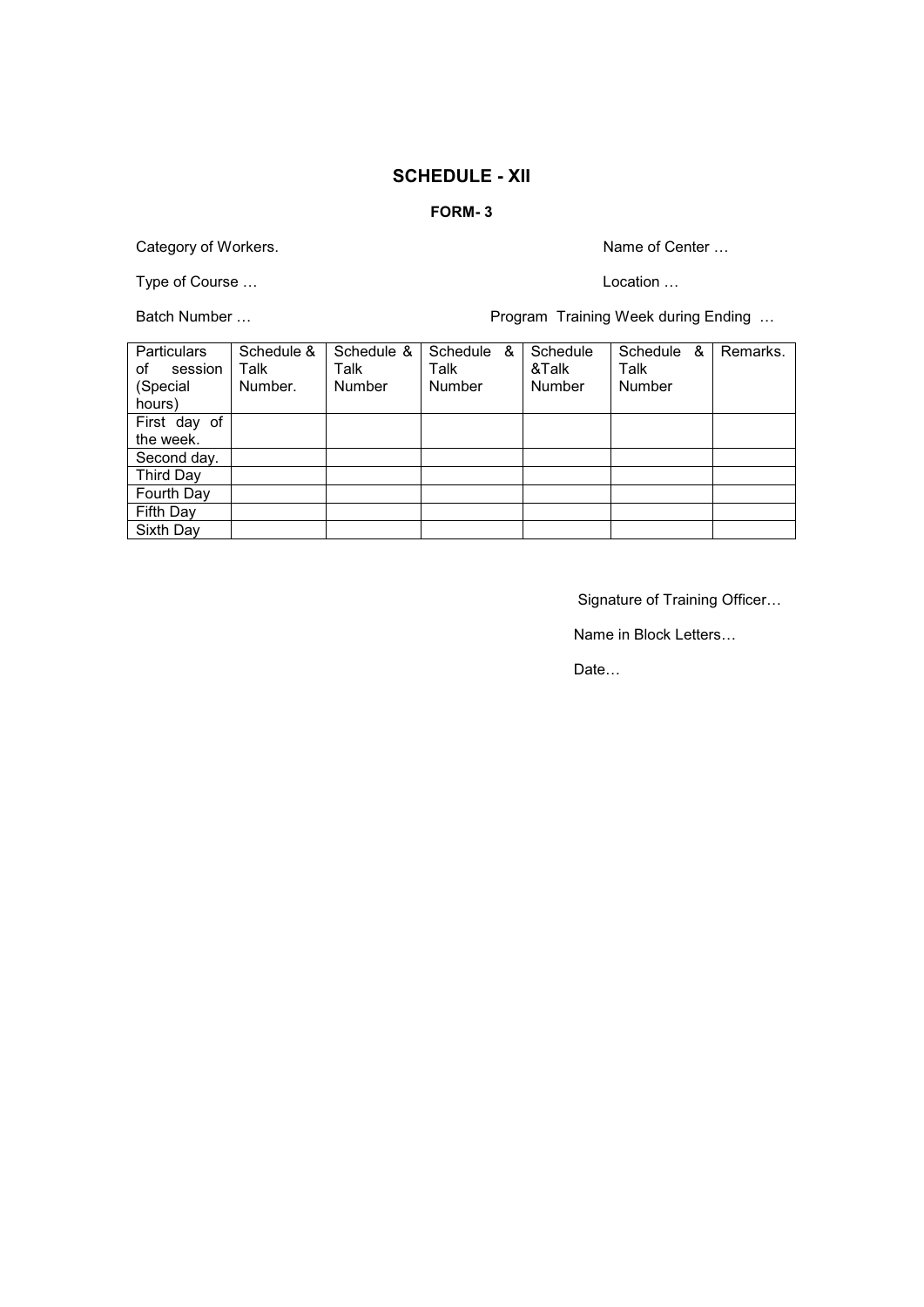## **FORM- 4**

Name of the Center… Code No. of the Center.

Address … Index No…

Owner…

## INDEX FOLDER

| 1. Name of the Trainee (in block letters | <b>General Particulars</b> | 7. Photograph of the Trainee     |
|------------------------------------------|----------------------------|----------------------------------|
| 2. Father's name:                        |                            | Pass Port Size                   |
| 3. Permanent Address:                    |                            |                                  |
| 4. Date of birth:                        |                            |                                  |
| 5. Educational standard:                 |                            | 8. Identification marks          |
| Language known to. (Mention:<br>6.       |                            | 9. signature or Thumb Impression |
| speak, Read, Write, Follow etc           |                            | of the trainee.                  |
|                                          |                            |                                  |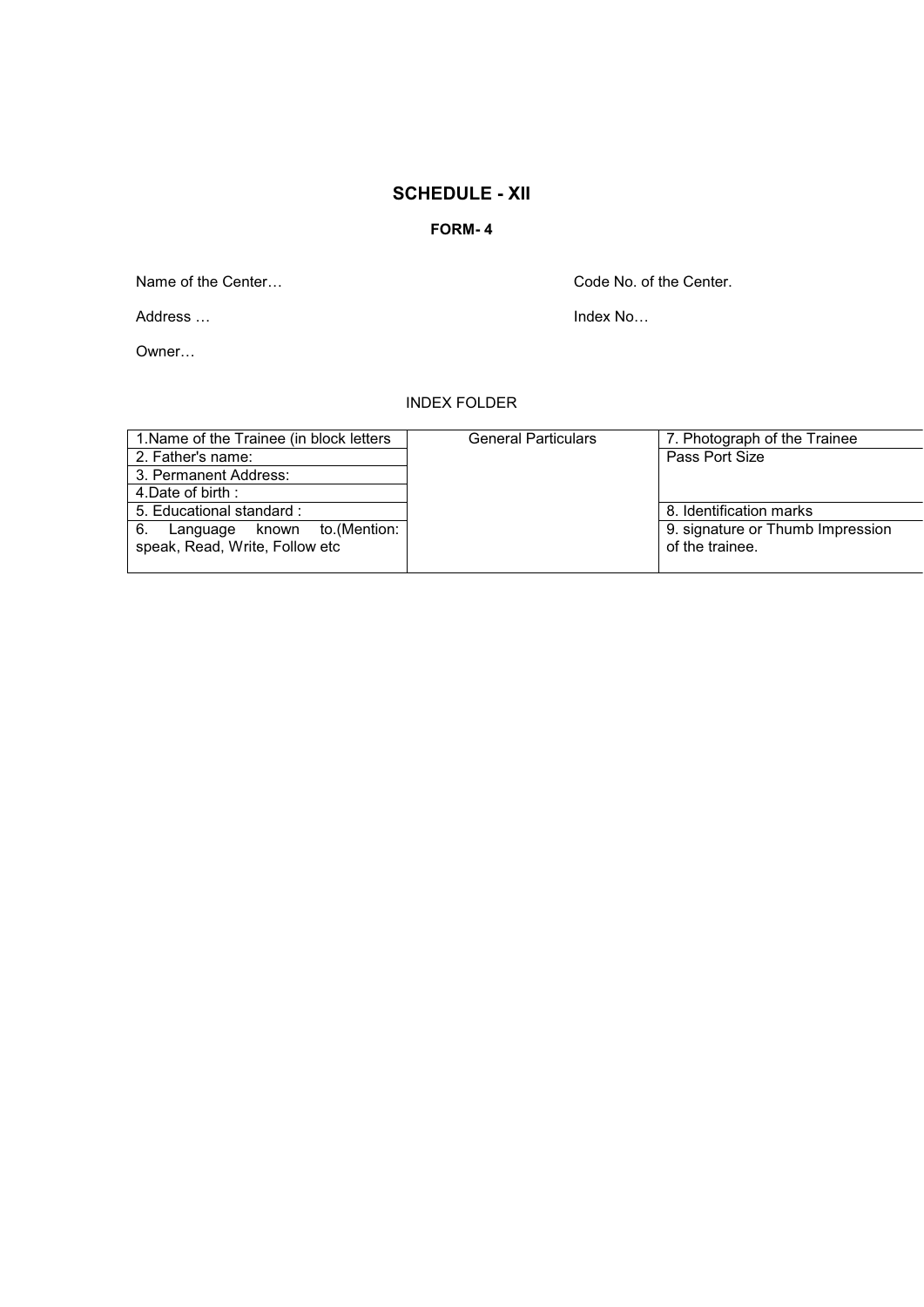# **FORM- 5**

1.Category of Workers:

2.Course: Register of Trainees attended V.T.Centre during…

3.Batch No. … …………………………………. Training Center

4. Duration of course … to…….. to…….

| Serial<br>No. | Name<br>Mine | of | Name<br>Surname<br>of trainee | & | Designation | Index<br>Number | Talk<br>No<br>Session<br>Date | Total<br>attendance | Passed<br>or<br>Failed. |
|---------------|--------------|----|-------------------------------|---|-------------|-----------------|-------------------------------|---------------------|-------------------------|
|               |              |    |                               |   |             |                 |                               |                     |                         |

Total No. Present.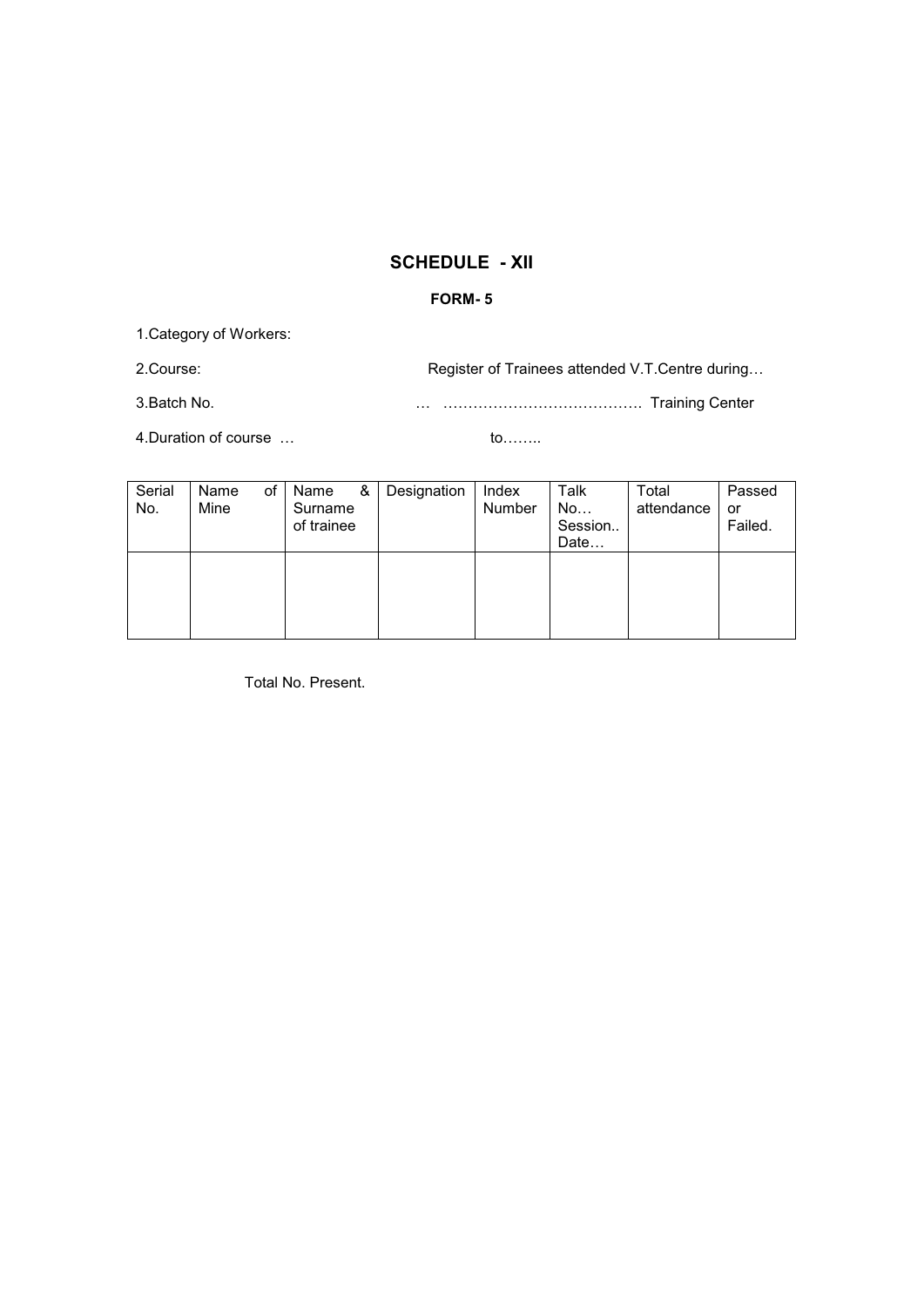## **FORM - 6**

*Performance Chart for Trainees*.

- 1. Name of the Center Code No. of Center Code No. of Center
- 2. State and District in which it is situated Serial No. of Report..

- 3. Name of Mines catered:
- 4. Date of commencement of course: Year:
- 5. Date of completion of course :
- 6. Type of course:
- 7. Batch No.

| Serial No. | Name & surname   Name of the   Index Number<br>of trainee | Mine | Certificate<br>Number | Date of issue<br>of certificate. |
|------------|-----------------------------------------------------------|------|-----------------------|----------------------------------|
|            |                                                           |      |                       |                                  |
|            |                                                           |      |                       |                                  |
|            |                                                           |      |                       |                                  |

Signature of Training Officer,

Name in Block letters:

Date…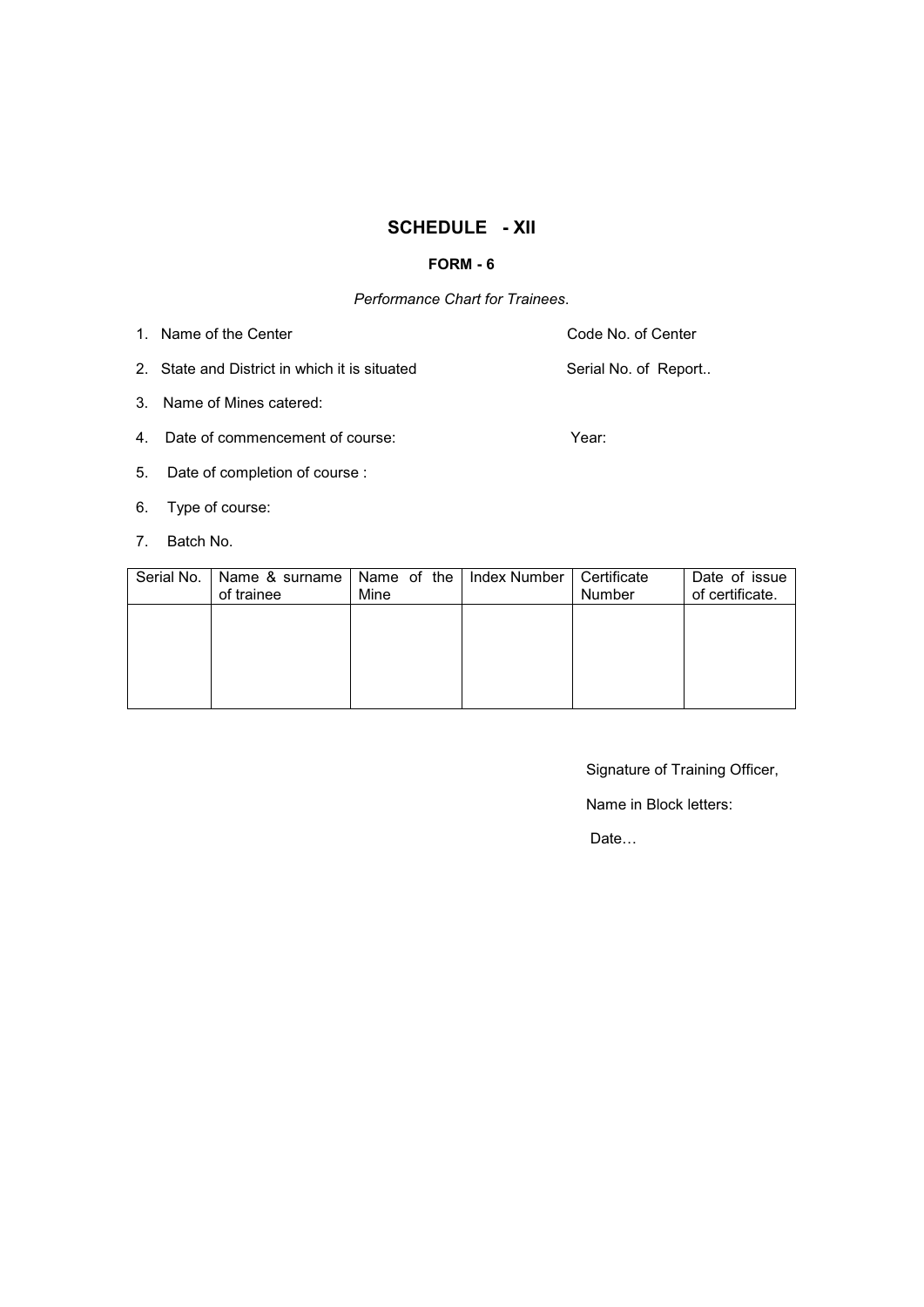#### **FORM - 7**

1. Name of Center… Code No. of Center.

- 2. State/District in which it is situated
- 3. Names of Mines catered … Progress Chart of the Training Center for Quarter Ending,,,,,

| SI.No | Catego<br>of<br>ry<br>worker | Type<br>of<br>cours | Batch<br>No. | Sched<br>ule |                                          | Date                               |                                 | Number of Trainees.                |                           | Rema<br>rks. |
|-------|------------------------------|---------------------|--------------|--------------|------------------------------------------|------------------------------------|---------------------------------|------------------------------------|---------------------------|--------------|
|       |                              | e                   |              |              | Comm<br>ence<br>ment<br>of<br>cours<br>е | Compl<br>etion<br>of<br>cours<br>е | Enroll<br>ed in<br>the<br>batch | Compl<br>eted<br>the<br>Cours<br>e | Succe<br>ssful<br>in test |              |
|       |                              |                     |              |              |                                          |                                    |                                 |                                    |                           |              |

Batches where training is still in Progress are also to be shown. These may be repeated in the next Quarter.

Signature of Training Officer

Name in block letters.

Date.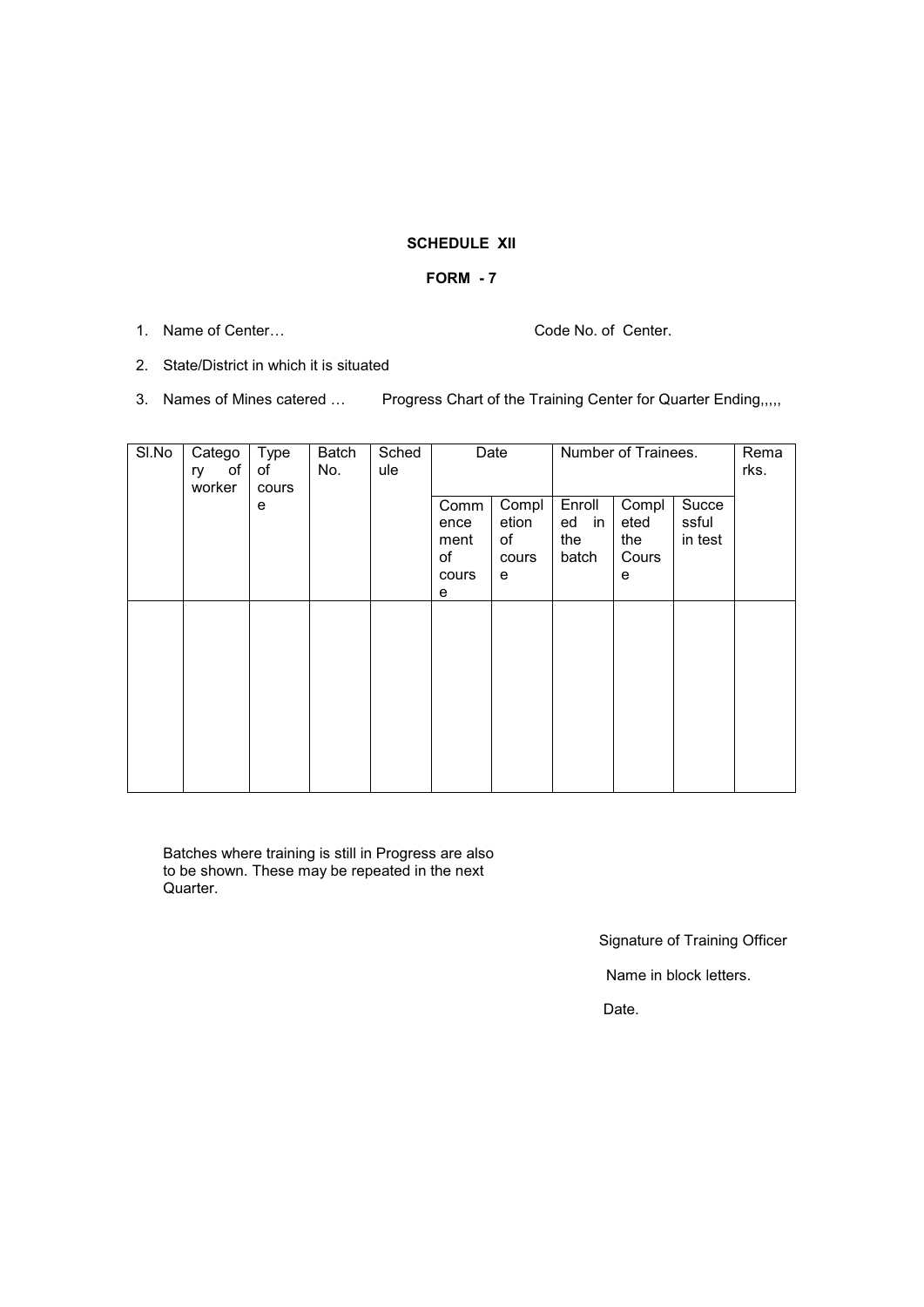#### **Form - 8**

Notice of Opening/closing/Re-opening/Change of Name of Training Center (See Rule 18)

To

The Chief Inspector of Mines, Dhanbad. The Regional Inspector of Mines, No............... Region...<br>P O \_\_\_\_\_\_\_\_ Dist.... P.O… Dist…. Date.

Sir,

I have to furnish the following particulars of … (specify Opening/Closing/Re-opening/Change of name etc.) of … Training Center.

I.Particulars of the Training Center

- (a) Name of the Center:
- (b) Location:
- (c) Post Office:
- (d) District:
- (e) State:
- (f) Group/ unit
- (g) Name of Mines catered :
- (h) Name and address of the Owner, Agent of the mine in which the center is situated. Owner Agent:

II. Date of Opening/Closing/Re-opening/Change of Name of Training Center.

III. In case of change of Name of Training Center:

- (a) Old Name :
- (b) New Name :

IV. In case of closure:

- (a) Period of closing.
- (b) Reason of closure:

Date ……………………………… .Signature………………..

Where the center is situated.

Place……………….. Name in Block Letter …….

\*These relate to the the number of the Designation: Owner/Agent/Manager<br>
Power of Attorney holder. Power of Attorney holder.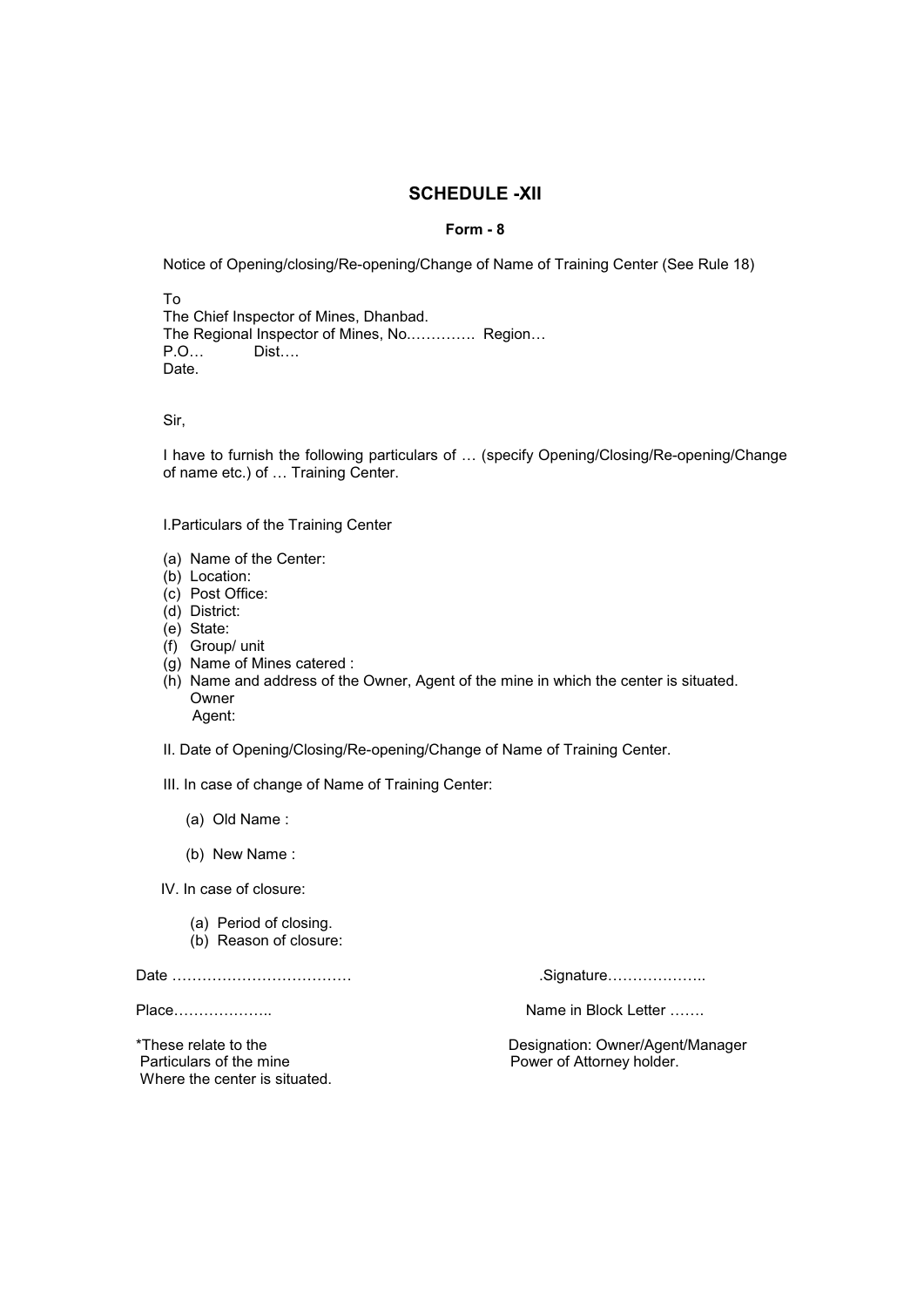## **SCHEDULE XII FORM- 9**

To The Chief Inspector of Mines, Dhanbad. The Regional Inspector of Mines, No…Region... P.O… Dist…

Sir,

I have to furnish the following particulars of … (Specify appointment/termination) of Training Officer/Inspector in respect of the following Center.

- 1. Particulars of the Training Center.
- (a) Name of Center:
- (b) Group/ Unit
- (c) Post Office
- (d) District
- (e) State:
- (f) Name of mines catered to :
- (g) Name and address of the owner and Agent of the mine in which the center is situated.
- II. Appointment of Training Officer Instructor.
- A. (a) Name of person appointed;<br>(b) Designation:
	-
	- (c) Qualifications:

Date of joining...

(i) Academic……..

- (ii) Name of Certificate and No.
- (iii) Experience:

- (d) Full-time/part time
- (e) Signature of person appointed….
- B. Termination of appointment of Officials.
	- (a) Name….
	- (b) Designation…
	- (c) Date of termination …

\*Strike out item not applicable strategy and strike Signature

 Name in Block letters Designation: Owner/Agent/manager Power of Attorney holder (These related to the mine where the center is situated.)

\*\*Particulars to be furnished separately for each Training Officer/ Inspector.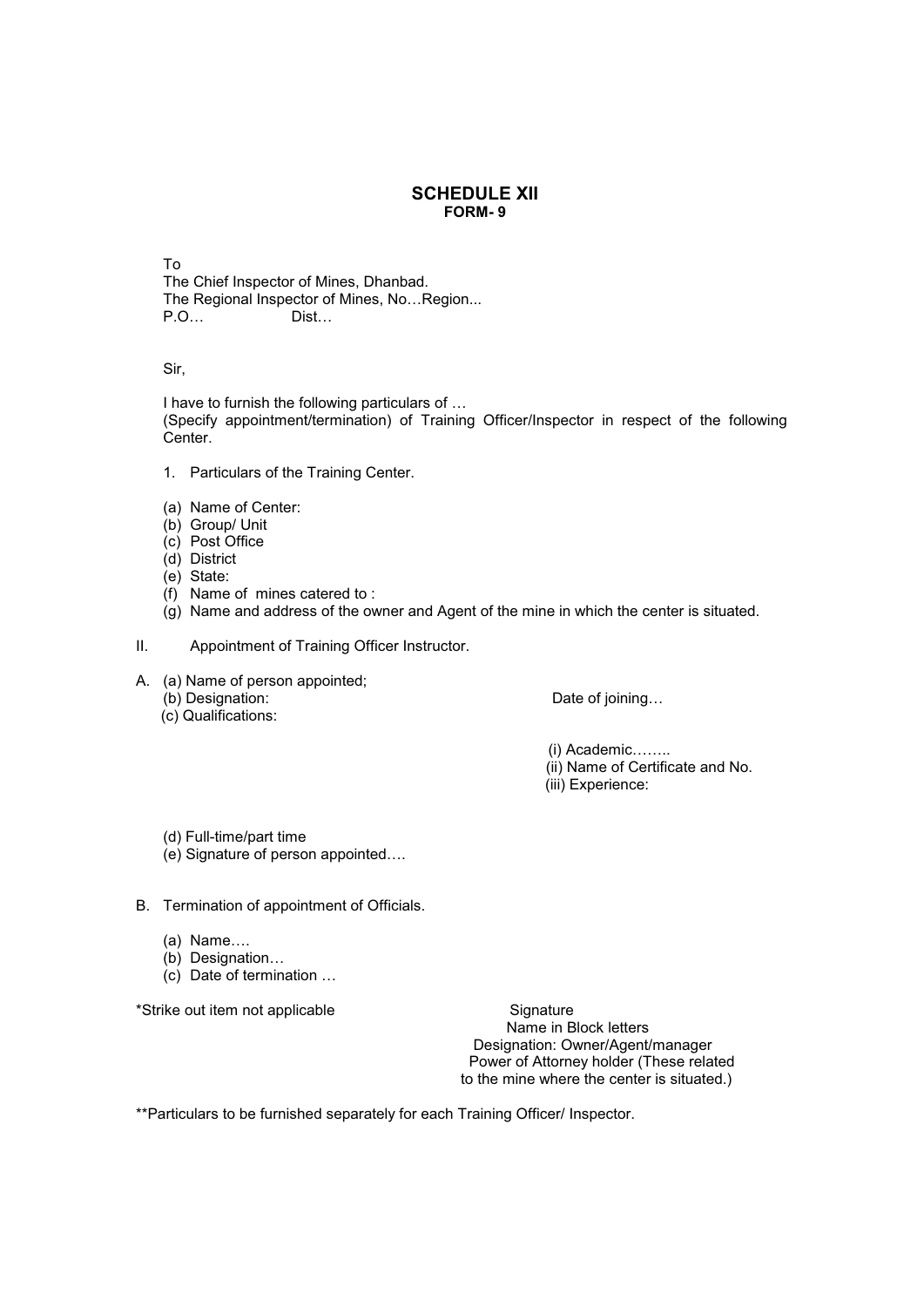## **SCHEDULE -- XII FORM - A**

Number…

This is to certify that Sri/Srimati …

S/O, D/O, W/O... of Village... Thana... Post Office... District… State… Employed in … mines… mines…

Having successfully undergone the training under Schedule Number... For above ground/opencast working/Metalliferous Mines/belowground in coal mine having seams of ……… degree of gassiness/belowground in Matalliferous mine notified by the Chief Inspector of Mines is awarded this CERTIFICATE. Class of worker…

#### Type of Course Basic/ Refresher Special SIGNATURE OF TRAINING OFFICER

(Name in Block letters with date)

Training Center...

Date of Commencement Of Course Registration No.of the Training center.

Index Card Number …

Space for Affixing photograph

Countersigned by …….

Agent/ Manager…

… Mine

\*Delete whichever is not applicable

.\*\*State degree of gassiness of the mine.

\*\*\* State nature of job.

Note: See overleaf for entries of the backside of the certificate.

(Back space of Certificate)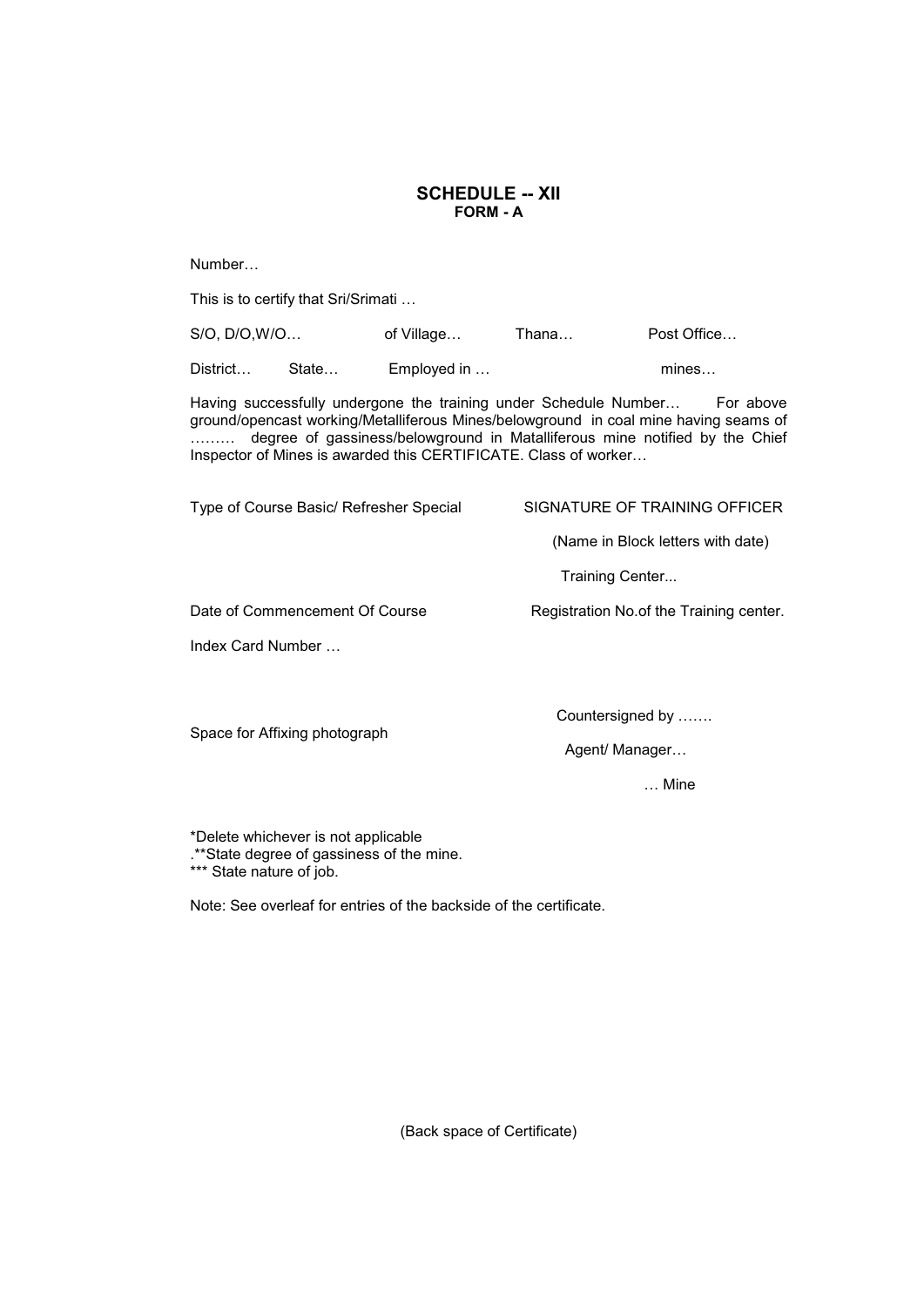| Particulars of previous training in chronological order. |  |  |  |  |
|----------------------------------------------------------|--|--|--|--|
|                                                          |  |  |  |  |

| Serial No. | &<br>Name<br>Registratio<br>Number<br>n<br>the<br>οf<br>Center | Class<br>of<br>worker | of<br>Type<br>course | of<br>Date<br>commence<br>ment | Certificate<br>number. | Initial<br>of<br>Training<br>Officer. |
|------------|----------------------------------------------------------------|-----------------------|----------------------|--------------------------------|------------------------|---------------------------------------|
|            |                                                                |                       |                      |                                |                        |                                       |

N.B.- According to the result of Tripartite meeting by the representatives of Owners, Labours and the Government held in 1071, the Schedule XII are being implemented the Vocational training centers in the mines although it is not enacted.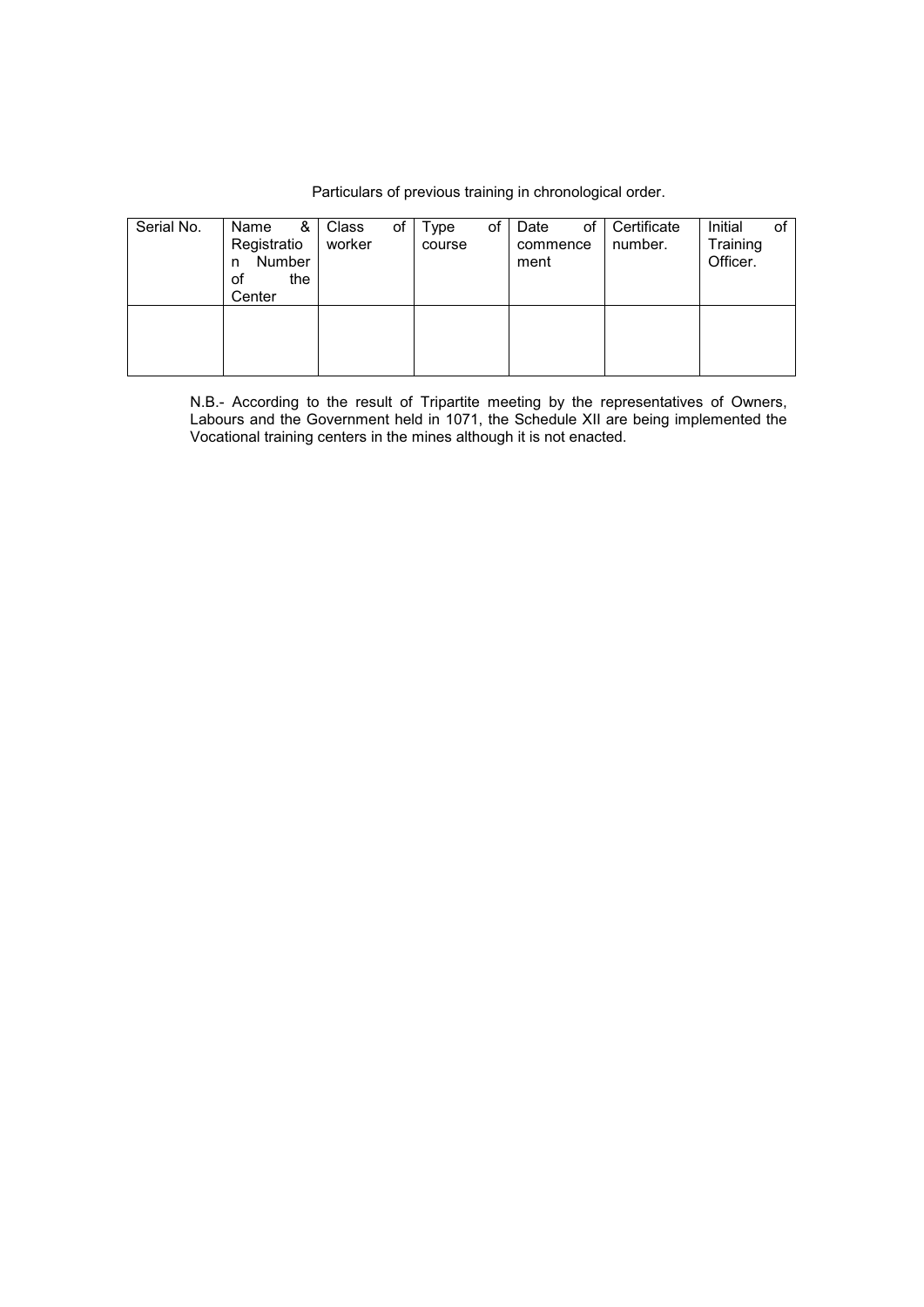## **SYLLABUS FOR JOB- TRAINING.**

#### Duration Revised as per D.G's Cir.No.(Legis) 4 of 1975.

Note: The management may make additions and modifications to the recommended syllabus to suit the particular conditions of the mine, with prior intimation to the Chief Inspector.

The management shall, however propose for approval of the Chief Inspector, suitable syllabus in respect of class or kind of workers for which no syllabus has been recommended in Schedule xii. The duration of Basic/Refresher job training in respect of such class or kind of workers shall not be less than 18 days and 9 days respectively.

| SI.no.       | Class of workers    | Recommended Syllabus of Courses                                                            | No.      | of  | No.       | of |
|--------------|---------------------|--------------------------------------------------------------------------------------------|----------|-----|-----------|----|
|              | Trades<br>οf<br>or  |                                                                                            | Days     | for | days      | of |
|              | Workers             |                                                                                            | basic    |     | Refresher |    |
|              |                     |                                                                                            | training |     | training  |    |
| $\mathbf{1}$ | $\overline{2}$      | 3                                                                                          | 4        |     | 5         |    |
|              | <b>Track layers</b> | Track, its purpose and components thereof,                                                 | 24       |     | 12        |    |
| 1.           |                     | their use, size and use of rails, Fish plates,                                             |          |     |           |    |
|              |                     | sleepers, nails, blots and nuts, tie rods,                                                 |          |     |           |    |
|              |                     | beading of rails, carrying of materials and                                                |          |     |           |    |
|              |                     | their storage. Track laying and proper                                                     |          |     |           |    |
|              |                     | ballasting and drainage. Laying of switches                                                |          |     |           |    |
|              |                     | left hand and right hand turn outs, bypasses,                                              |          |     |           |    |
|              |                     | curves, crossing (various types), fixing of                                                |          |     |           |    |
|              |                     | rollers/pulleys and their maintenance. Grade                                               |          |     |           |    |
|              |                     | of track, super elevation of curves, check                                                 |          |     |           |    |
|              |                     | rails, bending of rails in case of electric loco                                           |          |     |           |    |
|              |                     | track, anchoring of track on steep gradients.                                              |          |     |           |    |
|              |                     | Installation of Runaway switches, drop                                                     |          |     |           |    |
|              |                     | warricks, step blocks, jazz rails re-railers and                                           |          |     |           |    |
|              |                     | other safety contrivances, signaling code,                                                 |          |     |           |    |
|              |                     | use of manholes.                                                                           |          |     |           |    |
|              |                     |                                                                                            |          |     |           |    |
|              |                     | Dangers from runaway tubs, haulage,                                                        |          |     |           |    |
|              |                     | derailments. Dangers associated with track                                                 |          |     |           |    |
|              |                     | lying near waterlogged old workings and                                                    |          |     |           |    |
|              |                     | fire/explosion area, proper use of safety                                                  |          |     |           |    |
|              |                     | lamps, workmanship norms.                                                                  |          |     |           |    |
|              |                     |                                                                                            |          |     |           |    |
|              |                     | Clearance between tracks and roadway                                                       |          |     |           |    |
|              |                     | sides governing the statutory requirement.                                                 |          |     |           |    |
|              |                     |                                                                                            |          |     |           |    |
|              |                     |                                                                                            |          |     |           |    |
| 2.           | Ventilation         |                                                                                            | 18       |     | 9         |    |
|              |                     | Purpose of ventilation, introduction to mode<br>of occurrence of different gases and their |          |     |           |    |
|              | (Bratticing         | physiological effects. Intakes, return,                                                    |          |     |           |    |
|              | Gang)               |                                                                                            |          |     |           |    |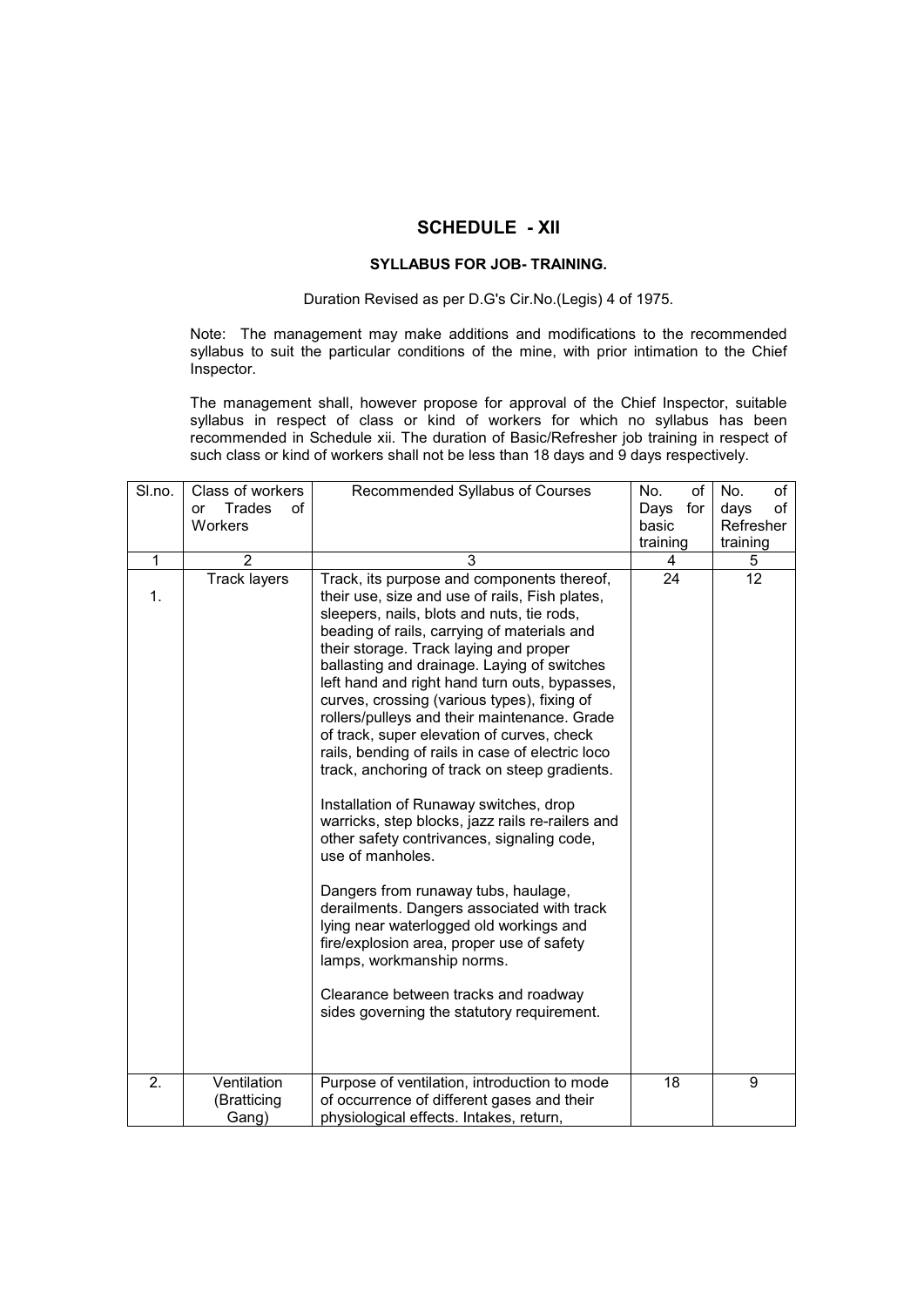|    |                                                                                     | changes therein. Tools, Ventilation materials<br>and appliances, air lock, doors, aircrossings,<br>regulators, stopping. Erection and withdrawal<br>of brattice and ventilation tubing airtighten as<br>thereof, maintenance of brattices, erection of<br>brattice at junctions. Ventilation of cavities.<br>Testing of roof/sides before erecting<br>brattices/ ventilation tubes. Ventilation<br>arrangements in special circumstances,<br>workmanship norms.                                                                                                                                                                                                                                                                |    |    |
|----|-------------------------------------------------------------------------------------|--------------------------------------------------------------------------------------------------------------------------------------------------------------------------------------------------------------------------------------------------------------------------------------------------------------------------------------------------------------------------------------------------------------------------------------------------------------------------------------------------------------------------------------------------------------------------------------------------------------------------------------------------------------------------------------------------------------------------------|----|----|
| 3. | Attendants of<br>fan (including<br>auxiliary &<br>booster fans.)                    | Construction of fan, its accessories,<br>operation, voltage reading on switch board<br>meters and watergauge. Danger board<br>meters and waterguage. Danger from<br>sparks, electrostatic charges, overheating of<br>motors etc. no smoking in fan house/fan drift.<br>Earthing of fan casing bedplates of motors.<br>Lubrication, maintenance of starters. Fire<br>fighting equipment, its use and storage. First<br>aid In case of electric shock. Standing<br>orders/Instructions in the event of stoppage<br>of fan. Fencing. Dangers from lose outer<br>clothing. Recirculation of air, dangers therein.<br>Reversal of fan. Precaution against bad roof<br>sides. Mine gases action in the event of<br>detection of gas. | 18 | 9  |
| 4  | Persons<br>employed on<br>installation<br>repair and<br>maintenance of<br>machines. | Duties, Tools, Preparation of site,<br>Organisaion Requisition of materials<br>Common troubles and remedies preventive<br>maintenance schedules, Effect of moistures<br>dust head of motors. Earthing General<br>conditions in a mine. Signaling code, laying<br>of signaling system, fire extinguishing<br>materials equipment and their use. First aid<br>in case of electric shock. Dangers from gas.<br>Applicable regulations. Duties under<br>emergency organisation.                                                                                                                                                                                                                                                    | 24 | 12 |
| 5. | General<br>Mazdoor                                                                  | Persons employed in Bailing, transport of<br>materials, line packing and cleaning etc.<br>Drainage, Handling transport and storage of<br>materials, house keeping cleaning of<br>roadways and loading of collected waste etc.<br>art of ballasting haulage track, signaling<br>code, general precautions and applicable<br>regulations.                                                                                                                                                                                                                                                                                                                                                                                        | 18 | 9  |
| 6  | Tyndals                                                                             | Persons employed of lifting/transport/shifting<br>of heavy materials and equipment duties.<br>Lifting and handing tackles, art of lifting and<br>handling materials with stress on personal<br>safety, transport and manipulation of<br>materials and machinery. Protective<br>equipment, safety belt, boots, leg guard and<br>helmet Signaling code, workmanship norms.<br>Installations and shifting of pipes, cables,<br>rope, buntons and other shaft equipment,<br>switch gear, haulage coal- cutting machines,                                                                                                                                                                                                           | 25 | 18 |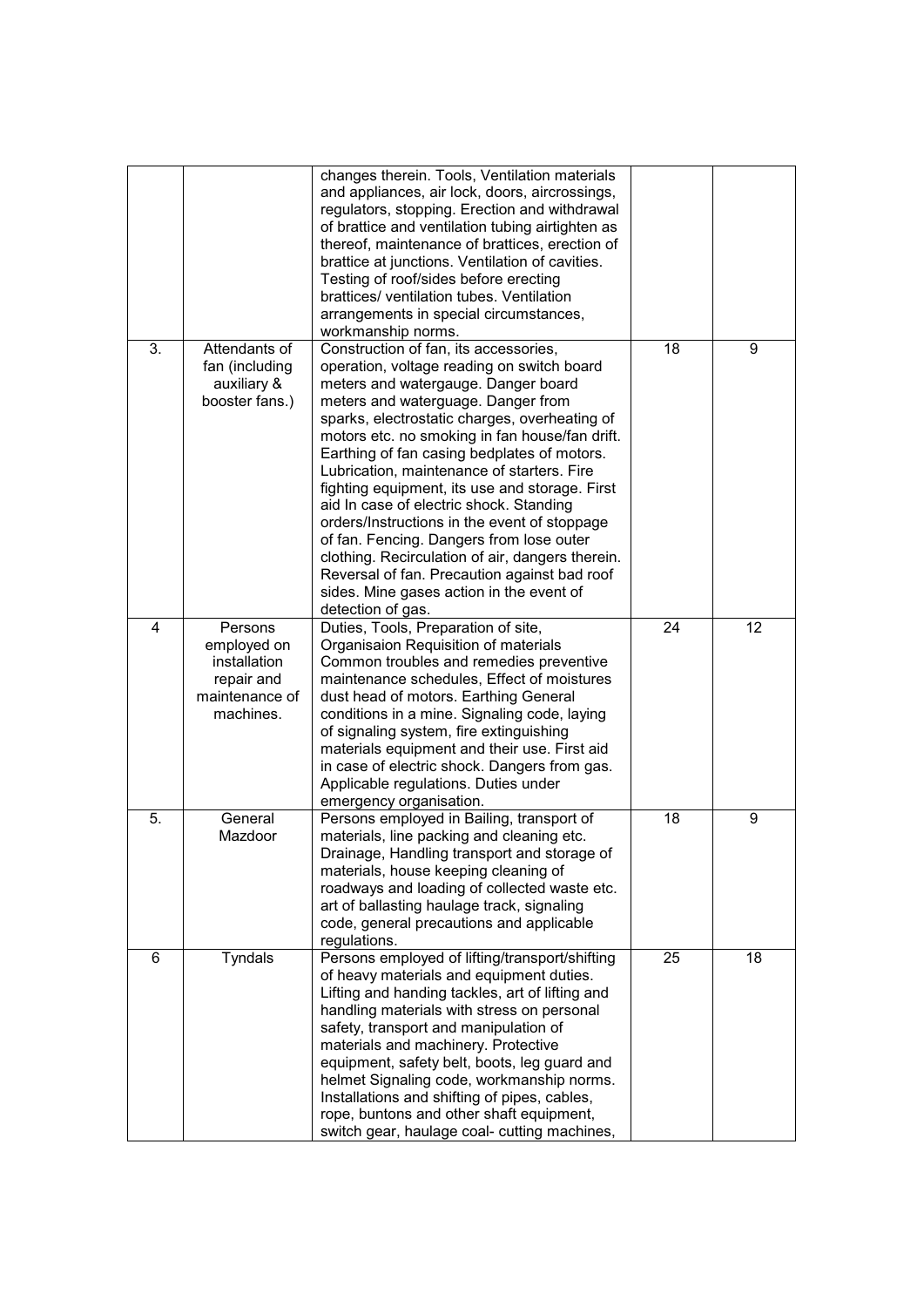|                |                                                                | conveyor, motors pumps etc. Manipulation of<br>wire rope during installation/ replacement.                                                                                                                                                                                                                                                                                                                                                                                                                                                                                                                                                                                                                                                                                                             |    |    |
|----------------|----------------------------------------------------------------|--------------------------------------------------------------------------------------------------------------------------------------------------------------------------------------------------------------------------------------------------------------------------------------------------------------------------------------------------------------------------------------------------------------------------------------------------------------------------------------------------------------------------------------------------------------------------------------------------------------------------------------------------------------------------------------------------------------------------------------------------------------------------------------------------------|----|----|
| 7.             | Coal<br>cutting/drilling<br>machine crew.                      | Details of machines and its operation, proper<br>use and care of machine and cables, picks,<br>bits, sharpening,, shaping, picks laying,<br>oiling/greasing of various parts.<br>Precautions against falls/gas/coal dust, wet<br>cutting, drilling method, drilling pattern,<br>common troubles and remedies. Dangers<br>from cutting/ drilling in stone band, warning<br>to persons, fleeting of coal cutting machine<br>on gradient, keeping machinery reasonably<br>free from dust. Applicable regulations.                                                                                                                                                                                                                                                                                         | 36 | 18 |
| 8              | Attendants of                                                  | Details of machinery and its accessories,                                                                                                                                                                                                                                                                                                                                                                                                                                                                                                                                                                                                                                                                                                                                                              | 24 | 12 |
|                | Haulage/Convey<br>ors.                                         | operating thereof, operation of voltage<br>readings on switch-board meters if any,<br>dangers from sparks, overheating of<br>machinery. Lubrication, maintenance of<br>starters, tools, brakes. Fire fighting<br>equipment, its use and storage, first aid in<br>case of electric shock. Earthing of bed plates<br>of engine and motor, precautions in haulage<br>room, fencing, dangers of lose outer clothing,<br>emergency/personal light, signaling code<br>including emergency etc, Code, hauling<br>capacity, type of clutch condition of rope,<br>indicators for travel of rope, speed at<br>gradient and curves. Conveyor- type, use,<br>spillage sequence control, dangers from<br>stationary rollers, machinery to be kept<br>reasonably free from Oil/grease and coal<br>dust, Regulations. |    |    |
| $\overline{9}$ | Cleaning/wetting                                               | Coal dust, how produced, hazards such as                                                                                                                                                                                                                                                                                                                                                                                                                                                                                                                                                                                                                                                                                                                                                               | 24 | 12 |
|                | /stone dust-<br>barriers/<br>watering-gangs,<br>stone-dusting. | fire, explosions and Pheumoconsis, purpose<br>of cleaning and wetting/stone during. Tools,<br>properties of various stone dust, wetting<br>agents, Methods of wetting blasted<br>Coal/roof/floor/sides of wetting supports etc.<br>Quantity of stone dust required per unit<br>length of roadways, frequency of dusting/art<br>of stone dusting.<br>Introduction to stone dust barriers, how to<br>load shelves, quantity per shelf. Zones and<br>sub-zones, collection samples along<br>roadway, transport and storage of stone<br>dust. Workmanship norms.                                                                                                                                                                                                                                           |    |    |
| 10.            | <b>Stowing Gang</b>                                            | Purpose of stowing materials                                                                                                                                                                                                                                                                                                                                                                                                                                                                                                                                                                                                                                                                                                                                                                           | 24 | 12 |
|                |                                                                | stowing/packing, methods, tools and<br>accessories their use, transport and storage,<br>types of pipe & their suitability for different<br>locations, joints and packing, pipe layout,<br>lying of pipelines.<br>Sand and water ratio, pipe jams and how to                                                                                                                                                                                                                                                                                                                                                                                                                                                                                                                                            |    |    |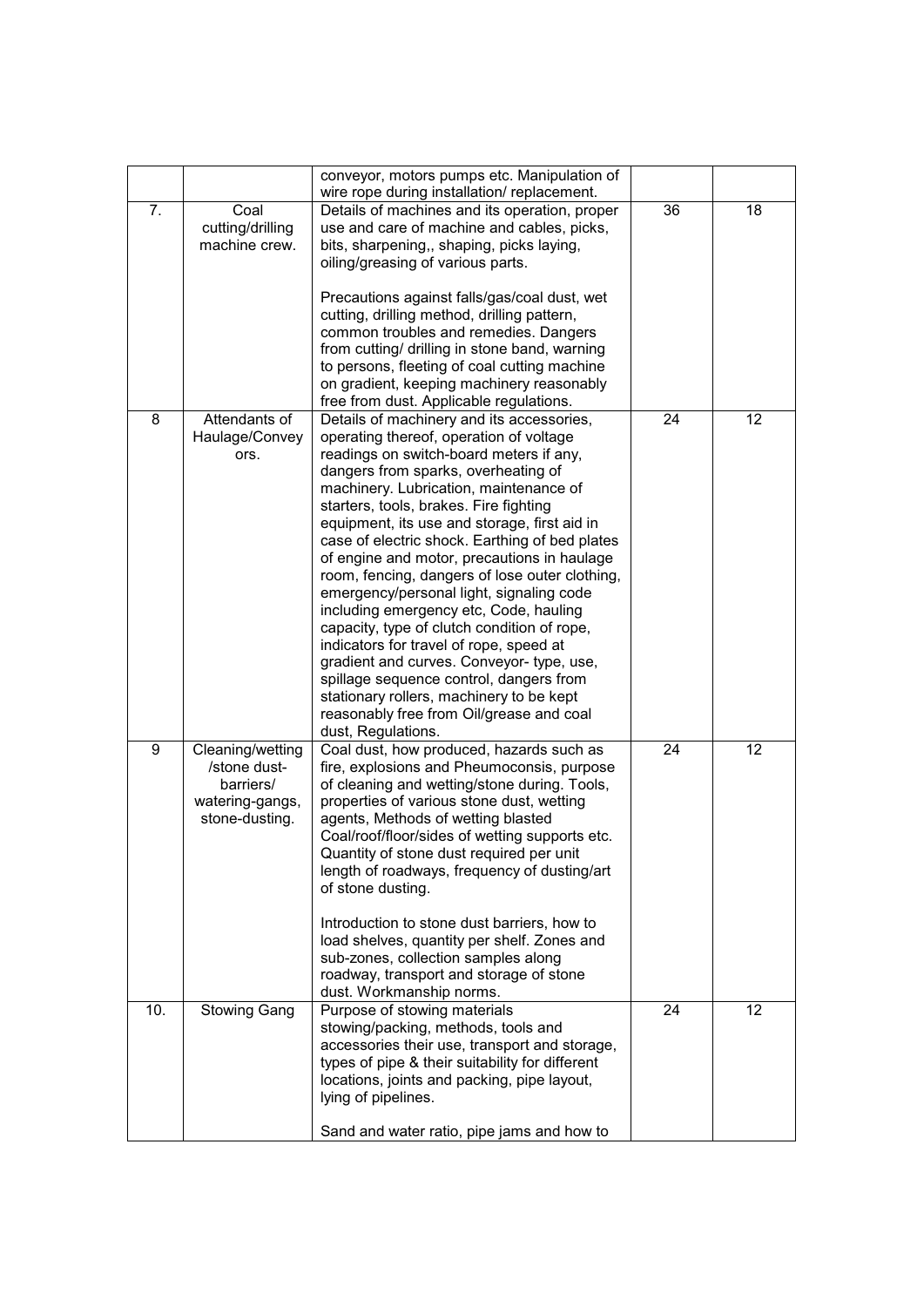|     |              | deal with them pipe cutting during stowing<br>operations, erections and salvaging of<br>barricades, stowing signals, stowing<br>efficiency, pipe wear, safe wall thickness,<br>how to test, method of changing/turning<br>pipes Working of mixing chamber locations<br>of leakage and jams rate of stowing,<br>workmanship norms.                                                                                                                                                                                                                                                                                     |    |    |
|-----|--------------|-----------------------------------------------------------------------------------------------------------------------------------------------------------------------------------------------------------------------------------------------------------------------------------------------------------------------------------------------------------------------------------------------------------------------------------------------------------------------------------------------------------------------------------------------------------------------------------------------------------------------|----|----|
| 11. | Pick Miners. | Tools- How to maintain them, art of cutting<br>coal, method/ arrangement for coal cutting at<br>height, stability thereof, Cutting of<br>roof/floor/side coal cutting for footpaths<br>manholes/drainage/ stopping etc. Method of<br>carrying coal to the loading points without<br>leaving behind the personal light, bit size<br>lumps not to be handled or loaded, proper<br>way to load tubs so as to give the required<br>amount of coal per tub, handing and<br>manipulation of tubs, dangers from<br>overhangs, effects of band lighting and dust<br>Dangers from electric cables, testing of roof<br>& sides. | 24 | 12 |
| 12. | Trammers.    | Construction of tubs/coupling/attachments<br>between a rope or locomotive and a tub or<br>set or train of tubs etc./clips for endless,<br>haulage, use thereof. Haulage contrivances<br>and there operation, signals, signal code,<br>short circuiting troubles there-in, use of<br>manholes.                                                                                                                                                                                                                                                                                                                         | 24 | 12 |
|     |              | Uncontrolled movement of tubes and<br>precautions, use of sprags and drag.<br>Warning to persons likely to be endangered,<br>coupling/ uncoupling on gradients, handling<br>of tubs from and to cages, tipping of tubs,<br>negotiating curves, curves, causes of<br>derailments, rerailing of derailed tubs,<br>marking on defective tubs, precautions while<br>pushing/pulling the tubes, safety<br>contrivances such as stop block runaway<br>switch. Switches, jazz rails, re-railers,<br>turnouts etc.                                                                                                            |    |    |
| 13. | Loaders.     | How to use a shovel, shoveling of material in<br>case of high heaps, big lumps not be carried<br>or loaded into tubs, proper filling of baskets<br>and tubs, dangers associated with entering<br>disused/fenced workings, entering the site of<br>blasting without the express instructions of<br>shotfirer/ officials, not heeding to warning of<br>impending collapse/airblast/bump, Not to<br>dislodge supports while loading, robbing of<br>pillars, overhangs effects of bad lighting &<br>coal dust. Different ways of over gang<br>baskets, workmanship norms.                                                 | 24 | 12 |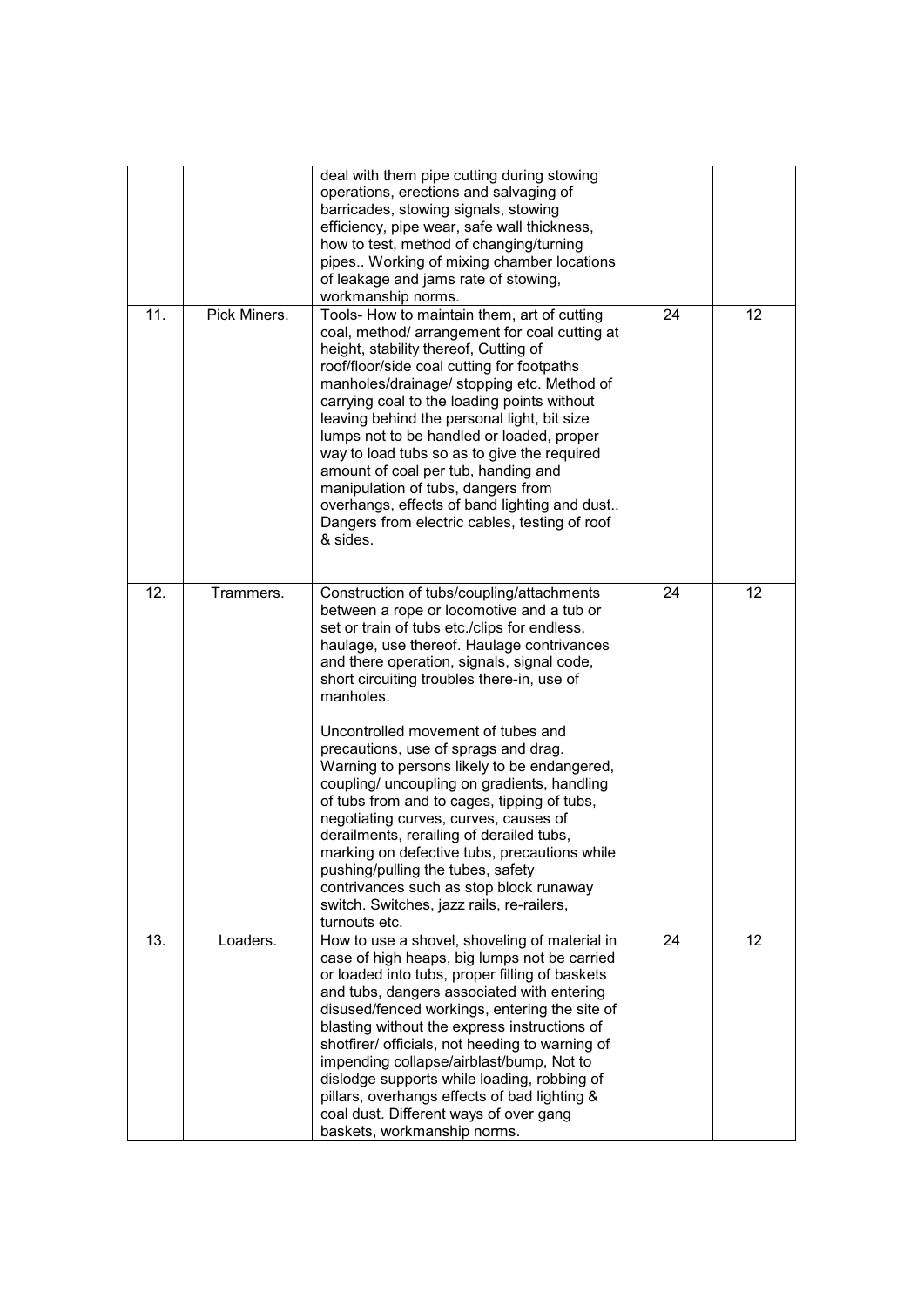| 14. | <b>Crane Operators</b><br>(including<br>mobile crane<br>operators) | Description of Diesel and Petrol Engine and<br>their starting. Type of ropes and relative<br>strength. Correct Selection of Slings and<br>securing heavy parts for lifting. Effect of<br>group slope while lifting. Heavy parts and<br>choosing correct angle of Crane Boom.<br>Types of shackles and V Bolts and their use.<br>Starting of Electric Motors and mechanism of<br>transmission of Power. Speeds while<br>travelling with leads up.<br>Operation of different levels and lowering of<br>materials.<br>Proper signals and their correct<br>interpretation. Inspection of crane, slings,<br>shackles before starting work.<br>Use of warning bells and application of safety<br>device, emergency brakes.<br>Bye laws in force.                                                                                                                                                                                                                                                                                                                                                                                                                                                                               | 24 | $12 \overline{ }$ |
|-----|--------------------------------------------------------------------|--------------------------------------------------------------------------------------------------------------------------------------------------------------------------------------------------------------------------------------------------------------------------------------------------------------------------------------------------------------------------------------------------------------------------------------------------------------------------------------------------------------------------------------------------------------------------------------------------------------------------------------------------------------------------------------------------------------------------------------------------------------------------------------------------------------------------------------------------------------------------------------------------------------------------------------------------------------------------------------------------------------------------------------------------------------------------------------------------------------------------------------------------------------------------------------------------------------------------|----|-------------------|
| 15. | Drill Operators.                                                   | General Knowledge about Drilling Machines<br>Diesel Engines, Electric Motors and<br>compressors.<br>Lubrication system of Diesel Engine and drill<br>safety devices fitted on compressors, and<br>their maintenance in safe working order,<br>Location of faults in engine, compressors,<br>Greasing different parts of machines,<br>inspection of machine and power cables<br>before starting work. Checking of water and<br>oil temperature, minor repairs and<br>adjustments and use of correct tools,<br>Leveling of Drill Machines & operation of<br>different layers. Correct sequence of<br>operation of different levers.<br>Transmissions of compressed air from<br>compressor to Drill head. Location of faults in<br>running machines. Hydraulic system and its<br>principle. setting up of drill machines on<br>steep slopes.<br>Selection of proper rotation speed and effect<br>excessive speeds on bit life. Grinding<br>machines and Grinding Wheels, Correct<br>grinding of Bits. Different types of wear on<br>bits and general precaution to bits life.<br>Danger from working defective machines.<br>Correct selection and use of tools. Dangers<br>from loose house joints and defective<br>Houses. | 36 | 12                |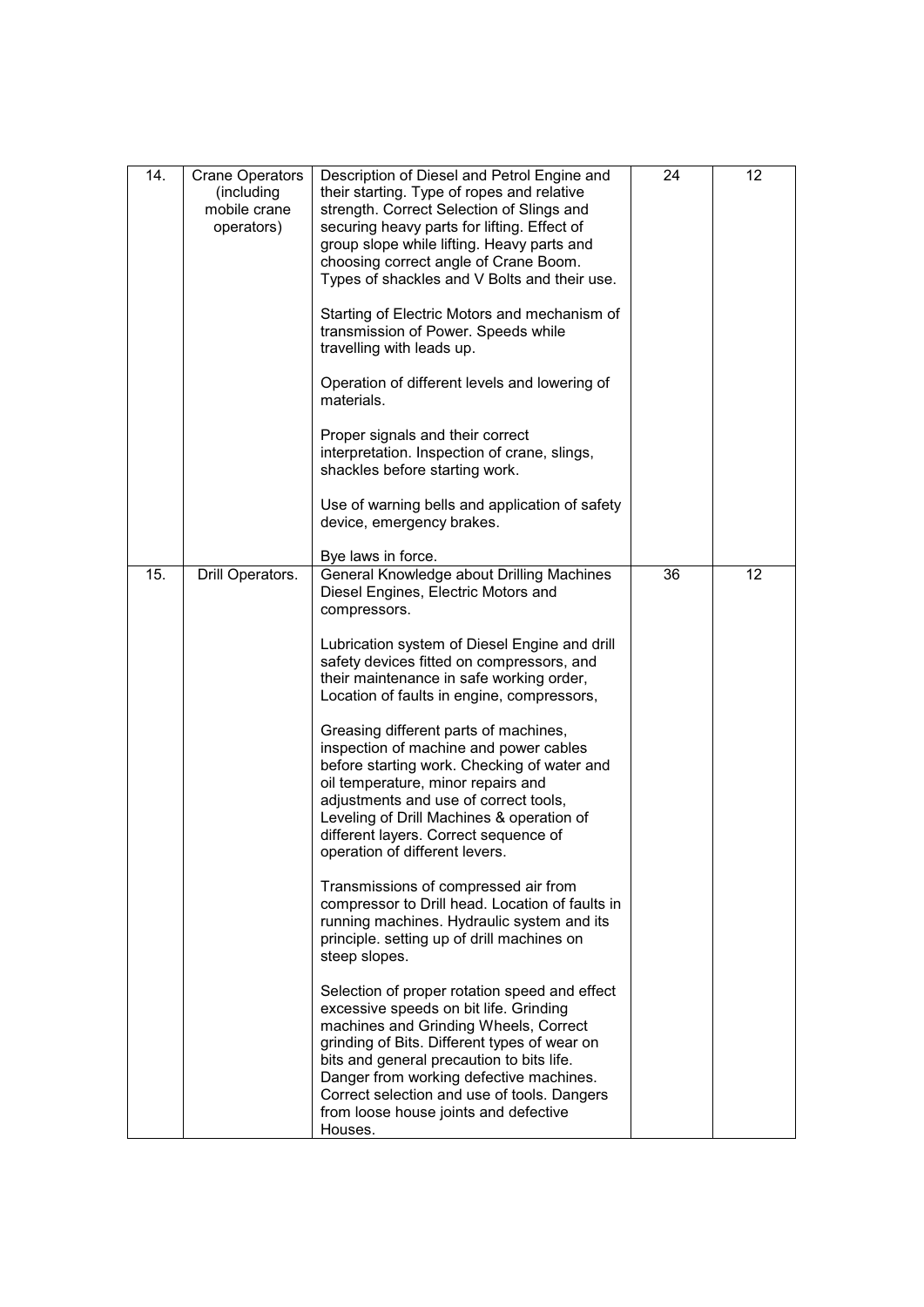|     |               | Need of discipline and punctuality.<br>Company's rules. Standing orders Bye-laws<br>in force at the mine organisation and General<br>safety.                                                                                                                                                                                                                                                                                                                                                                                                                                                                                                                                                                                                                                                                                                                                                                                                                                                                                                                                          |    |    |
|-----|---------------|---------------------------------------------------------------------------------------------------------------------------------------------------------------------------------------------------------------------------------------------------------------------------------------------------------------------------------------------------------------------------------------------------------------------------------------------------------------------------------------------------------------------------------------------------------------------------------------------------------------------------------------------------------------------------------------------------------------------------------------------------------------------------------------------------------------------------------------------------------------------------------------------------------------------------------------------------------------------------------------------------------------------------------------------------------------------------------------|----|----|
| 16. | Loco Drivers. | General Knowledge about Engine and<br>electric motor. Transmission of power.<br>Different Gears and relative speeds.<br>Lubrication and cooling system of Diesel<br>Engines. Different Types of Brakes and<br>Basic principles. Sequence of starting.<br>Locomotive Inspection of Locomotives before<br>starting works. Minor repairs and<br>adjustments to Brakes and it's checking. Use<br>of correct tools Location of faults in Running<br>Loco.<br>Types of crossing and switch. Types of<br>signals. Loco speeds in shunting operations<br>and type of wagon couplings. Railway siding<br>rules. Use of warning Bells and safety<br>devices provided in Locomotion for safe<br>operations.<br>Types of fire extinguishers and their use.<br>Danger due to overspeeding. Loose shunting<br>General safety Marshalling Yard. Discipline<br>and punctuality. Company's rules. Standing<br>order. Bye-laws in force in Mine. Mine<br>organisation and General Safety. Use of<br>protective equipment. Duties of locodriver.<br>Precaution in shunting operation. Loose<br>shunting. | 36 | 18 |

| 17. | Dozer, Loader<br>operators. | Pay General knowledge of working parts in<br>Dozers. Payloaders. Different types of                                                                                                                                               | 36 | 24 |
|-----|-----------------------------|-----------------------------------------------------------------------------------------------------------------------------------------------------------------------------------------------------------------------------------|----|----|
|     |                             | Generals a Tranmission of power.                                                                                                                                                                                                  |    |    |
|     |                             | Lubrication system. Battery and Dynamo<br>connections. Location of fault in running<br>equipment.                                                                                                                                 |    |    |
|     |                             | Inspection of machine before starting works.<br>Travelling speeds, steering mechanism<br>Checking oil levels and water temperatures<br>Road signs and working in congested places<br>like stock piles, below dangerous overhangs, |    |    |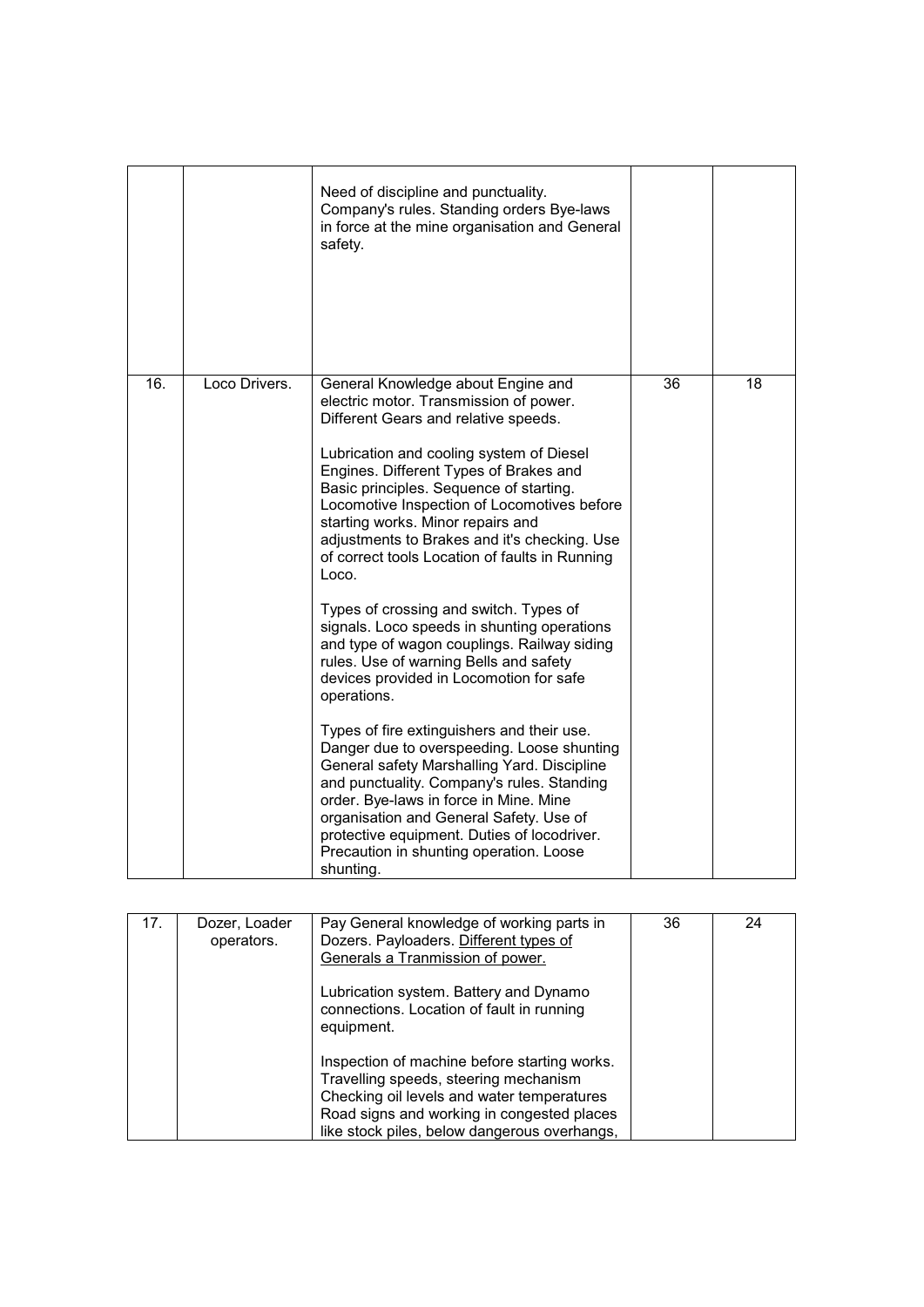|     |                      | side clearance and over head clearances.                                                                                                                                                                                                                                                                                                                                                                                                                                                                                                                                                                                                                                                                                                                                                                                                                               |    |    |
|-----|----------------------|------------------------------------------------------------------------------------------------------------------------------------------------------------------------------------------------------------------------------------------------------------------------------------------------------------------------------------------------------------------------------------------------------------------------------------------------------------------------------------------------------------------------------------------------------------------------------------------------------------------------------------------------------------------------------------------------------------------------------------------------------------------------------------------------------------------------------------------------------------------------|----|----|
|     |                      | Filling and Dozing of tracks, Dozing on down<br>slopes. Toeing of Heavy trailers. Use of<br>correct sling and links. Tightening of loose<br>Nuts and Bolts and use of correct tools.<br>Parking of Dozers. Risks involved in working<br>on defective machine and safety precautions<br>in Dozing near Banks, Bench edges, Bye -<br>laws in force.                                                                                                                                                                                                                                                                                                                                                                                                                                                                                                                      |    |    |
| 18. | Dumper<br>Operators. | General knowledge about Diesel and petrol<br>engines and their working parts. Different<br>types of gears and transmission of power.<br>Hydraulic system in Dumpers. Need of<br>proper Lubrication and its checks. Correct Air<br>pressure in tyres and its effect on life of<br>tyres. Different levers provided in Dumpers.<br>Correct sequence of starting and stopping<br>engine. Lifting jacks. Engine cooling system,<br>Detection of faults in running (Dumper)<br>Engine. Brakes and its principle. Correct<br>application of Brakes and use of other safety<br>devices provided.<br>Driving Rules. Road signs and signals.<br>Defective driving precautions at Tipping<br>points and correct placing of Dumpers at<br>shovels. General inspection of Dumpers<br>before starting work and precise reporting of<br>any defect found during operation Parking of | 36 | 24 |
|     |                      | Dumpers. Emergency Brakes. Danger in<br>driving defective Dumpers, dangers in<br>overspeeding. Use of Re-tarders of down<br>slopes. Bye laws in force.                                                                                                                                                                                                                                                                                                                                                                                                                                                                                                                                                                                                                                                                                                                 |    |    |
| 19. | Shovel<br>Operators. | General knowledge about various working<br>parts in a Shovel like Diesel Engines, Motors<br>Generators. Transformers. Principles of<br>friction. Different types of Ropes, clutch, and<br>Brakes. Different operating levers, steering<br>mechanism in shovels and steering shovels<br>on slopes. Crawling speeds and precaution<br>during crawling on slopes, Minor adjustment<br>to Brake and Clutch. Bands and use of<br>correct tools. Greasing and oiling of different<br>parts. Periodical checking of lubricating oil,<br>Water temperature in Diesel operated<br>shovels.                                                                                                                                                                                                                                                                                      | 36 | 24 |
|     |                      | Correct sequence of operation and dangers<br>involved in running defective machine and<br>Safety Precautions. Protective devices as<br>Electrical units, their working and re-setting<br>the same, Importance of earthing electrical<br>motors, Generators, Transformers and other<br>apparatus. Minimum working voltage and<br>maximum working currents.                                                                                                                                                                                                                                                                                                                                                                                                                                                                                                              |    |    |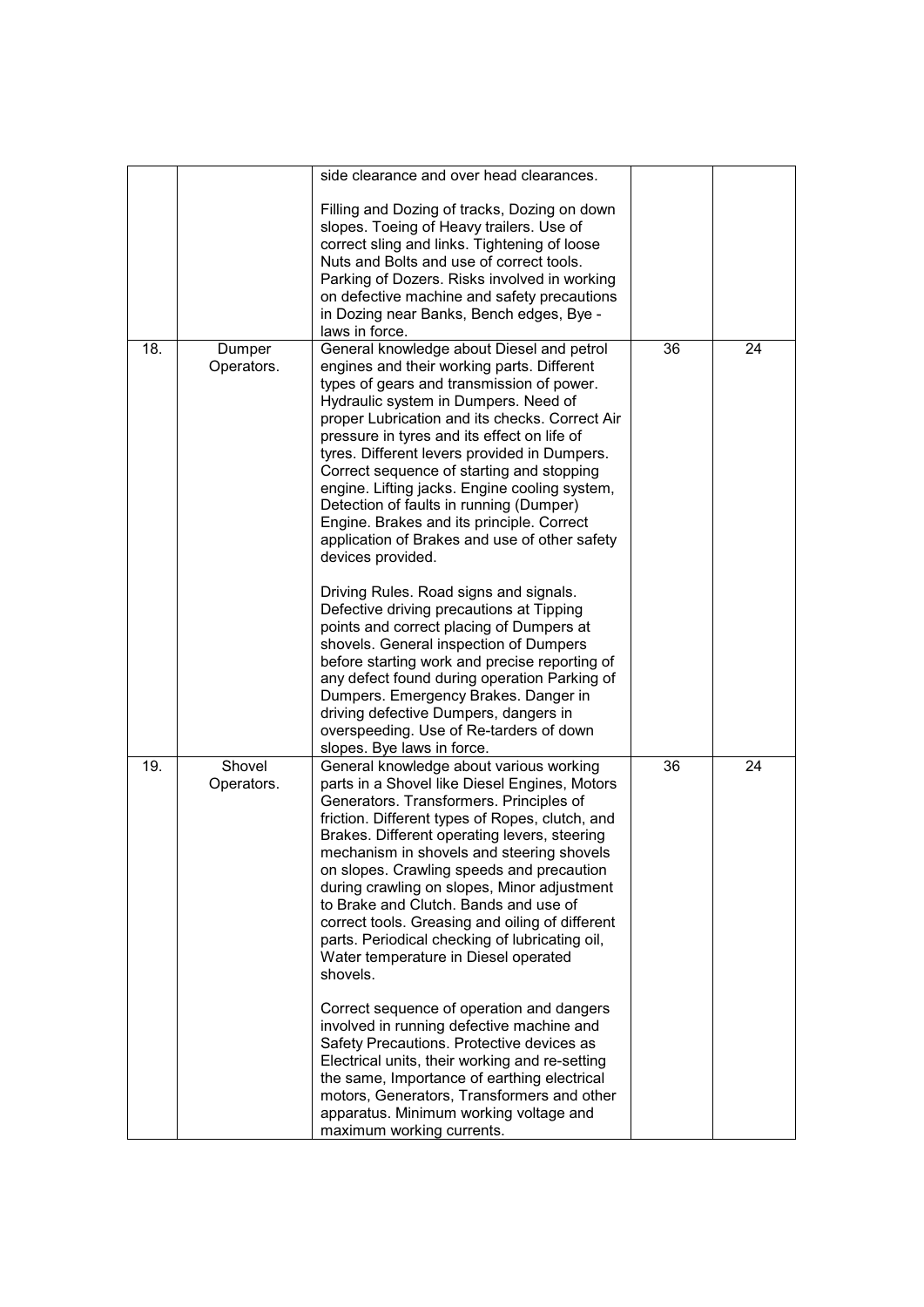|     |                                                                  | Danger from defective electric cables and<br>careless handling of electric cables, Correct<br>method of operation and its effect on<br>efficiency. Safety precautions and use of<br>safety devices provided in shovel. Danger<br>from Explosives digging in vicinity of Misfired<br>shots. Bylaws in force.                                                                                                                 |          |    |
|-----|------------------------------------------------------------------|-----------------------------------------------------------------------------------------------------------------------------------------------------------------------------------------------------------------------------------------------------------------------------------------------------------------------------------------------------------------------------------------------------------------------------|----------|----|
| 20. | Persons<br>employed in<br>management of<br>materials<br>(Stores) | Proper stocking of materials, storage of<br>inflammable materials like. Acids, Belt,<br>Solution, Grease, Oil Handling of Heavy<br>parts, types of slings, ropes and their correct<br>application and code of signals. Storage of<br>Electric motors Batteries. Types and other<br>articles which may deteriorate due to<br>improper storing in humid Atmosphere. Need<br>of good house keeping.                            | 24       | 12 |
|     |                                                                  | Dangers from naked light. Types of Fire<br>Extinguishers and their proper use. Danger<br>from inadequate lighting, storage of materials<br>in piles, using of Gas Cylinder (for welding.)                                                                                                                                                                                                                                   |          |    |
| 21. | Welders & Gas<br>Cutters.                                        | Basic principle of Gas and Arc welding.<br>Various forms of welding. Ways and means<br>of avoiding slag inclusion. Stresses induced<br>due to welding. Regulating the medium of<br>welding according to the needs. Detecting<br>and avoiding defects arising out of improper<br>welding on steel, Aluminum, Brass and cast<br>Iron.                                                                                         | 36       | 24 |
|     |                                                                  | Selections of correct welding equipment,<br>pressure welding rods. Drazing of non-<br>ferrous materials like copper, Brass, tubes,<br>Inherent dangers in job and safety<br>precaution. Use of corr5ct tools. Safety<br>precautions while welding in confined places<br>like crusher bottoms and fuel tanks. Welding<br>in shafts and working belowground,<br>precaution, use of protective equipment.                      |          |    |
| 22. | Fitter Helpers.                                                  | Different types of spanners and their use.<br>Types of jacks (Mechanical and Hydraulic)<br>Greasing and oiling of machine parts<br>Cleaning of welding surfaces. Identification of<br>various Lubrication and other oils Handling of<br>wire ropes, slings, and correct applications.<br>Risks involved in use of wrong tools. Wrong<br>Lubrication and working on running engines,<br>flywheels and Belts and precautions. | 36       | 18 |
| 23. | Fitters.                                                         | Management may propose Syllabus as                                                                                                                                                                                                                                                                                                                                                                                          | 70       | 36 |
|     | Electricians etc.                                                | period requirements allotted.                                                                                                                                                                                                                                                                                                                                                                                               |          |    |
| 24. | Members of a                                                     | Where any worker performs the job related to                                                                                                                                                                                                                                                                                                                                                                                | See      |    |
|     | Team/Composite                                                   | more than one class/king of workers, he shall                                                                                                                                                                                                                                                                                                                                                                               | Syllabus |    |
|     | group of workers.                                                | undergo the job training for the specified<br>number of days for each of such class/kind of<br>worker.                                                                                                                                                                                                                                                                                                                      |          |    |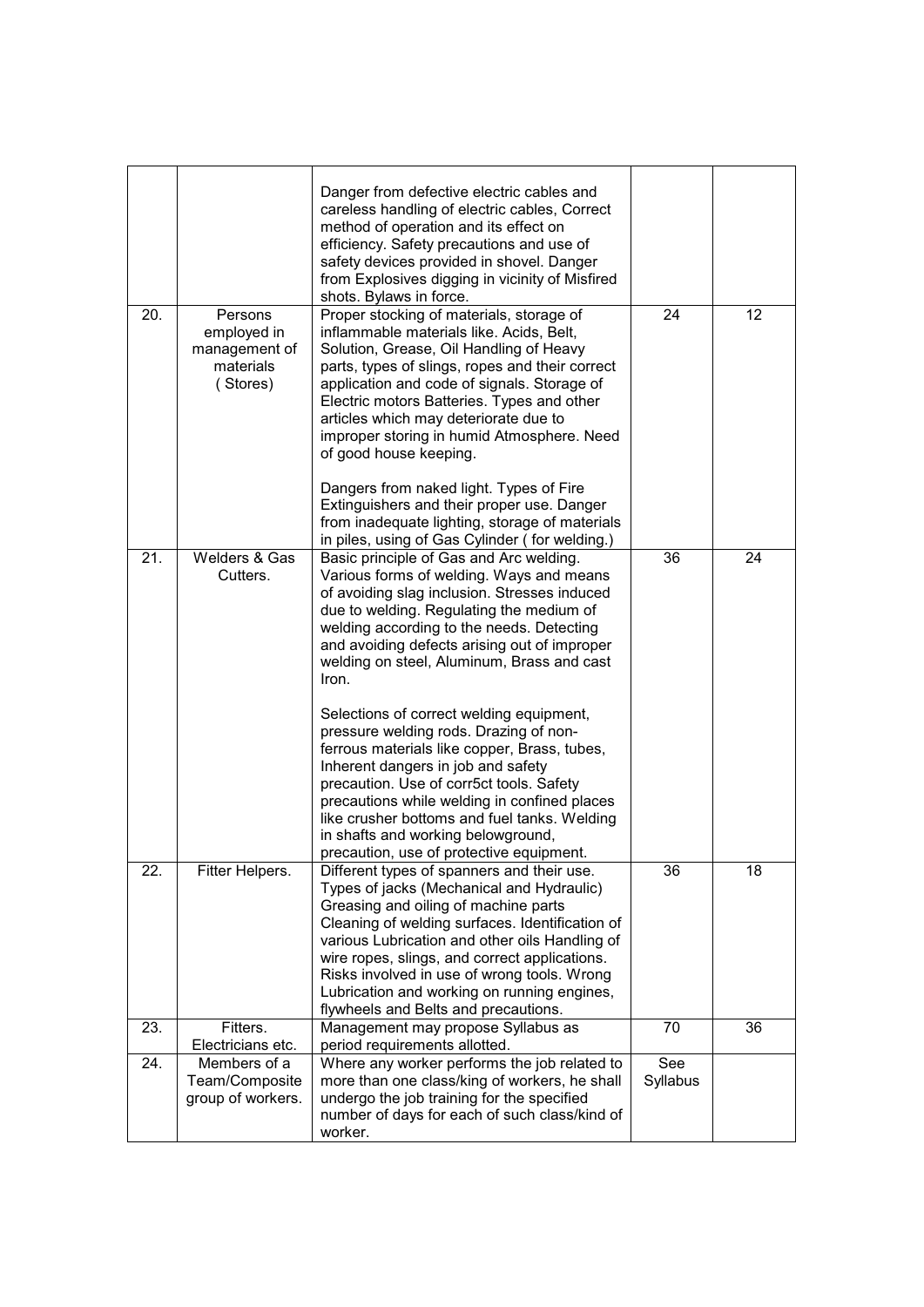## **ANNEXURE - 'G' On the Job Training For Apprentices**

## **Outside Apprenticeship Act**.

#### **General:**

#### 1.*Scheme*:

 Apprentices are appointed in the Company outside Trade Apprenticeship Act, 1951 mostly for acquisition of surface land for Mining purpose and due to voluntary retirement and other schemes. Such Apprentice is now generally taken for a period of one year under certain terms and conditions. They have to be given exhaustive "On The Job" Training in various identified trades in order to utilise them against natural wastage of manpower in the company. In this connection, reference is invited to the letter No.ECL/HQ/CPO/C-6B/80/154 dated 23<sup>rd</sup>/26<sup>th</sup> February 1980 from the Chief Personnel officer, Sanctoria.

1. Areas Identified For Training :

| <b>AREA</b>                     | <b>SUB-AREA</b>                                                                                                                                                                                                                                                                                                                                                                                                |  |  |  |
|---------------------------------|----------------------------------------------------------------------------------------------------------------------------------------------------------------------------------------------------------------------------------------------------------------------------------------------------------------------------------------------------------------------------------------------------------------|--|--|--|
| (A) Conventional/Longwal/Mining | (h) As Mining Sirdar Asst. in Longwall<br>faces.<br>(ii) As ventilation Asst.<br>(iii) As machinist/Fitter Helper.<br>(iv) As Electrician Helper.<br>(v) As stowing Mazdoor/Asst.<br>(vi) As support Man.<br>(vii) As conveyor Fitter Helper.<br>(viii) As Multi-skilled face worker.<br>(ix) As Dusting and sampling Organisation<br>Mazdoor.<br>(x) A Civil Engineering Underground<br>Organisation Mazdoor. |  |  |  |
| (b) Scraper Mining              | As Mining Sirdar Asst. In scraper<br>(i)<br>faces.<br>As Multi-skilled face worker.<br>(ii)<br>As Conveyor/Haulage Fitter helper.<br>(iii)<br>(iv)<br>As solid Blasting Mazdoor.                                                                                                                                                                                                                               |  |  |  |
| (c) Opencast Mining             | (i) As Auto-Fitter Helper.<br>(ii) As Auto-Electrician Helper.<br>(iii) As Lubricating Asst.<br>(iv) As Dumper/Dozer/Shovel Operator/Drill<br>Operator Helper.<br>(v) As workshop Fitter-helper.<br>(vi) As Mining Sirdar Asst.<br>in opencast Benches.                                                                                                                                                        |  |  |  |
| (d) Mine Surveying              | (i) As survey Mazdoor.<br>(ii) As Chainman.<br>(iii) As Tracer.<br>(iv) As Draughtsmen.                                                                                                                                                                                                                                                                                                                        |  |  |  |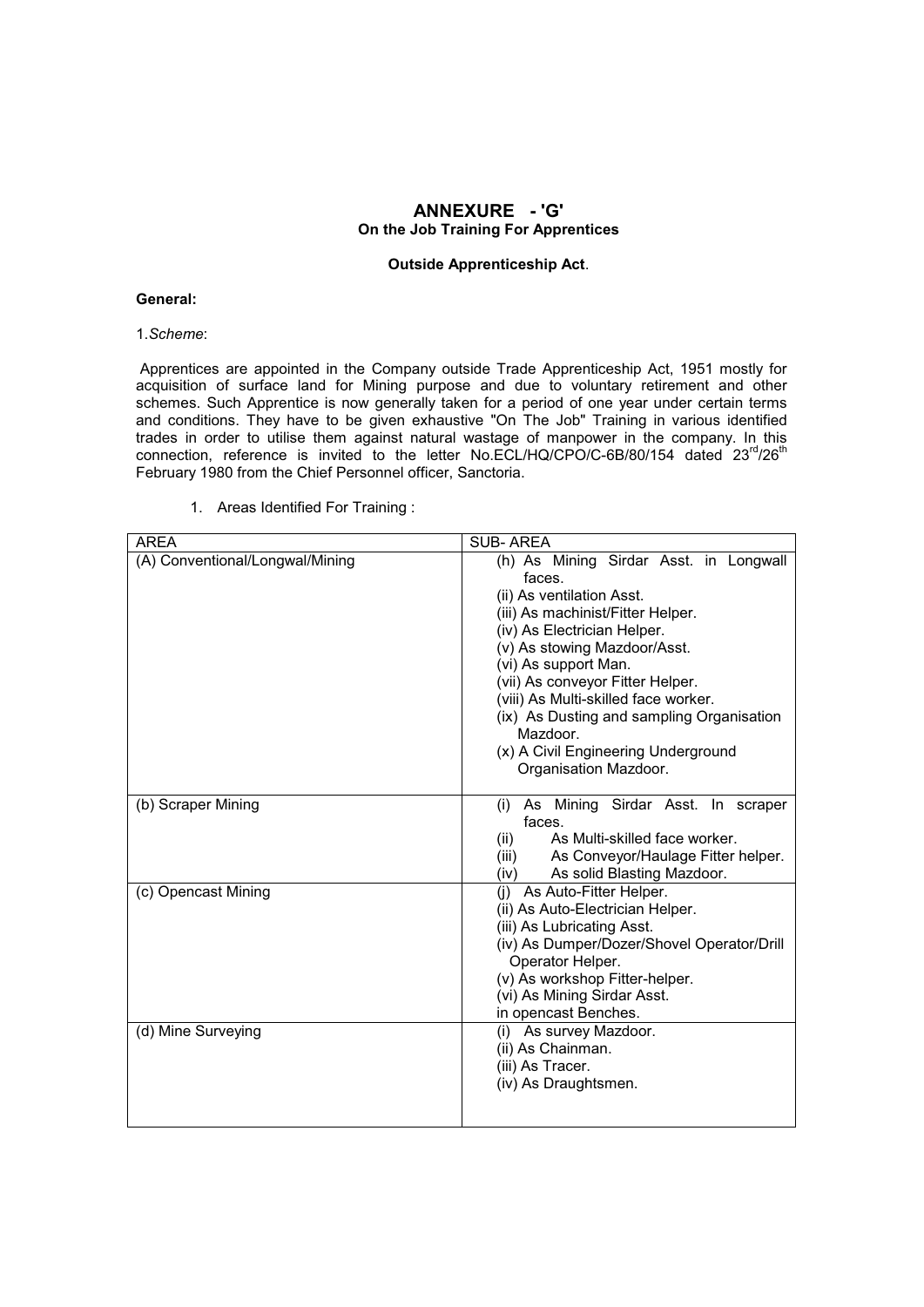| (e) Office Management.               | (i)<br>As General clerk.                              |
|--------------------------------------|-------------------------------------------------------|
|                                      | (ii)<br>As P.F.Clerk.                                 |
|                                      | (iii)<br>As Bill clerk.                               |
|                                      | (iv)<br>As pay clerk.                                 |
|                                      | As Stenographer/Typist.<br>(v)                        |
|                                      | As Judicial/Law Asst.<br>(vi)                         |
| (f) Boiler maintenance               | As Boiler Attendant.<br>(i)                           |
|                                      | (ii)<br>As Boiler Fitter Helper.                      |
| (g) Vertical Transport maintenance   | As Winding Engine Fitter Helper<br>(i)                |
|                                      | As Winding Engine Operator Asst.<br>(ii)              |
|                                      | As suspension Gear Fitter Helper.<br>(iii)            |
|                                      | As Shaft fitting Fitter Helper.<br>(iv)               |
|                                      | As Welder Helper.<br>$(\vee)$                         |
| (h) Horizontal Transport Maintenance | As Haulage Fitter Helper.<br>(i)                      |
|                                      | As Rope technician Asst.<br>(ii)                      |
|                                      | As Haulage safety devices Fitter<br>(iii)             |
|                                      | Helper.                                               |
|                                      | As Conveyor Fitter/Operator Asst.<br>(iv)             |
|                                      | As TrackLayer.<br>(v)                                 |
| (i) Mining Machinery Maintenance     | (i) As Fitter helper.                                 |
|                                      |                                                       |
|                                      | (ii) As Electrician Helper.                           |
|                                      | (iii) As Welder Helper.                               |
| (j) Blasting                         | As explosive Carrier.<br>(i)                          |
|                                      | As Clay Cartridge Mazdoor.<br>(ii)                    |
|                                      | As Magazine Asst. Mazdoor.<br>(iii)                   |
|                                      | As Driller.<br>(iv)                                   |
|                                      | water<br>spray/Stone<br>As<br>dusting<br>(v)          |
|                                      | Mazdoor.                                              |
|                                      | As Shotfiring asst.<br>(vi)                           |
| (k) Health and Sanitation.           | As Dresser Asst.<br>(i)                               |
|                                      | As Compounder Asst.<br>(ii)                           |
|                                      | As staff Nurse Asst.<br>(iii)                         |
|                                      | As Health /Sanitation Asst.<br>(iv)                   |
|                                      | As vaccinator Asst.<br>(v)                            |
|                                      | As X-ray, ECG, Health Laboratory<br>(vi)              |
|                                      | Equipment Asst.                                       |
|                                      | As Clinical Laboratory Asst.<br>(vii)                 |
|                                      | As Sweeping Asst.<br>(viii)                           |
| (I) Laboratory.                      | As Analyst/Chemist Asst.<br>(i)                       |
|                                      | As Laboratory Asst.<br>(ii)                           |
|                                      | As Laboratory Clerk.<br>(iii)                         |
| (m) Tele-communication.              | As Telephone Operator Asst.<br>(i)                    |
|                                      | As Telephone Mechanic Asst.<br>(ii)                   |
|                                      | As lineman.<br>(iii)                                  |
| (n) Motor Vehicles.                  | As Motor Mechanic/Driver-Helper or<br>(i)<br>Khalasi. |
| (o) Coal/Sand Loading, Dumping.      | As U.G Loader.                                        |
|                                      | (i)                                                   |
|                                      | As Sand Gatherer/Dumper/Loader.<br>(ii)               |
|                                      | As Pit Munshi Asst.<br>(iii)                          |

The above identified Areas and Sub-Areas may be covered by the appointed apprentices in the following trades qualification wise, age-wise gender wise.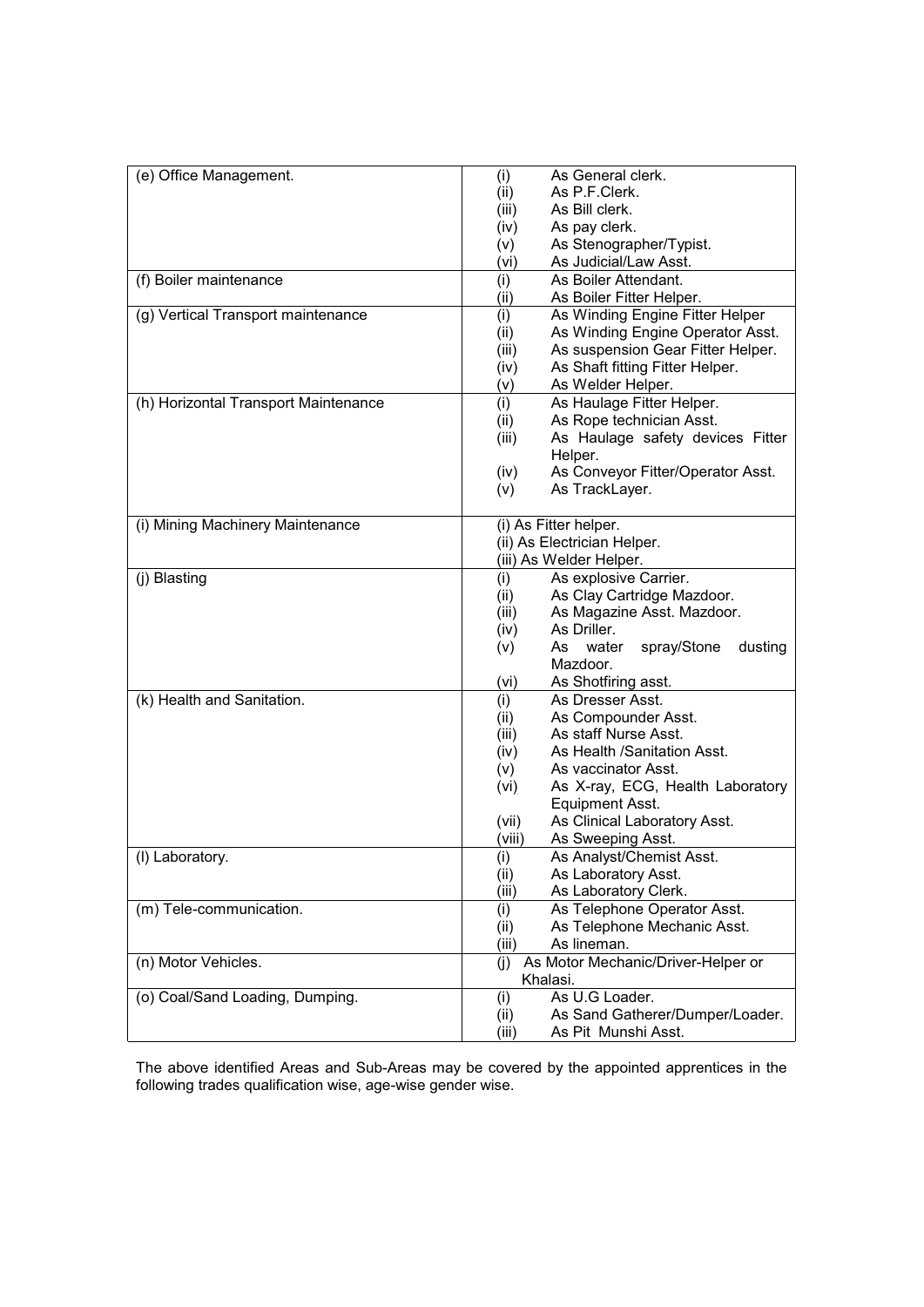| <b>Trades</b>            | <b>Qualifications</b>                                         | <b>Age Group</b> | Male/Female      |
|--------------------------|---------------------------------------------------------------|------------------|------------------|
| (1) Mining               | B.Sc.H.S.(Sc.)                                                | $18-30$ years    | Male.            |
| (2) Surveying            | H.S.(Sc.)Land<br>Civil<br>Sursveyor,<br>Draughtsman.          | 18-30 years      | Male             |
| (3) Commercial           | S.F.(Hu), H, S. (Ha) B.A.<br>B.Com, LLB, Typist.              | 18-35 years      | Male and Female. |
| (4) Mechanical           | H.S.(Sc), S.F.(Sc)<br>L.M.E.and<br>aboveClass VIII.           | $-do-$           | $-dO$ -          |
| (5) Electrical           | S.F.(Sc), H.S.(Sc)<br>$L.E.E.$ and<br>above<br>ClassVIII.     | -do-             | $-do-$           |
| (6) HEMM                 | H.S.(sc) B.Sc.L.M.E.,<br>$L.E.E.$ and<br>above<br>Class VIII. | -do-             | -do-             |
| (7) Para-Medical         | SF<br>H.S., B.Sc.(Bio),<br>and above ClassVIII                | -do-             | Male and Female. |
| (8)<br>Telecommunication | S.F.,H.S.(Sc)and<br>below class VIII                          | -do-             | -do-             |
| (9)Laboratory            | H.S.(Sc), B.Sc.<br>B.Sc(Bio).                                 | -do-             | -do-             |
| (10) Automobile          | S.F.and above Class<br>VIII.                                  | -do-             | Male.            |
| (11) Loading             | Below Class VIII and<br>Illiterates.                          | $-do-$           | -do-             |

*3.Recruitment & Allotment of Trades:* 

An Expert Committee consisting of:

- (i) Representative of G.M, All Areas.<br>(ii) (ii) Representative of Personnel D
- (ii) (ii) Representative of Personnel Dept. of Hqrs.<br>(iii) (iii) Representative of the Department al Head
- $\overline{r}$  (iii) Representative of the Department al Head of Hqrs.<br>(iv) (iv) Representative of GM (Training).
- (iv) (iv) Representative of GM (Training).

Which may be subjected to be changed suitably if deemed necessary will be formed by the Area Training Officer and this committee so formed at the Area level of the Company will assess the candidature of the recruited apprentices by the personnel Dept. This Committee will allot particular trade to the Apprentice (s) Specifying Area and Sub-Areas of deployment as identified in relation to the need of the company. Appointment letter preferably of the proforma as in Schedule 'A' is to be issued to the candidates. On joining, the candidate shall submit a joining report to the Manager/Agent Colliery/Project along with three copies of bio-date forms as Schedule 'B'. On receiving bio-data forms at the Area level, these require to be distributed to G.M.(Training), Hqrs. Personnel Manager of the Area, Colliery Manager for record.

#### *4.Master Register:*

 One Master Register shall be maintained detailing all the requisite of the bio-data from at the Colliery level, area Level and Hqrs.(Training) level, During official inspection, officers of the Hqrs. Training may demand the same.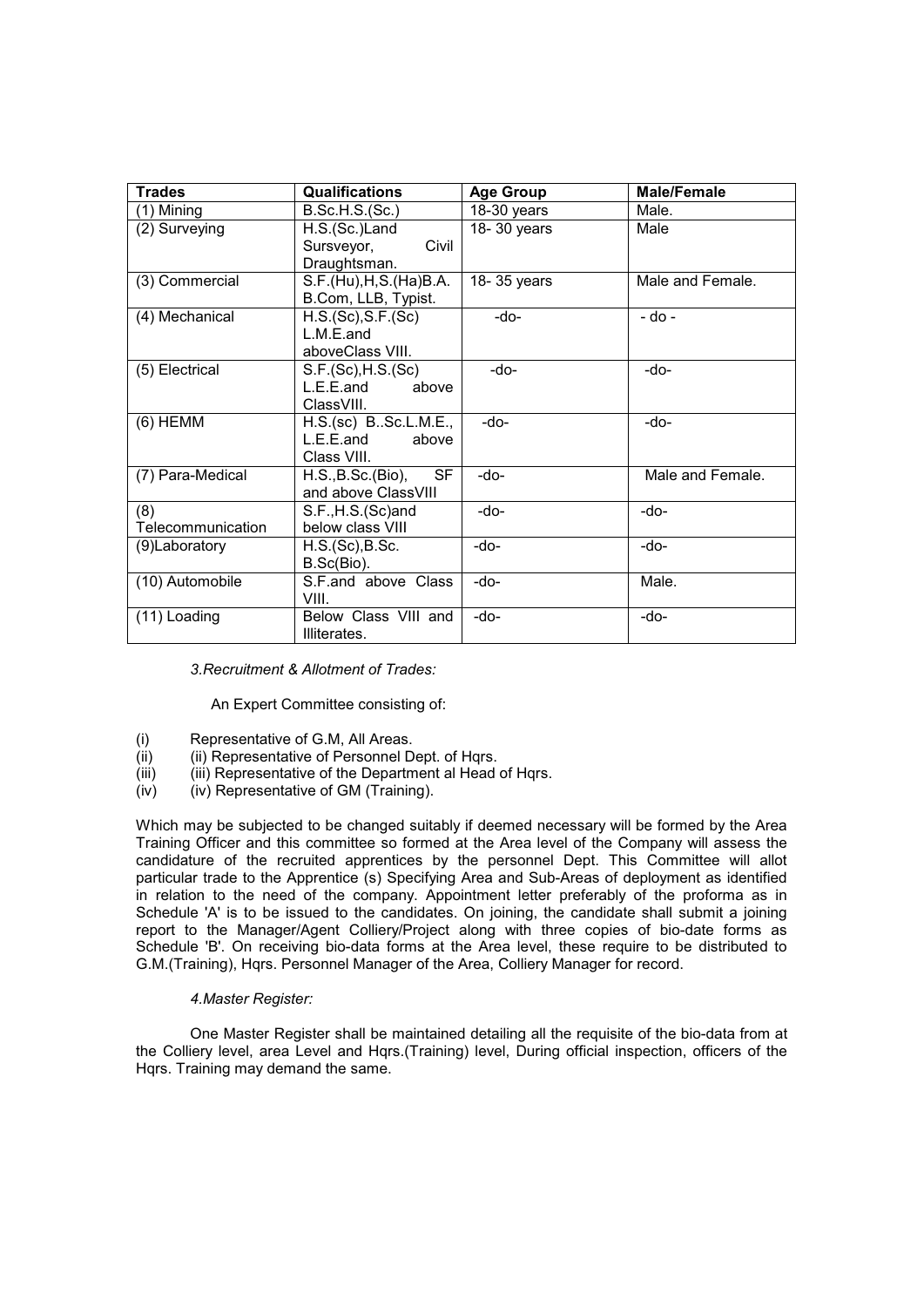#### *5.Duration:*

 The duration of the training period as Apprentices will normally be for one year, which may be extended to further six months. After the expiry of the Apprenticeship period, the apprentice will continue their training for 2 to 3 years till they are competent enough had develop sufficient skill up responsible assignments.

#### *6.Training Hours:*

 Apprentices will be exposed to (a) 5- days 'On the Job Training' at the colliery/ project under the guidance of Training Guide/ Asst. Manager/Engineer (b)1-day class room theoretical training at Regional Training Institutes, Poniati/Burradhemo or at V.T.. Centers of Mining Training Institute, Poniati. It will take little bit time to cater theoretical training at these Institutes which under consideration of the Training Wing of E.C.L.

2. Training period Break Down :

| (a) Total Training Days available                                                                                                             | 312  |
|-----------------------------------------------------------------------------------------------------------------------------------------------|------|
| (b) Initial General Vocational Training under V.T.Rule 6 as per Schedule C.                                                                   | 30   |
| (c) Class Room Induction Training days at V.T. Centers as per Schedule D.                                                                     | 5    |
| (d) Class Room Training for First Aid to the standard of St.John Ambulance<br>Schedule E at<br>Association<br>V.T.Center.<br>the<br>per<br>as | -5   |
| (e) Class Room Training for Gas Testing vide V.T.Rule 17 and as per Schedule F   6<br>at the V.T.Center.                                      |      |
| (f) Class Room Theoretical Training one day/week as per block Syllabus<br>Schedule G (to be provided at the Inst.)                            | 40   |
| (g) 'On the job Training' Days as per Syllabus Schedule H.                                                                                    | 226. |

The total training period does not include days for leave/sick/ holidays.

Female Apprentices recruited under this scheme may be given only training under V.T.Rule 6 (I). Induction training, First Aid training at the V.T.Centres and 'On The Job Training'.

8. Maintenance of Diary :

The apprentices should maintain a diary as per schedule HH of their practical training. Maintenance of a Diary for everyday of their work is necessary to enable the apprentices to know the program of their work to get proper guidance from their supervisors/Engineers/managers/ Training Guides in their respective discipline/trades allotted to them. The Diary is to be filled in duplicate one for the Office Manager/ Training guides, one for the office of the Area Training Officer.

In addition, the Apprentices should maintain Diary of the daily work in detail in a book kept in their possession, which may require to be produced before the Officer of the Training Department during inspection.

9. Trade Test or Suitability Test :

Trade Test shall be conducted one month before the completion of training.The above test in the from of aptitude test/viva voice will be conducted by the Area Training Officer with the guidance of same Committee as in para 3.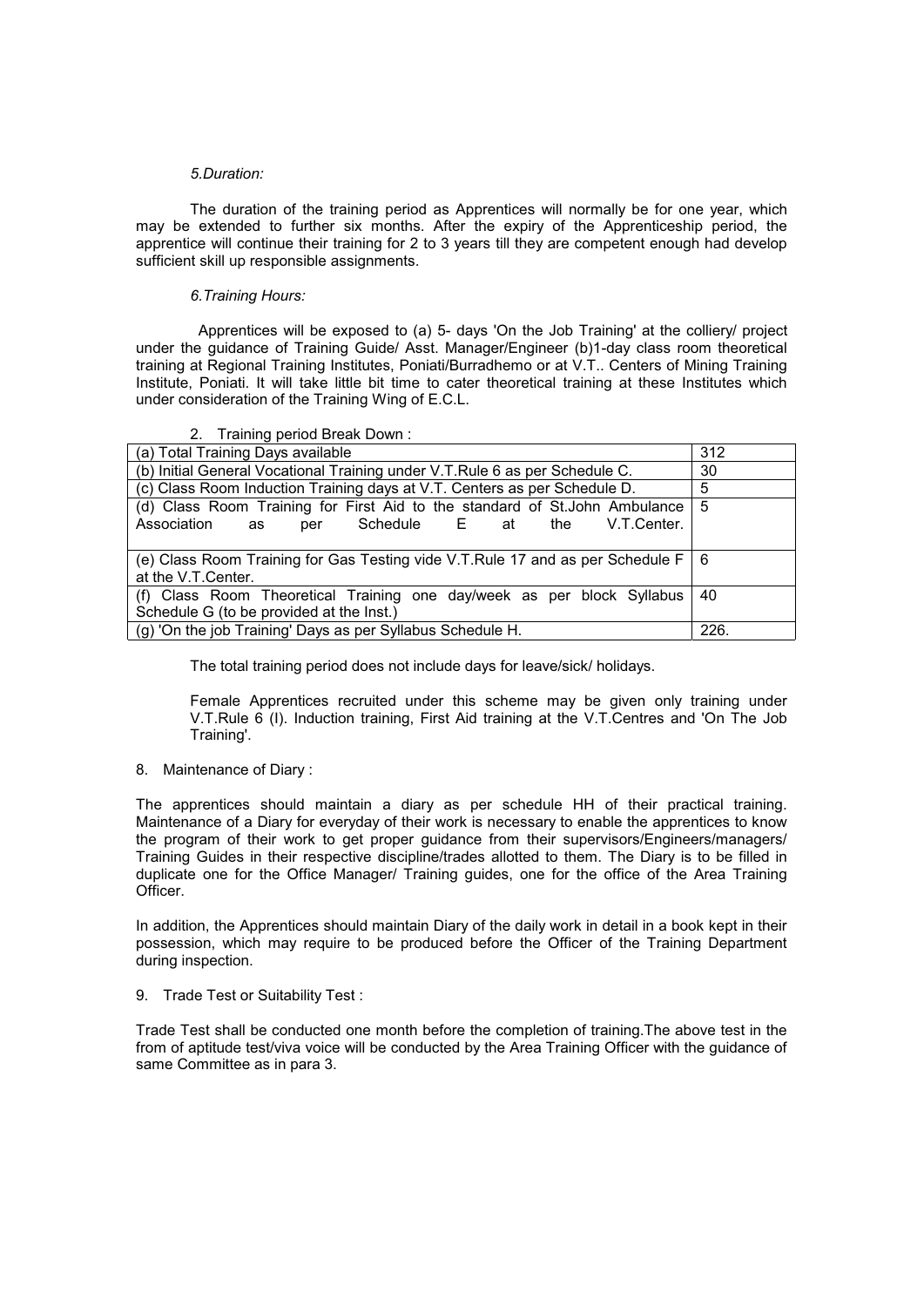Basis of Assessment:

| (1) Report form the Manager   | 25   |                     |  |
|-------------------------------|------|---------------------|--|
| (2) Report form V.T. Manager. |      | 25 qualified marks- |  |
|                               | -40. |                     |  |
| (3) Viva-voice/Aptitude Test  | 50   |                     |  |

The final report of the assessment shall be forwarded by the Area Training Officer to the personnel Department for necessary action.

10. *Scope and Standard of General Vocational Training at V.T.Centre.*

#### **V.T.Rule- 6.**

Every person proposed to be employed in a mine on the surface or in open cast workings other than a person who has held any such previous employment shall before he is so employed under-go a course of theoretical and gallery training as specified in the First Schedule provided that in respect of such class or kind of work as the DGMS may, from time to time, by notification specify every person proposed to be employed thereto shall before he is so employed undergo a further course of practical training on actual operations for a period of not less than 12 working days.

(2) Every person proposed to be employed below ground in a mine (other than a person who has held any such previous employment) shall before he is so employed undergo :-

- (a) A course of theoretical and gallery training as specified in the second Schedule and
- (b) A course of Practical training on actual operations for a period of not less than 12 working days.

Provided that every such person proposed to be employed in a mine wherein safety lamps are required to be used (hereinafter called gassy mine) shall before he is so employed, undergo a further course of training about the dangers of inflammable gas and method of dealing with the same as specified in the Third Schedule.

#### 11. *Induction Training* :

A schedule in Schedule J is appended which is to be followed for 5 days Induction Training at the V.T.Centres. Faculty Members for conducting the above course shall be paid honorarium by the V.T.Manager from the V.T.Budget. On completion of the program, a report shall be made to the General Manager (Training).

#### 12. *Absorption as Employee* :

As and when an apprentice under this scheme is absorbed as an employee, a report in writing by the Personnel Dept. At the Area level is to be made to the G.M. (Training) & P.M. Man-power cell Hqrs. For their record starting the capacity and place of posting.

#### *13. Training in First-Aid.*

On completion of First-Aid training as per schedule E, V.T. Manager shall arrange in collaboration with Colliery Medical Officer for their examination in First-Aid with Department of DGMS, Sitarampur or with St.John Ambulance Association, Before the apprentices complete their training, they are definitely required to pass the above examination. Faculty cost for conducting the above training shall be borne from the training budget of the colliery.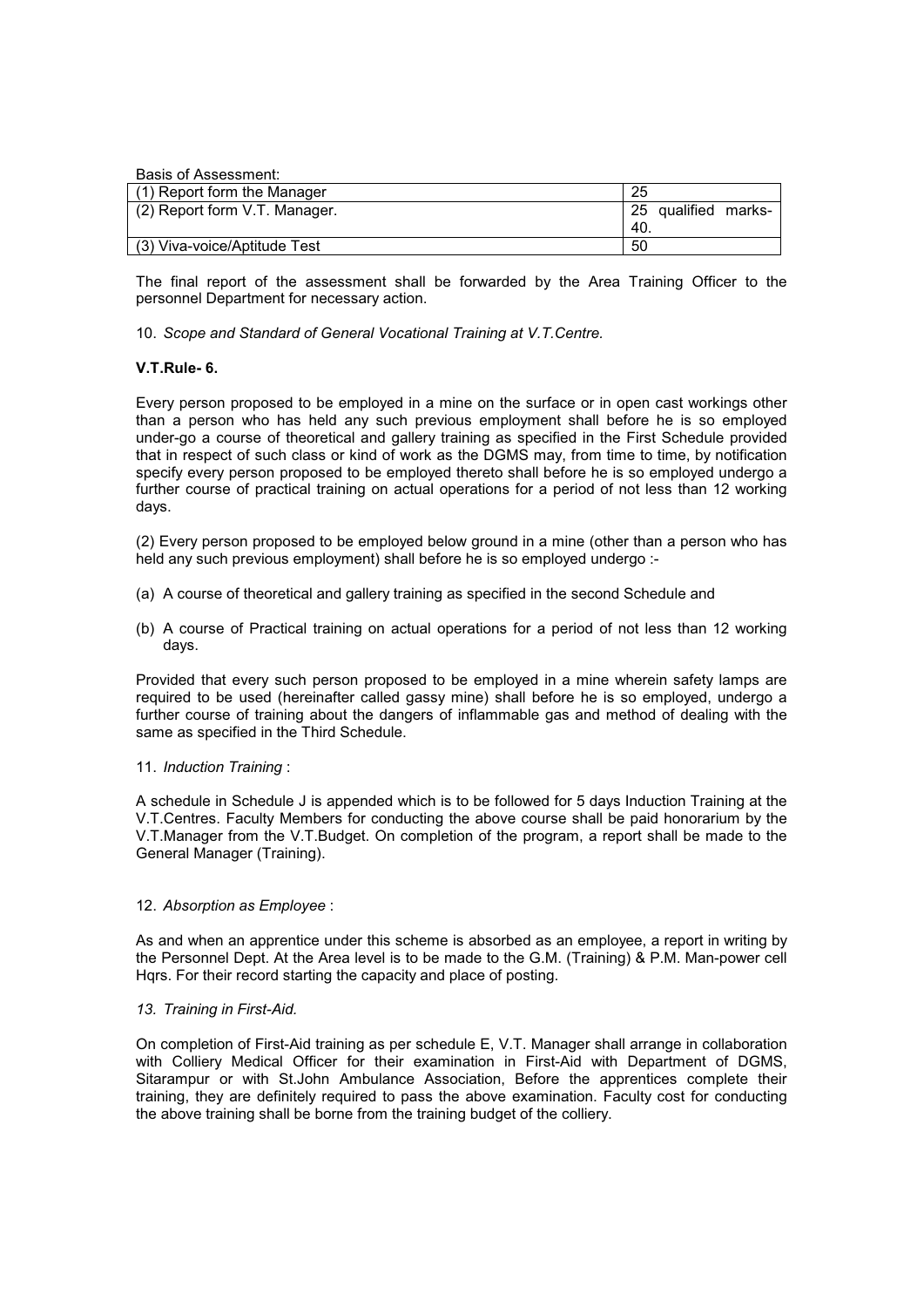#### *14. Training in Gas Testing:*

On completion of the Class Room Training on Gas Testing as per Schedule F, the Apprentices required to possess the Gas Testing Certificate shall appear at the Gas Testing Examination under Mines Act, 1952 which will be organised by the VT Manager at his V.T.Centre, Even if it required to conduct tutorial classes for the purpose, VT Manager shall arrange the same. Faculty cost for conducting the above training shall be borne from the training budget of the colliery.

#### *15. Class Room Theoretical Training :*

Class Room Training on theoretical subject as per Block Schedule G shall be conducted at MiningTraining School, Poniati, Regional Training Institute, Ponati / Burradhemo. On request from the Principal of the above Institute, The Area. Training Officer shall sponsor candidates for the above training 1-day/week 40-class days having two sessions/day in a year will be arranged by the above Institute. Candidates having Automobile trade will be sent to Local Automobile Training School for theoretical training by the Area Training Officer. Finance for such training will be borne by the Area from their training budget. Candidates of telecommunication trade shall seek the theoretical training conducted by the telecommunication dept. At Hqrs. for which Area Training Officer shall make necessary arrangement. For the time being no theoretical training for the candidates having para-medical, Laboratory, Loading trades can be arranged. They shall week only 'On the Job Training.

#### 16. On the Job Training.'

Training Guide/ Asst. Manager/Engineer shall guide the trainees to secure effective training as per Block Syllabus Schedule II.

#### **SCHEDULE - 'A'**

#### **EASTERN COALFIELDS LIMITED.**

(A subsidiary of Coal India Limited)

#### **OFFICE OF THE GENERAL MANAGER/PROJECT OFFICER------ AREA/PROJECT**

#### **P.O. ----------- Dist.----------------------- Pin-------------------------**

Sub: Scheme for engagement as Apprentice under Land Loser's Scheme vide Circular No----- Dated----

To Sri S/O Village-----------------------P.O.----------------------

Dist.--------------------------State ----------------

Dear Sir,

In pursuance of the above scheme of the Company, the undersigned is pleased to offer you an appointment as ---------------------- Apprentice in this Organisation on the following terms and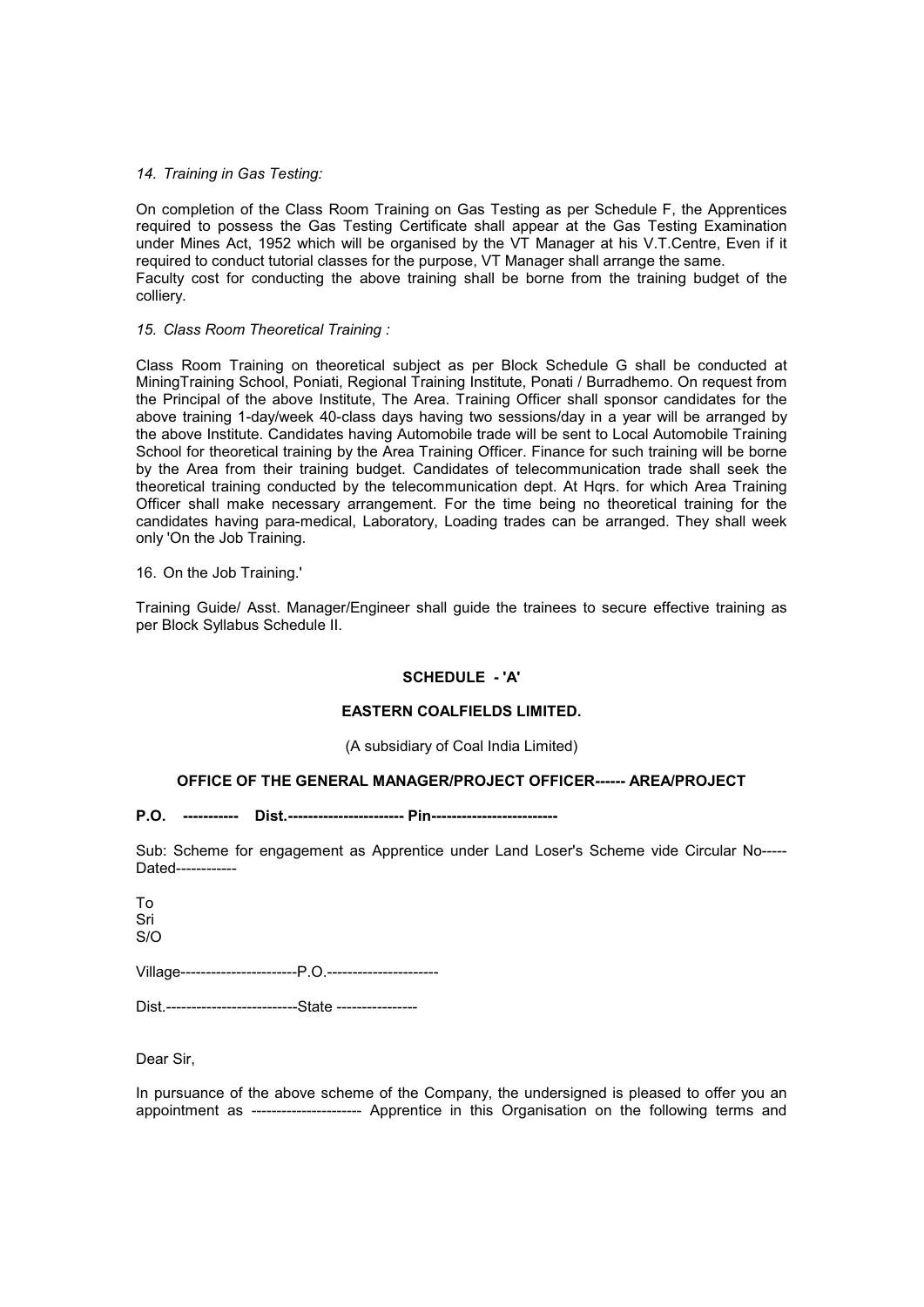conditions specially in the development. Area/Sub-Area --------------------- Colliery/Workshop from - -----------------------------.

- 1. That you will work as a ----------------- apprentice for a period of one year.
- 2. That you will be paid a consolidated stipend of Rs.130/- (Rupees one hundred and thirty only) per month.
- 3. That after satisfactory completion of your apprenticeship period you will have to appear before the Selection Committee for a trade test for consideration of your absorption as --------- -----------.
- 4. That if during the above period of apprenticeship, your performance, behavior and attitude are not found satisfactory, your appointment will be terminated without any notice and without assigning any reason whatsoever.
- 5. That you will to make your own arrangement on accommodation for which you will not be entitled for any house rent.
- 6. That you are not entitled to any benefits engaged by the employees of Eastern Coalfields Limited.
- 7. That you are subject to transfer for posting in any of the colliery/workshop of the company.
- 8. That this appointment will be subject to your being found medically fit by our medical officer,-- ------------------------
- 9. That you will surrender your Employment Exchange Registration card to the undersigned for return to the Employment Exchange Officer.

10, That in case of any dispute arisen about the ownership of the land, your appointment as Apprentice will immediately be suspended till firm settlement of the dispute.

. 11.That during the above apprenticeship period, you will not be entitled to join any other. In Company/Out Company training program unless deems it necessary by the training department.

12.that any leave/sick granted to you will be at the discretion of the management.

10. 13. That you are required to report to the Agent/ Manager,--------------------Colliery/Workshop at 8.00 A.M. on --------------------------- for 'On the Job' training under the Training Guide/ Asst.Manager/ Engineer strictly adhering to the block syllabus Schedule --------------- of the training plan. Therefore, you are required to report he Manager. -------------- Vocational Training Center for Initial/General Vocational training under Mines Rules and Induction Training.

If the above terms and conditions acceptable to you, you are to give in writing stating the date of joining and fill (in the attached bio-data form in triplicate.

Signature of the General Manager/ Project Officer.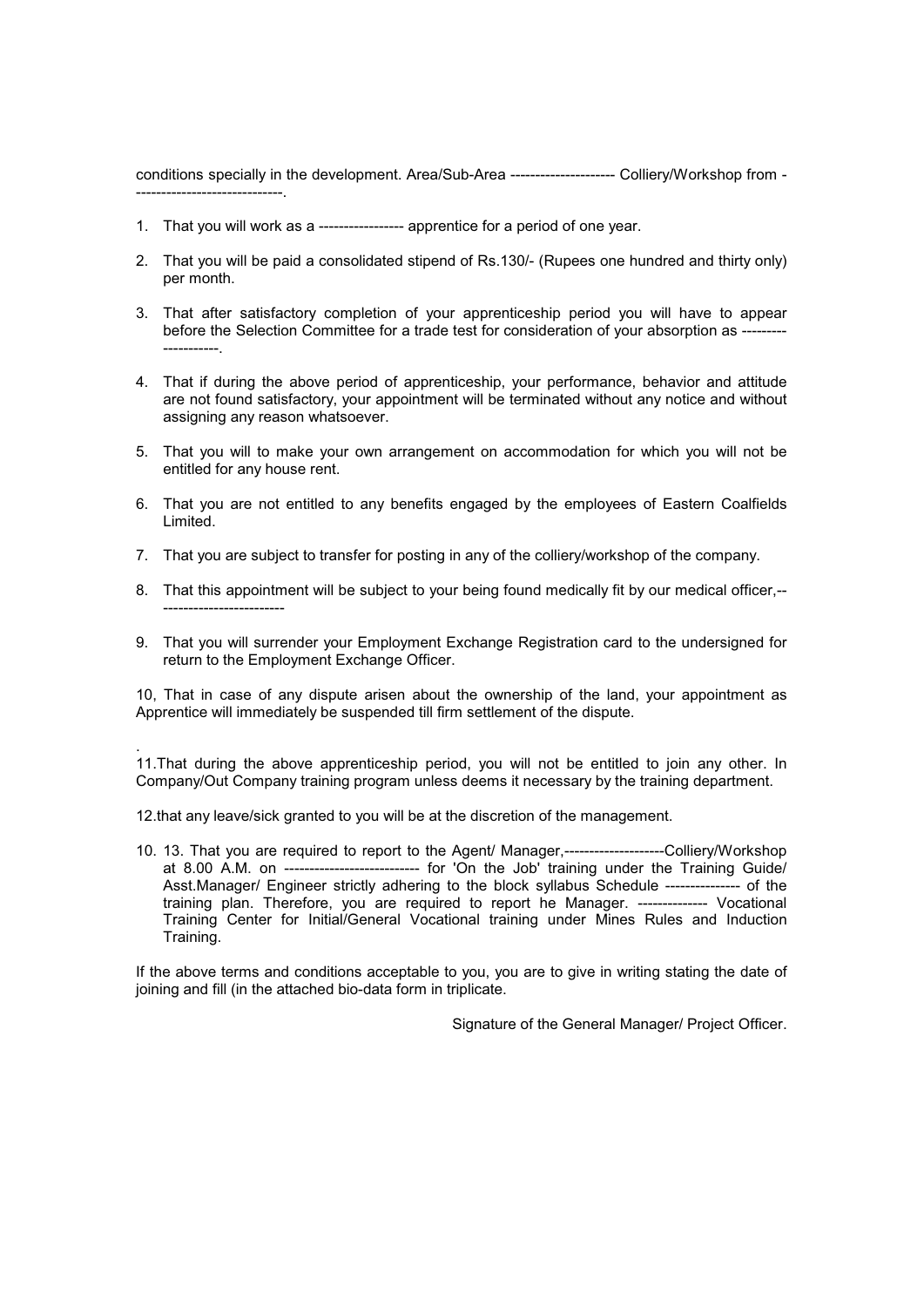#### JOINING REPORT

To The General Manager, -----------------------Area.

#### (THROUGH PROPER CHANNEL0

Dear Sir,

Under reference to your appointment offer No.------------- dated ----------- I hereby solemnly declare that I shall abide by the terms and conditions stated therein. I am joining on the forenoon/afternoon of dated… At … Colliery as … Apprentice. Three copies of filled in Biodate from a duty verified by the Manager … Colliery/Project are being sent to you for reference to my service file.

Date ...

c.c.

1. Personnel Manager------------- Area/Project.

2. Agent/ Manager --------------------Colliery/ Project.

3. Area Safety-cum- Training Officer----------------------- Area.

4.Finance Manager ------------------------------Area/Project.

5.Manpower Cell, ECL.Hqrs, Sanctoria.

6.General Manager (Training), M.T.I. Ratibati.

7.Service File.

8.Office file.

9.Regional Employment Exchange-with a request to note that Sri -----------------------regd.No. ------------------- Has been recruited as ------------------from -------------------.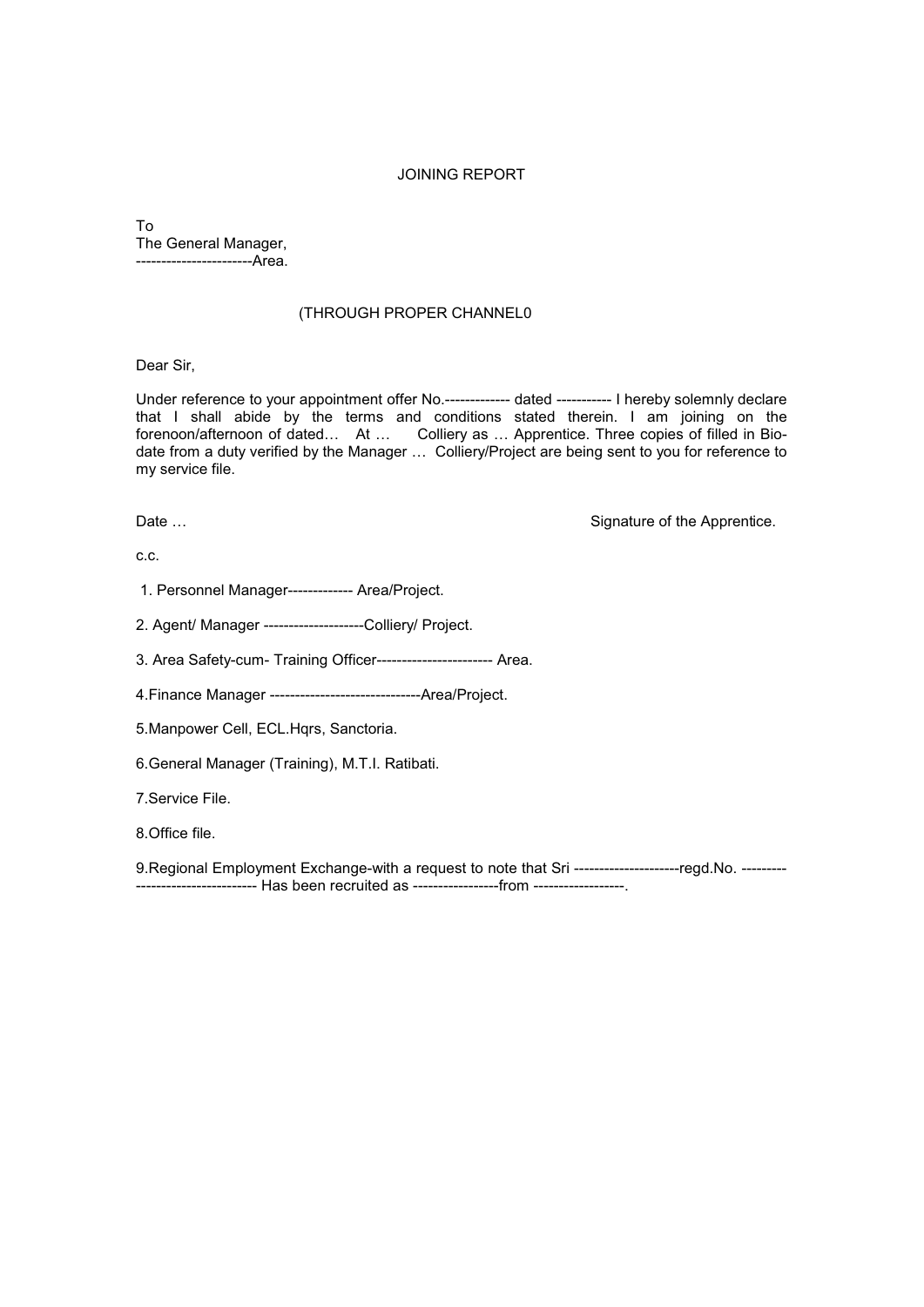#### **SCHEDULE 'B- I'**

#### **BIO - DATA FORM**

- 1. Name ( In Block letters)
- 2. Father's Name
- 3. Name and address of the owner of the land Purchased by the Company.
- 4. Trade Area of Deployment
- 5. Qualification
- 6. Place of Posting
- 7. Date of Joining
- 8. Date of Completion of training.
- 9. Whether SC/ST
- 10. If absorbed, capacity and place of posting.
- 11. Staff No./Unique Man No.(If any)
- 12. Scheme under which recruitment is made
- 13. Employment Exchange Regd.No.
- 14. Specimen Signature.

SCHEDULE - C- I

*First Schedule under V.T.Rule 6(1)* 

Course of Theoretical and Gallery training for surface and opencast Workers.

Ist Day (Surface)

Talk: Organisation time keeping, the need for discipline and punctuality, other matters of general interest.

Training in first aid.

Visit: Attendance room, pit head bath, canteen, Rest Shelter Crèche.

2<sup>nd</sup> Day (surface)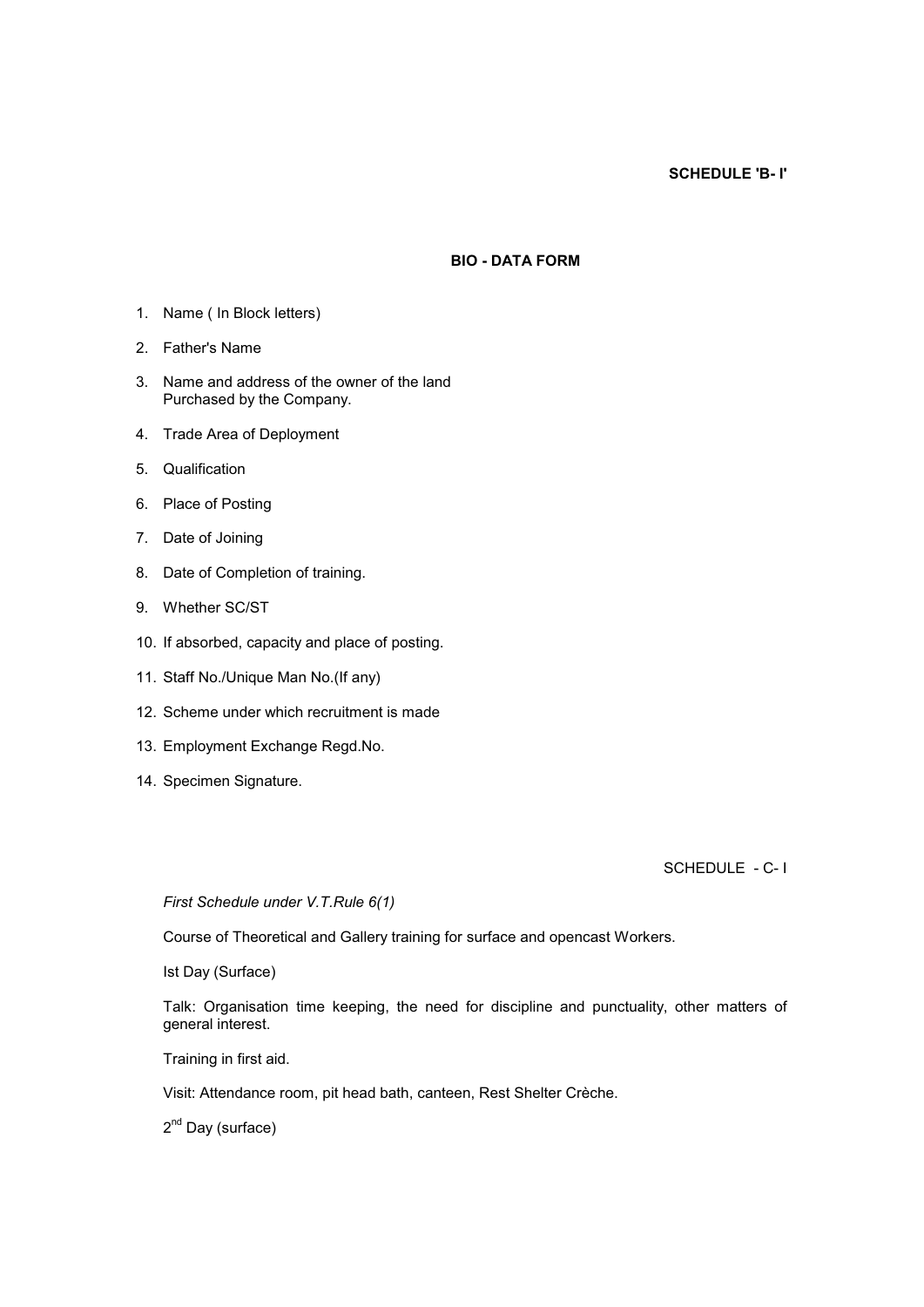Talk: Rules. Standing orders etc. in force at the mine, safety in the vicinity of surface machinery.

Training in first aid:

Visit: Tramways and sidings, Haulage rooms, winding room, Boilers Electrical Gears, Workshop.

3<sup>rd</sup> Day : (Surface)

Talk: Benching in quarries, Dressing of overhangs, Fencing, First aid and Hygiene.

Training in first aid.

Visit: Quarries, Medical Centers.

Practical work: Tub Manipulation, coupling tramming, lockering, re-railing of tubs.

4<sup>th</sup> Day (Surface):

Talk: Shotfiring and Safety regulations.

Training in first aid.

Visit: Practical demonstration of taking shelter etc.

Practical work: Building of sand bags stopping.

5<sup>th</sup> Day: Talk: Legislation and duties of work persons.

Training in first aid.

Visit: "What 's wrong?

Practical work: Laying of tracks.

 $6<sup>th</sup>$  Dav:

Talk: Mine Official and their duties, Oral test.

#### **SCHEDULE - C -II**

*Under 2nd Schedule of V.T.Rule (2) aa :* 

Course of Theoretical and Gallery training for workers belowground.

Ist Day:

Talk: Method of transport belowground, signaling, man holes and other safety appliances on haulage roads.

Training in first aid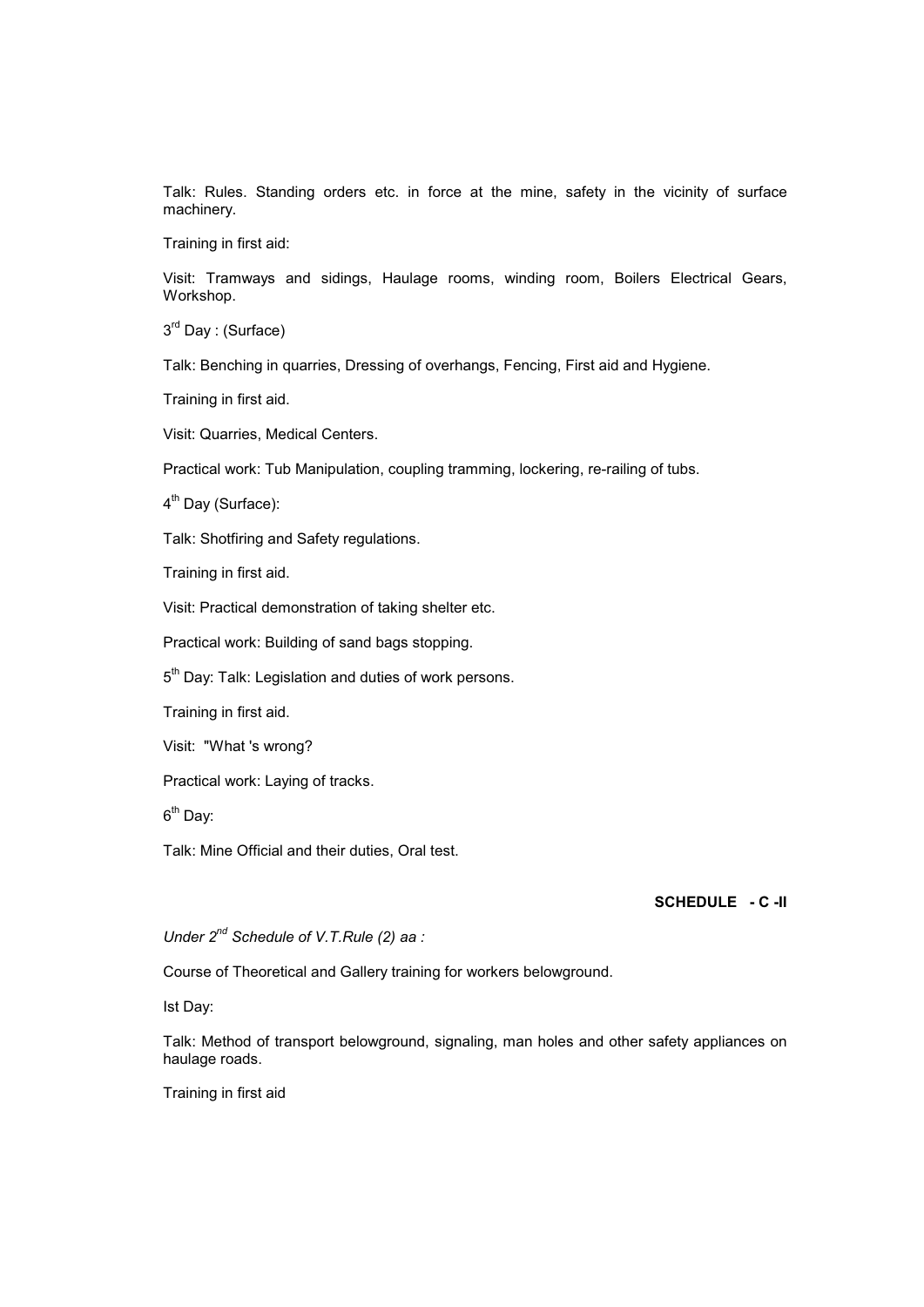Visit: Underground pit bottom, travelling road-way, second outlet, haulage and tramming roadways, stations and fencing belowground.

Practical work: Tub manipulation, coupling, tramming lockering, re-railing of tubs and signaling, laying of pipes and track.

2<sup>nd</sup> Day:

Talk: Face work, roof control, testing of roof, support, regulations, first aids any Hygiene.

Training in first aid:

Visit: Underground working face, underground latrines, first aid stations.

Practical work: Prop-setting, chock building and withdrawal.

3rd Day:

Talk: Ventilation, Lighting, Legislation and duties of work persons.

Training in first aid:

Visit: Underground ventilation and lighting devices, Fan house, air crossing, stopping regulator doors etc.

Practical work: Erecting brattices, ventilation of blind ends, practical demonstration of fire fighting device, detection of noxious gases.

 $4<sup>th</sup>$  Dav:

Talk: Shotfiring and safety regulations, Causes and preventing of fire underground, care of lamps.

Training in first aid:

Visit: underground practical demonstration of taking shelter etc.

Practical work: Building of sand bag stopping.

 $5<sup>th</sup>$  Day:

Talk: Mine gases (particularly carbon monoxide, carbondioxide and methane) and dangers therefrom testing for the same or, General revision.

Training in First aid:

Practical work: Cleaning of galleries.

 $6<sup>th</sup>$  Day: Talk: Mine official and their duties, oral test.

Visit: Underground "What's wrong"?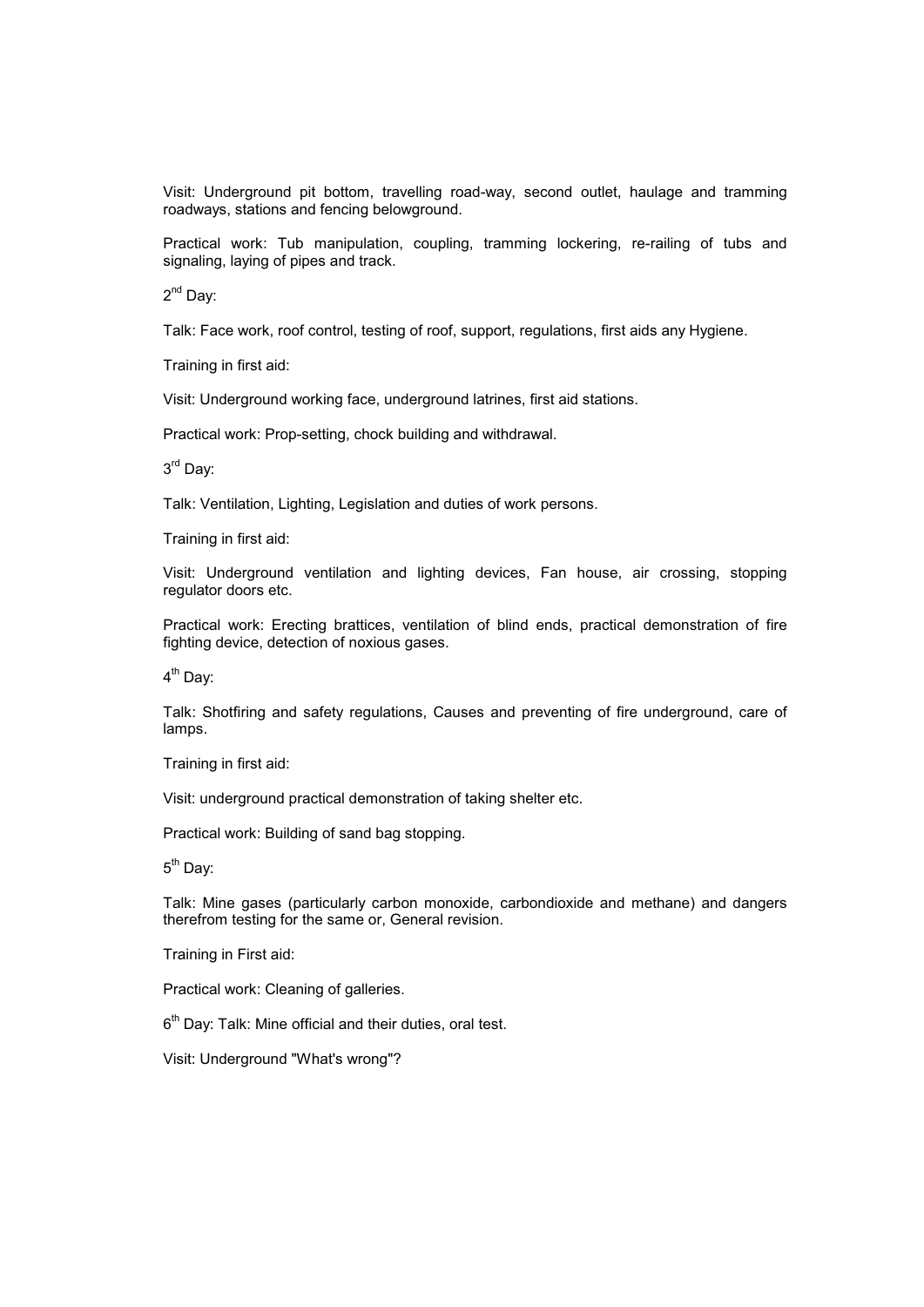#### **SCHEDULE - C - III**

*Third Schedule under V.T. Rule (2) b:*

Course of special additional training for entrants to gassy mines.

Ist Day:

Talk: Dangers of inflammable gas: Effects of inflammable gas in different percentages. Gas caps, Difference between combustion and explosion. After damp-its effect Method of testing for inflammable gas with flame safety lamp.

Demonstration: Gas caps. Difference between combustion and explosion.

Visit: Visit to safety lamp cabin to see how lamps are maintained, cleaned etc. and to study construction of safety lamps.

 $2^{nd}$  Dav:

Talk: Principle of construction of flame safety lamps and of flameproof electrical equipment. Assemblies of flame safety lamps. Care of safety lamps during use. Dangers of opening or tampering with safety lamp.

Demonstration: Effects of wire gauge on flame.

Practical work: Testing for gas.

Visit: Visit to workshop to see flame -proof equipment.

3rd Day:

Talk: Duties of workers in gassy mine and where inflammable gas exists, Dangers of smoking, Contrabands.

Visit: Visit (1) to lamp cabin to see arrangements for checking lamps before issue and after receipt and (2) to the mine entrances to see arrangement for checking safety lamps and for searching of contrabands.

Practical work: Cleaning and assembling safety lamps.

4<sup>th</sup> Day:

Talk: Explosion and health hazards from dust. Methods of suppressing dust. Water spraying. Cleaning and stone dusting wet cutting. Wet drilling. Use of respirators. Occurrences of inflammable gas. Methods of removing gas. Necessity for good ventilation at the face. Ventilation devices.

Visit: Underground visit to see dust suppression arrangements and measures. Surface and underground visit to see ventilation devices. Practical work: Erection of bratices. Ventilation of blind ends.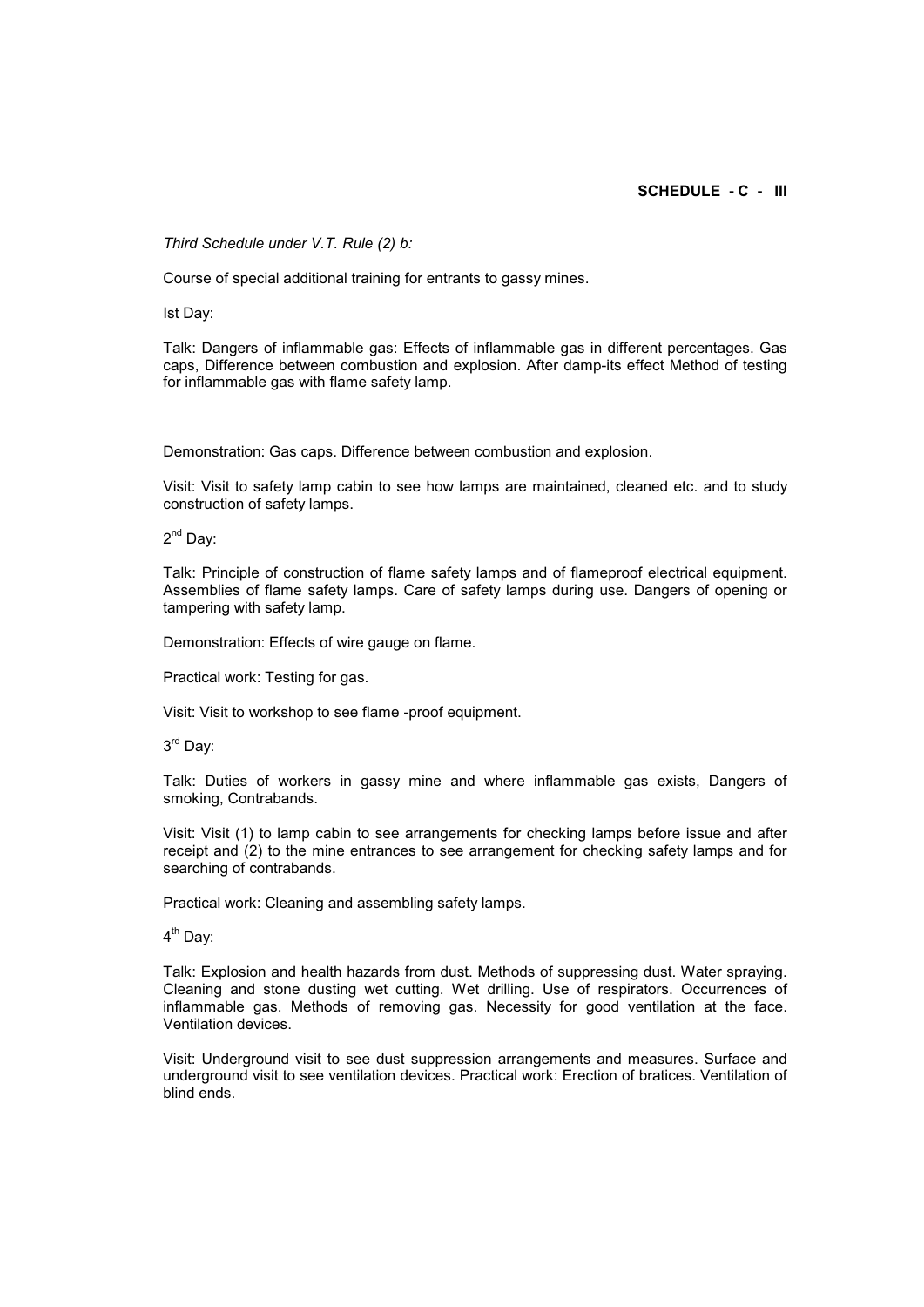5<sup>th</sup> Day:

Talk: Dangers of shotfiring in gassy mines. Precaution. Underground visit to see shotfiring.

 $6<sup>th</sup>$  Day:

General revision. Oral test.

## **SCHEDULE - 'D'**

## *CLASS ROOM INDUCTION TRAINING*

Venue: Vocational Training Center

| Days:                        | (five)                                         |                                                           |                                                   |                                             |
|------------------------------|------------------------------------------------|-----------------------------------------------------------|---------------------------------------------------|---------------------------------------------|
|                              | Ist session                                    | 2 <sup>nd</sup><br>session                                | $3^{\text{rd}}$<br>session                        | $4^{\text{in}}$<br>session                  |
| Ist day                      | ECL<br>in<br>Organisaion<br>the<br>Area level. | functions<br>&<br>Roll<br>Ωf<br>different<br>departments/ | Safety in Mining.                                 | Safety in Mining.                           |
| $2^{nd}$<br>day              | Disciplinary procedure.                        | Disciplinary<br>procedure.                                | Productivity                                      | in<br>Film<br>show<br>material<br>handling. |
| $3^{\overline{r}\sigma}$ day | Self development                               | Communication.                                            | Class<br>study<br><sub>in</sub><br>communication. | Film<br>show<br>in.<br>F.Aid.               |
| 4thday                       | Cost consciousness.                            | with<br>Morale<br>motivation.                             | <b>Duties</b><br>οf<br>individual.                | of<br><b>Duties</b><br>individual/          |
| 5 <sup>th</sup><br>Day       | provisions<br>Vital<br>of<br>CMR, M/ACT.       | provisions<br>Vital<br>of M. Rules etc.                   | Film show in F.<br>Aid.                           | in<br>Film<br>show<br>F.Aid.                |

Note: Each session shall be of 90 (ninety) Minutes duration.

## **SCHEDULE - 'E'**

#### FIRST AID

## Venue Vocational Training Centers.

|                      | Ist session                                                | $2nd$ session                          | $3rd$ session | $4th$ session. |
|----------------------|------------------------------------------------------------|----------------------------------------|---------------|----------------|
| Ist day.             | &<br><b>Structure</b><br>Function of body.                 | <b>Burns &amp; Scales</b>              | Practice.     | Practice.      |
| $\sqrt{2^{nd}}$ day. | circulation,<br><b>Blood</b><br>wounds<br>&<br>Haemorrage. | Bandages,<br>splints etc.              | Practice.     | Practice.      |
| $3rd$ day.           | Fractures,<br>shock<br>&<br>unconsciousness.               | Transport<br>οf<br>injured<br>persons. | Practice.     | Practice.      |
| day.                 | Respiration<br>Mine                                        | Artificial                             | Practice.     | Practice.      |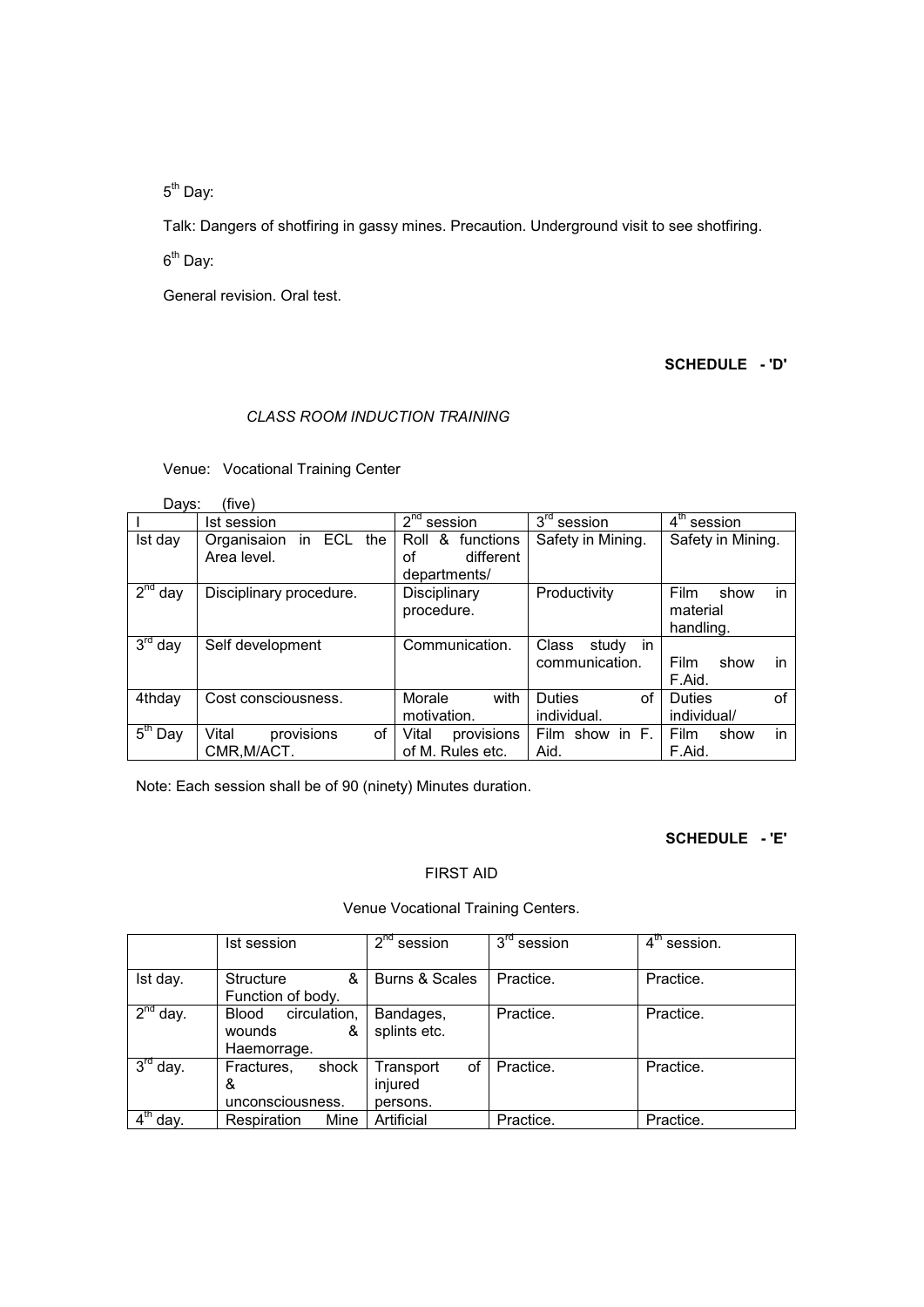|                      | gas poisoning. | Respiration<br>&<br>Mine Diseases. |  |
|----------------------|----------------|------------------------------------|--|
| 5 <sup>th</sup> day. | Examination.   |                                    |  |

*Note: each session is of 90 (Ninety) minutes' duration* 

#### **SCHEDULE -'F'**

*Eighth Schedule under V.T.Rule 17.* 

#### COURSE OF TRAINING IN GAS TESTING

(Demonstration to be arranged with every talk and each talk to be followed by discussion. The duration of each talk and discussion to be not less than two hours.)

Ist day talk:

Physical and chemical properties of inflammable gas. Occurrence of inflammable gas. Gas outbursts. Dangers from inflammable gas in different percentages. Difference between combustion and explosion.

 $2^{nd}$  day talk :

Other mine gases. Their properties and effects. After damp its composition and effects.

 $3<sup>rd</sup>$  day talk "

What makes a safety lamp safe ? Construction and assembly of safety lamps, both of flame and electric type. Care of safety lamps. Opening, cleaning, assembling and testing of safety lamps.

 $4<sup>th</sup>$  day.

Methods of testing for inflammable gas with flame safety lamps. Gas caps. Accumulation and percentage tests. Precautions where gas present.

 $5<sup>th</sup>$  day.

Provisions of regulations relating to safety lamps, and to the presence of inflammable gas. Other means of testing for inflammable gas.

 $6<sup>th</sup>$  day talk:

General revision and discussion.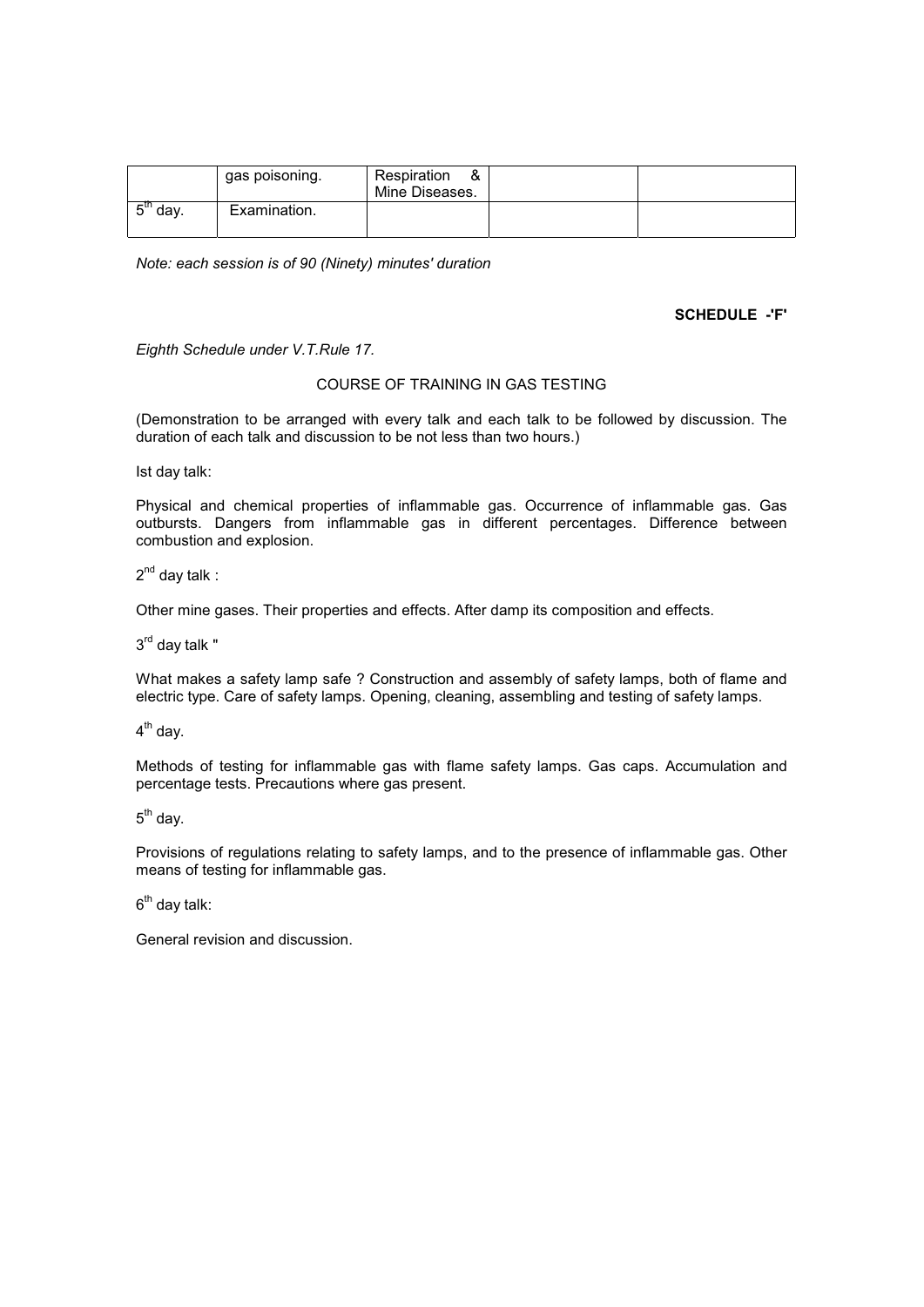## **SCHEDULE - 'H-I'**

## BLOCK SYLLABOUS FOR "ON THE JOB TRAINING '

## TRADE: MINING.

| SI.No. | Code                                                | Composition                                                                                                                                                                                                                                                                                                                                                                                                                                            | Days.    |
|--------|-----------------------------------------------------|--------------------------------------------------------------------------------------------------------------------------------------------------------------------------------------------------------------------------------------------------------------------------------------------------------------------------------------------------------------------------------------------------------------------------------------------------------|----------|
| 1.     | MIN/a General<br>Mining                             | (a) Study of plans, geology of the Areas<br>no. of Coal Seams.<br>(b) Aquatinting with surface features.<br>(c) Accompanying Overman/M.Sirdar<br>their routine inspection and<br>on<br>aquatinting with the mine workings.                                                                                                                                                                                                                             | 20 days. |
| 2.     | MIN/b<br>Mine<br>Surveying.                         | (a) Preparation and tracing of different<br>Mines plans.<br>(b) (b) Practical surveying & leveling<br>with surveying instrument & office<br>calculation.<br>$(c)$ $(c)$ Coal<br>depot<br>measurement,<br>overburden<br>measurement<br>and<br>gallery marking.                                                                                                                                                                                          | 20 days. |
| 3.     | MIN/c Explosive<br>& shotfiring.                    | (a) Study of explosive used in the<br>mines magazine, keeping Reserve<br>station,<br><b>Blasting</b><br>efficiency,<br>precautions against<br>pilferage &<br>wastage.<br>(b) Asst. to shotfirer, studying blasting<br>operation, Misfired shots.<br>(c) Study of shotfiring tools exploders.<br>(d) Blasting in stone drifts inking shafts,<br>opencast blasting, blasting off the<br>solid.<br>(e) (e) Pattern of shot holes, drilling &<br>blasting. | 20 days. |
| 4.     | MIN/d Timbering<br>& Bratticing.                    | (a) With timber crew- setting of props,<br>logs and bars, systematic timbering<br>rules, withdrawal of supports.<br>(b) (b) Timbering and special methods<br>of supporting weak grounds, wide<br>junctions, Incline months.<br>(c) (c) Bratticing at the<br>face,<br>its<br>transport underground.                                                                                                                                                     | 20 days. |
| 5.     | MIN.e<br>&<br><b>Bord</b><br>pillar<br>Development. | (d) (a) Study of plans, panel system<br>of development workings, driving of<br>galleries, under cutting by C.C.Machine.                                                                                                                                                                                                                                                                                                                                | 20 days. |
| 6.     | MIN/f<br>Depillaring.                               | (a) A study of the plan of the depillaring<br>area, size of the panel and its barrier,<br>building<br>of<br>isolation<br>stopping,<br>arrangements of tracks, Sequence of<br>pillar extraction and line of face.<br>Splitting of pillars, methods of<br>(b)<br>extraction, stocking and slicing methods.                                                                                                                                               | 30 days. |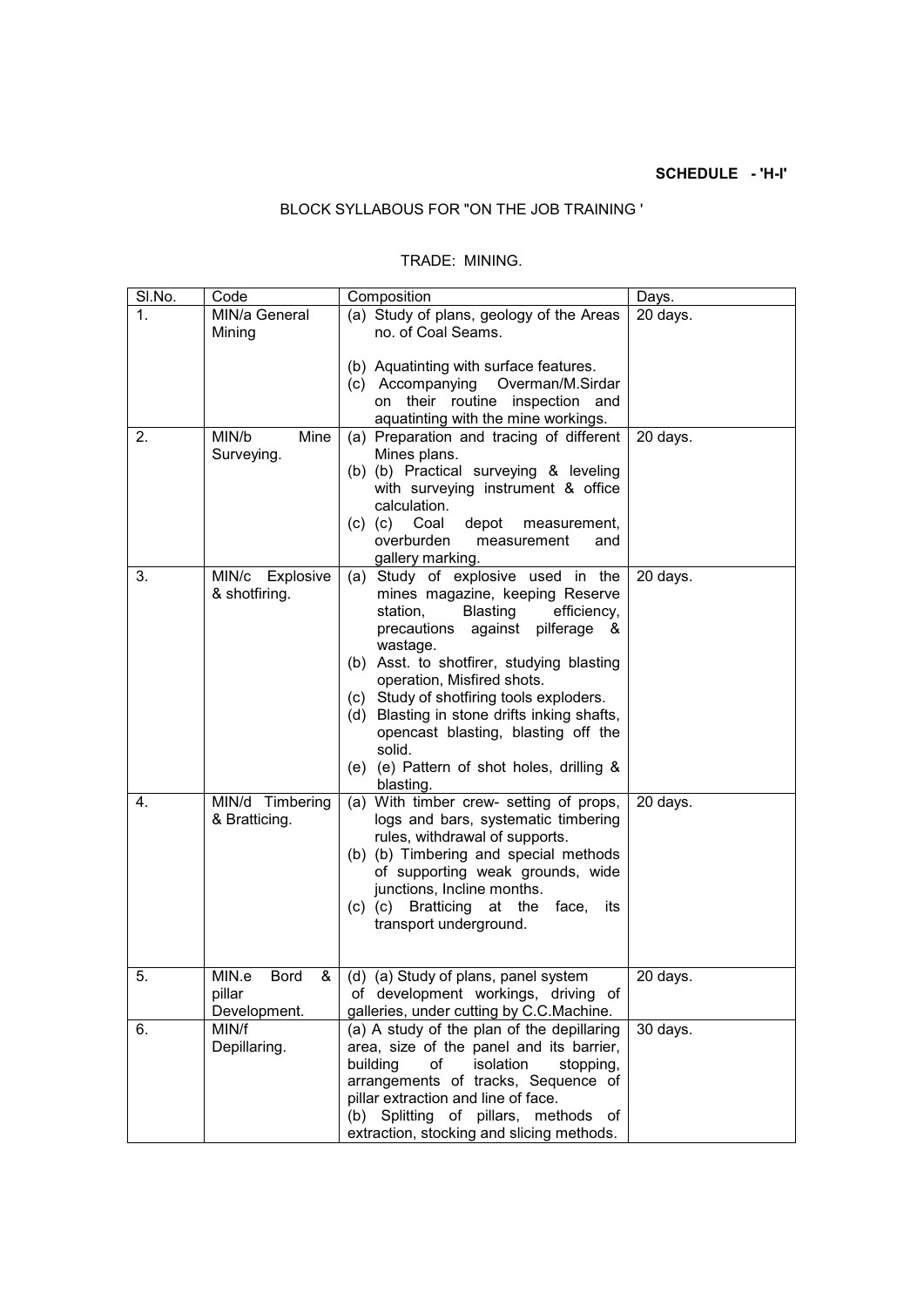|                |                                                  | (c) Stowing in all details, surveying<br>prevention of robbing, drainage.                                                                                                                                                                                                                                                                         |           |
|----------------|--------------------------------------------------|---------------------------------------------------------------------------------------------------------------------------------------------------------------------------------------------------------------------------------------------------------------------------------------------------------------------------------------------------|-----------|
| 7 <sub>1</sub> | MIN/g<br>Longwall<br>Mining.                     | Layout of longwall district cycle of<br>operation, blasting pattern, Gate road-<br>ways, system of supports, breakage of<br>roof.                                                                                                                                                                                                                 | 20 days,  |
| 8.             | MIN/h<br>scraper,<br>Mining.                     | Layout of scraper mining operation,<br>scraper haulage multi-skilled workers<br>cycle of operation,                                                                                                                                                                                                                                               | 10 days.  |
| 9.             | MIN/i<br>Opencast<br>Mining.                     | (a) Layout of meachanaised O.C.P.,<br>O.C. Machaneries. Organisation, Coal<br>overburden ratio.                                                                                                                                                                                                                                                   | 20 days.  |
| 10.            | MIN/j Ventilation<br>& Mine Gass.                | (a) Ventilation surveying, Aircrossing,<br>stone dust barriers, stone dusting Mine<br>sampling, Mine dust sampling<br>air<br>quantity of air V.E.Q. degree<br>of<br>gassiness detection, determination &<br>removal of inflammable and noxious<br>fighting<br>Fire<br>organisation,<br>gases,<br>organisation<br>standing<br>emergency<br>orders. | 36 days.  |
| 11.            | MIN/k<br>Underground<br>Transport<br>&<br>power. | The horizontal and vertical transport<br>system from the coalface to the siding.<br>Distribution of powers, water percolation,<br>and pumping system of the mine.                                                                                                                                                                                 | 10days.   |
| 12.            | MIN/I workshop.                                  | Heat treatment of diff. mining equipment,<br>smithy shop, repair jobs of pumps,<br>motors etc.                                                                                                                                                                                                                                                    | 10 days.  |
|                |                                                  |                                                                                                                                                                                                                                                                                                                                                   | 226 days. |

## **SCHEDULE - ' H-H'**

## BLOCK SYLLABUS FOR 'ON THE JOB TRAINING'

## TRADE: SURVEYING.

| SI.No. | Code                          | Composition                                                                                                                                                                                                                                                                                                                                                                             |
|--------|-------------------------------|-----------------------------------------------------------------------------------------------------------------------------------------------------------------------------------------------------------------------------------------------------------------------------------------------------------------------------------------------------------------------------------------|
|        | Surv/a General                | Measurement of coal/overburden. Office calculation.<br>Preparation plans & sections, tracing, use of plannimeter,<br>use-of different scales etc. Enlargement, Reduction &<br>copying of plans. Study of buildings, fan drift, surface<br>structure sinking shaft haulage and winding engine<br>installation, water reservoir and sand bunker construction<br>and stowing plant layout. |
| 2.     | Surv/b<br>Chain<br>surveying, | Use of diff. kinds of chains & tapes requisites of chain<br>surveying. Reconnaissance, selection of stations,<br>carrying out chain triangulation, offsetting,<br>booking.<br>plotting from the field book, limits of error                                                                                                                                                             |
| 3.     | Surv/c Dial Surveying.        | Use of diff. types of dial, how to read vernier scale,<br>centering, leveling construction of vernier Dial, carrying<br>out Dial survey on the surface as well as underground<br>loose needle/ fixed needle surveying. Different methods                                                                                                                                                |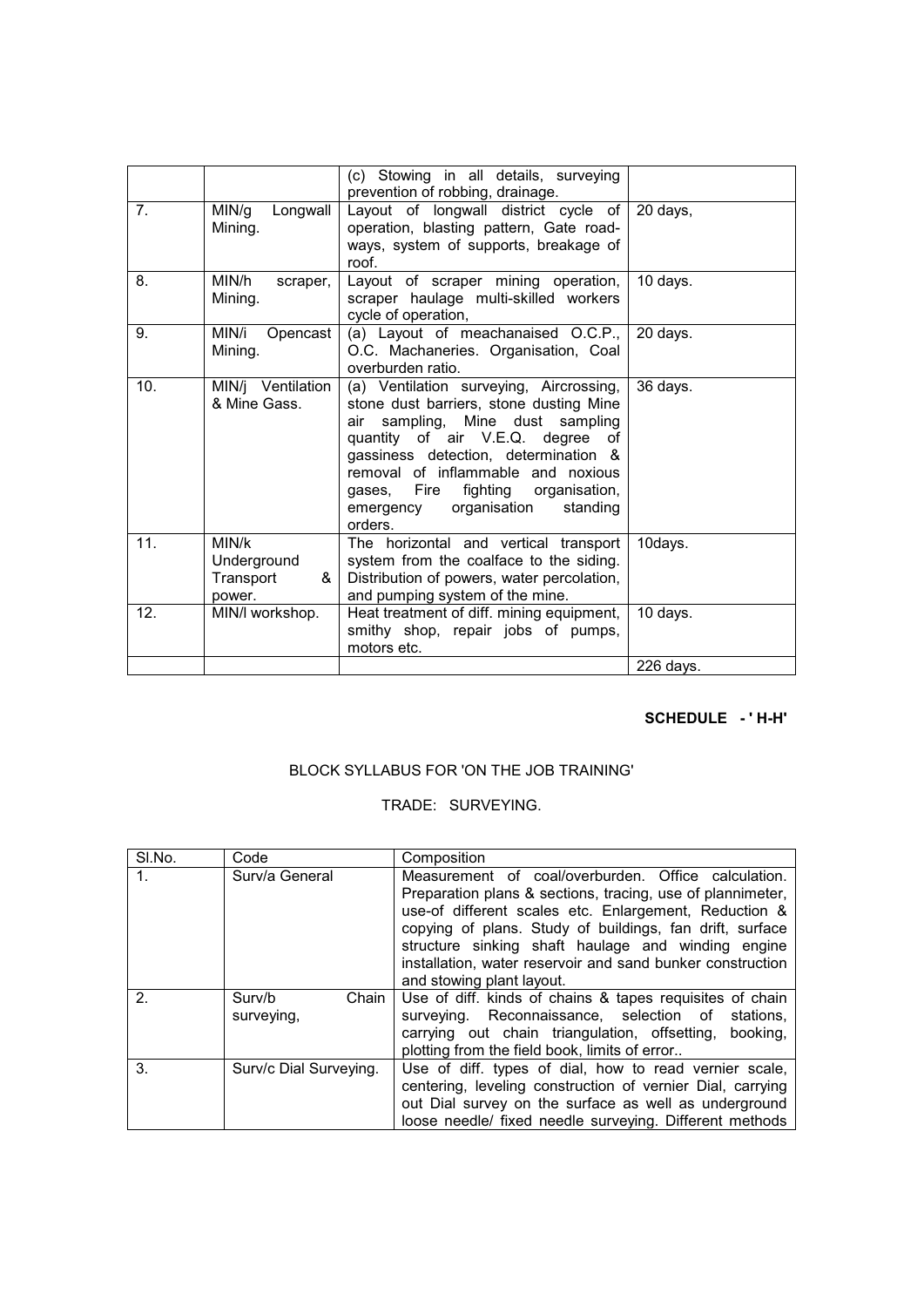|     |                                           | of fixed needle surveying. Study of advantage, and<br>disadvantages. Borehole & shaft surveying. Extension of<br>center and grade lines. Booking and plotting Test, care,<br>maintenance and adjustments of dial. Limits or error.                                                                                                                                                                        |
|-----|-------------------------------------------|-----------------------------------------------------------------------------------------------------------------------------------------------------------------------------------------------------------------------------------------------------------------------------------------------------------------------------------------------------------------------------------------------------------|
| 4.  | Theodolite<br>Surv/d<br>surveying.        | Use of<br>different kinds of theodolites.<br>Care and<br>maintenance. Test and adjustment, diff. Methods of<br>surveying with theodolite and their advantages and<br>disadvantages, calculation and use of rectangular co-<br>ordinates and computation. Limit of error.                                                                                                                                  |
| 5.  | Triangulation<br>Surv/e<br>Surveying.     | Purpose, principles involved, methods of measuring<br>angles study of diff. meridian, declination, dip of the<br>needle.                                                                                                                                                                                                                                                                                  |
| 6.  | Surv/f<br>North<br>True<br>determination. | True north line of the colliery. Study of different star,<br>determination of the true north line etc.                                                                                                                                                                                                                                                                                                    |
| 7.  | Surv/g<br>Lvelling<br>&<br>countouring.   | Study of diff. Leveling Instruments & metric staff. Their<br>care & maintenance, test and adjustment. Carrying out<br>leveling<br>surface<br>and<br>underground<br>work.<br>Spot<br>determination of gradient. Calculations of cutting, filling<br>roof ripping. Diff. Methods of contouring, preparation of<br>contour map, subsidence survey, H.F.L. survey, water<br>danger plan etc, Limits of error. |
| 8.  | Table<br>Surv/h<br>Plane<br>Surveying.    | Study of plane table surveying. Different methods<br>involved. Carrying out plane TABLE SURVEYING. Study<br>of cadestral maps. Geological maps etc.                                                                                                                                                                                                                                                       |
| 9.  | Surv/hh Correlation                       | Different methods of correlation survey. Its accuracy,<br>determination U/G Benchmark. Trijunction pillar.                                                                                                                                                                                                                                                                                                |
| 10. | Surv/j Miscellaneous.                     | Tachometric survey, Curve laying pit top and pit bottom<br>layout. Drainage system of the colliery, construction of<br>buildings, dams and civil engineering works.                                                                                                                                                                                                                                       |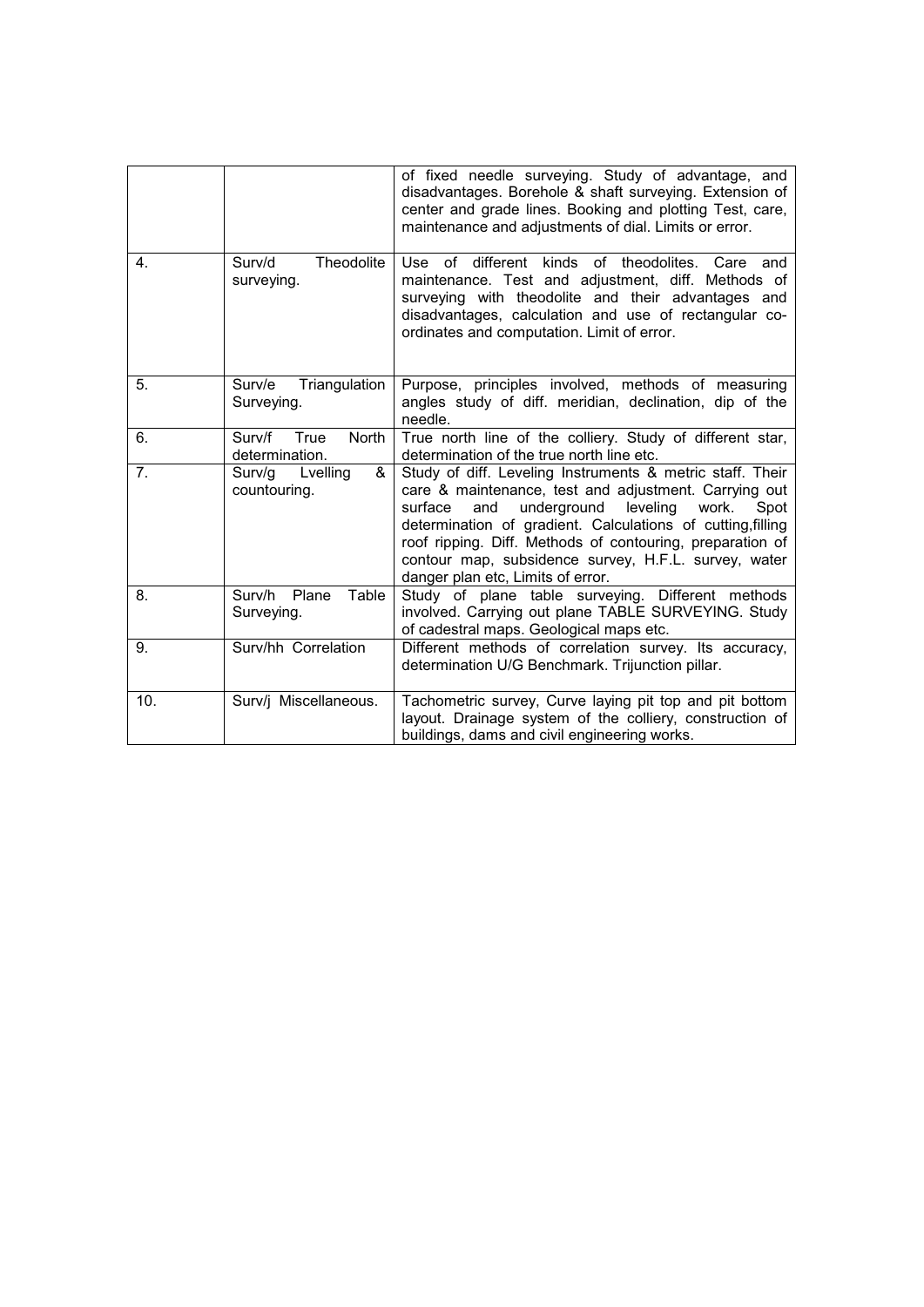## **SCHEDULE - 'H-III'**

# TRADE : COMMERCIAL

| SI.No. | Code     | Subject                                                                                                                                                                                                                                                                                                                                                                                                                         | Days.    |
|--------|----------|---------------------------------------------------------------------------------------------------------------------------------------------------------------------------------------------------------------------------------------------------------------------------------------------------------------------------------------------------------------------------------------------------------------------------------|----------|
| 1.     | G.Com/a  | Filling,<br>Recording<br>and<br>Exercise<br>on<br>Maintenance of records, filing system of our<br>organisation.                                                                                                                                                                                                                                                                                                                 | 25 days. |
| 2.     | G.Com/b  | Mail handling & correspondence, Exercise<br>on main handling and correspondence<br>maintaining Registers- Diary and despatch<br>registers- Filling and correspondence.                                                                                                                                                                                                                                                          | 25 days. |
| 3.     | G.Com/c  | notices: Practice<br>Drafting<br>on<br>drafting<br>notices of various types and reports.                                                                                                                                                                                                                                                                                                                                        | 20 days, |
| 4.     | G.Com/d  | PBX & TELEX: Working knowledge of PBX<br>& TELEX.                                                                                                                                                                                                                                                                                                                                                                               | 10 days  |
| 5.     | G.Com/e  | Communication & Records: Exercise on<br>Telegraphic communications, phonogram,<br>telegram,<br>savinggram,<br>code<br>cypher<br>telegram etc. Maintaining Registers for<br>record of such communications.                                                                                                                                                                                                                       | 20 days. |
| 6.     | F.Com/f  | Rule & Regulations: Exercises of dealing<br>with different cases with application of rules<br>and regulations Mines Act, Mines rules,<br>Compensation Act, Conservation<br>Act.<br>Industrial dispute Act, Wage<br>board<br>recommendation, service rules.                                                                                                                                                                      | 20 days, |
| 7.     | G.Com/ff | Type writing: Practice of Type writing to<br>attain a minimum efficiency of 30 w.p.m.                                                                                                                                                                                                                                                                                                                                           | 0 days,  |
| 8.     | S.Com/a  | Sales & Desptch: Participation in the job of<br>sale/purchase and despatch of coal, timber,<br>plant & machinery.                                                                                                                                                                                                                                                                                                               | 56 days. |
| 9      | S.Com/b  | Store keeping & Purchase: Acquaintance<br>with the types of store to handle, design<br>and usage of store receipt forms, dummy<br>transactions, Issue & return of materials,<br>store registers, forms, code and records.<br>Magazine keeping. Issue & return of<br>explosives.                                                                                                                                                 | 56 days. |
| 10.    | S.Com/c. | Book-keeping & Accountancy: Entries of<br>imprest and petty cash book, Bank<br>Transactions, Trial balance closing stock,<br>outstanding expenses, paid expenses,<br>depreciation, interest on capital revenues &<br>capital expenditure, distributions of profits,<br>salary sheet, bonus sheet, single entry<br>system, tax calculation, voucher writing<br>promissory notes, bill of exchange, import &<br>export procedure. | 56 days. |
| 11.    | S.Com/d  | Provident<br>Filling<br>Fund.<br>forms,<br>up<br>submission<br>of<br>returns,<br>conduction,<br>maintenance<br>submission<br>and<br>οf<br>contribution of cards.                                                                                                                                                                                                                                                                | 56 days. |
| 12.    | S.Com/e. | Time keeping: Maintenance of different<br>registers under Mines Act, pit mouths                                                                                                                                                                                                                                                                                                                                                 |          |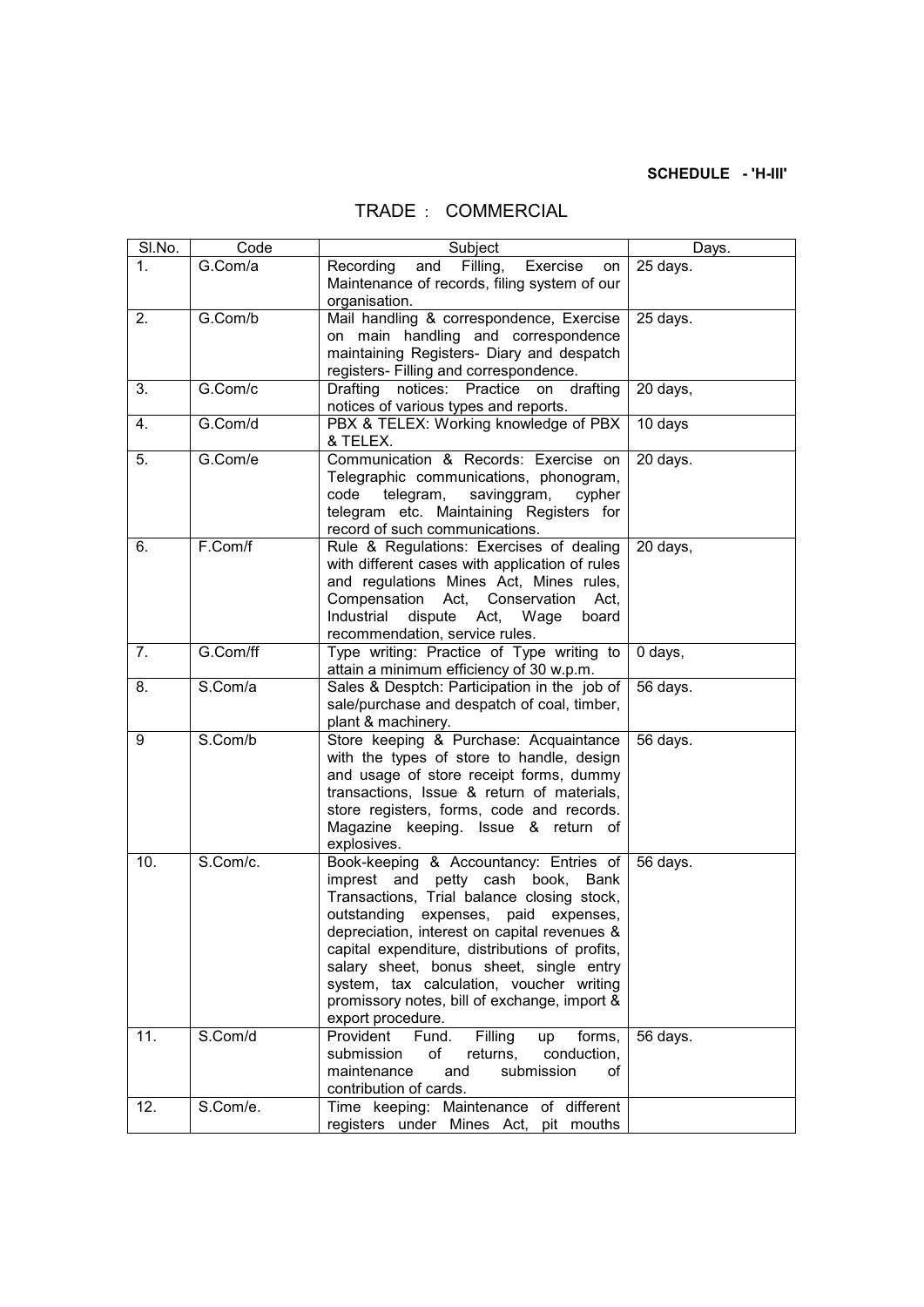| attendance, piece rate/daily rate wages<br>system. Office calculations. |  |
|-------------------------------------------------------------------------|--|
|-------------------------------------------------------------------------|--|

**Note:** 1- 7 will be covered by all as general and Sl.No.8- 12 each will be covered by individual to suit their attitude.

# **SCHEDULE - 'H- IV'**

# TRADE MECHANICAL

| SI.No. | Code    | Subject                                                                                                                                                                                                                                                                                                                                                                                                                                                                                      | Days.    |
|--------|---------|----------------------------------------------------------------------------------------------------------------------------------------------------------------------------------------------------------------------------------------------------------------------------------------------------------------------------------------------------------------------------------------------------------------------------------------------------------------------------------------------|----------|
| 1.     | Mech./a | Mannual Metal works skills.<br>Safety precaution, marking, chipping, filing,<br>sawing, center punching, drilling, revetting,<br>pipe threading & fitting.                                                                                                                                                                                                                                                                                                                                   | 20 days. |
| 2.     | Mech/b. | Machine working skills:<br>Plain & step turning thread cutting, taper<br>turning, boring grinding of lathe tools,<br>surface grinding.                                                                                                                                                                                                                                                                                                                                                       | 20 days. |
| 3.     | Mech/c. | Hot working skills.<br>Head treatment of tools and component<br>normalising,<br>annealing,<br>parts,<br>case<br>hardening simple gas and electric welding.                                                                                                                                                                                                                                                                                                                                   | 20 days. |
| 4      | Mech/d  | Development of basic skills.<br>of<br>Fitting<br>male<br>&<br>female<br>parts,<br>Removing/Replacing of broken<br>stands,<br>Replacement/Repairing<br>of<br>belts,<br>checking/repairing of damaged bearings,<br>Replacement of packing glands and seals,<br>Preventive maintenance work, breakdown<br>maintenance work.                                                                                                                                                                     | 30 days. |
| 5.     | Mech/e  | Winding Installation equipment:<br>Identification of components used<br>in.<br>conjunction with winding installations, clear<br>under-standing of their functions<br>and<br>essence of mechanical maintenance they<br>need. Dismantling and refitting of safety<br>attachments. Lubrication of winding and<br>guide ropes and their measurements.<br>Steam joints, change of packing, mounting,<br>fitting<br>and<br>accessories<br>of<br>boilers.<br>Dismantling, and fitting of injectors. | 30 days. |
| 6.     | Mech./f | Pumps & their fittings:<br>Diff. types of pumps used in mines,<br>alignment,<br>installation,<br>bearing<br>metal,<br>setting, proper way of gland<br>packing,<br>changing,<br>locating<br>primary<br>troubles,<br>overhauling of pumps.                                                                                                                                                                                                                                                     | 26 days. |
| 7.     | Mech/g. | Haulage system :<br><b>Different</b><br>types<br>haulage<br>system,<br>of<br>maintenance<br>and<br>routine checking<br>of                                                                                                                                                                                                                                                                                                                                                                    | 20 days. |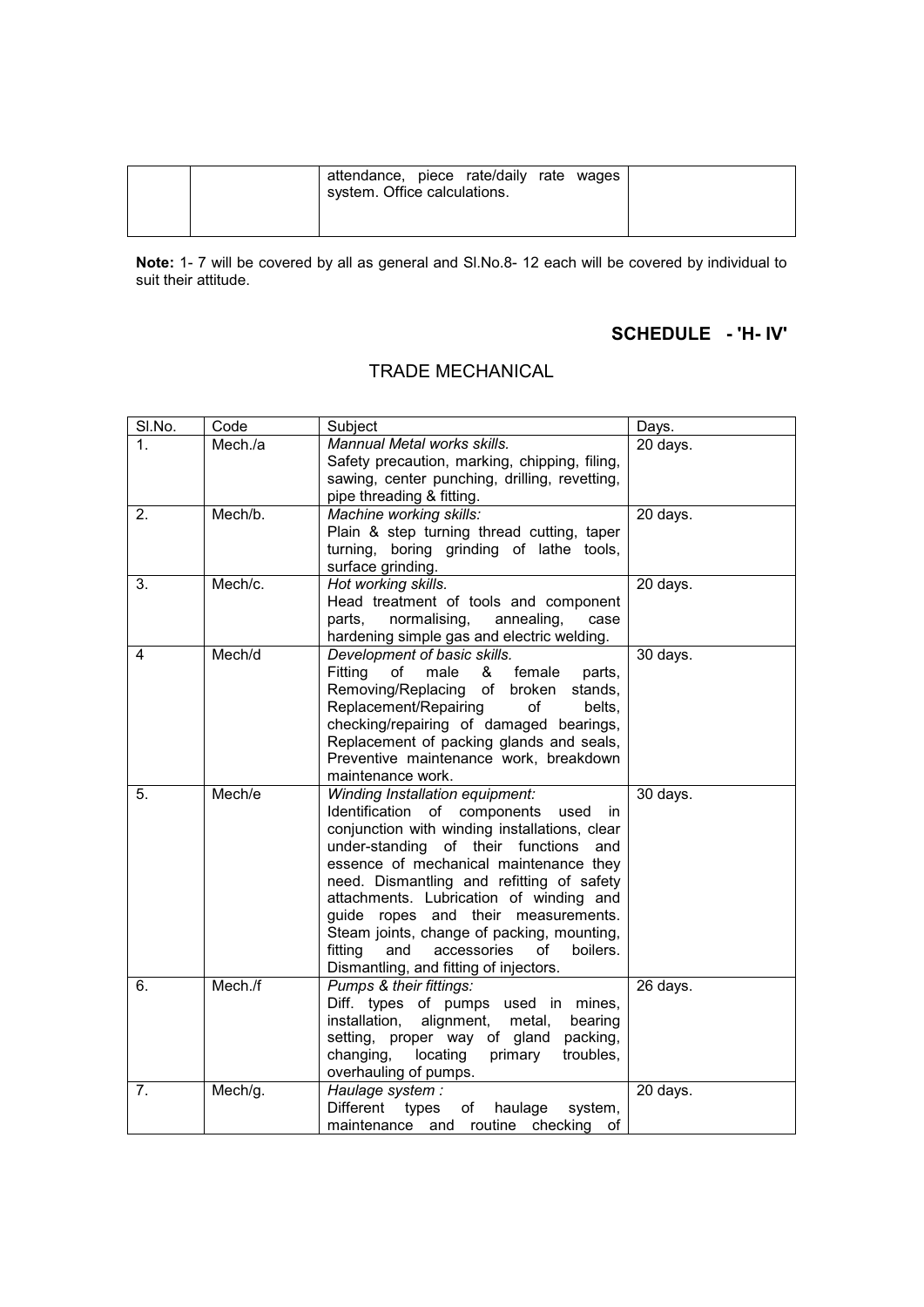|     |          | haulage ropes. Safety appliances and<br>breaking of rope haulage, installation,<br>alignment and extension of conveyors of all<br>types.                                                                                                                                                            |          |
|-----|----------|-----------------------------------------------------------------------------------------------------------------------------------------------------------------------------------------------------------------------------------------------------------------------------------------------------|----------|
| 8.  | Mech,/h  | Coal cutting machine:<br>Overhauling and maintenance of Coal<br>Cutting Machine.                                                                                                                                                                                                                    | 20 days. |
| 9.  | Mech,/hh | Special operators:<br>Track laying, pipe laying shaft fitting, rope<br>splicing. Rope capping, winding<br>rope<br>hanging, guide rope changing<br>and<br>lubrication.                                                                                                                               | 20 days. |
| 10. | Mech./j  | Repairing and Replacement:<br>Repair of gear box, fluid couplings, driving<br>sprocket tailend roller chains, pans &<br>conveyors, coal drill, Dowty props,<br>Hydraulic pulleys, compressor, ventilation<br>fan, Gear box for ropeway transmission,<br>Belt conveyor structures, End tipplers etc. | 20 days. |
|     |          |                                                                                                                                                                                                                                                                                                     | 226 days |

## TRADE: ELECTRICAL /AUTO ELECTRICAL

| SI.No.         | Code         | Subject                                                                                                                                                                                                     | Days.    |
|----------------|--------------|-------------------------------------------------------------------------------------------------------------------------------------------------------------------------------------------------------------|----------|
| 1 <sub>1</sub> | Ele./aa      | Basic Hand Tools:<br>Use of hand tools, chipping Filing, Drilling,<br>Threading, Riveting, positioning, fitting of bolts,<br>nuts & screws.                                                                 | 20 days. |
| 2.             | $Ele/h$ .    | Making of joints:<br>Making of joints using single & multi strand<br>cables, soldering, House wiring.                                                                                                       | 20 days. |
| 3.             | $Ele$ ./ $c$ | Use of electrical Appliances:<br>Use of switches, plugs, sockets, cut-out fuses,<br>regulators, test lamps, primary & Secondary<br>batteries,<br>armatures, voltmeter,<br>meggar,<br>condenser, wire gauge. | 30 days. |
| 4 <sup>2</sup> | Ele./d.      | Running, care and maintenance:<br>Generators, A.C.motors & starters, switch gear,<br>circuit breakers, transformer switches fuse<br>boxes electrical appliances.                                            | 20 days. |
| 5.             | Ele.fe       | Installation of illumination units:<br>Installation of lighting circuits for illumination,<br>connection<br>of motors, generators,<br>field<br>regulators, switch boards.                                   | 20 days. |
| 6.             | Ele./f.      | <b>Winding of Transformers:</b><br>Winding and rewinding of transformers.                                                                                                                                   | 20 days. |
| 7 <sub>1</sub> | Ele./ff      | Overhead line erection:<br>Overhead line erection and different electrical<br>connections to electrical apparatus.                                                                                          | 20 days. |
| 8.             | Ele./g.      | Laying underground cables & flexible cables,<br>cable jointing, vulacansing of trailing cable/                                                                                                              | 20 days. |
| 9.             | Ele./h.      | Installation & maintenance of underground                                                                                                                                                                   | 26 days. |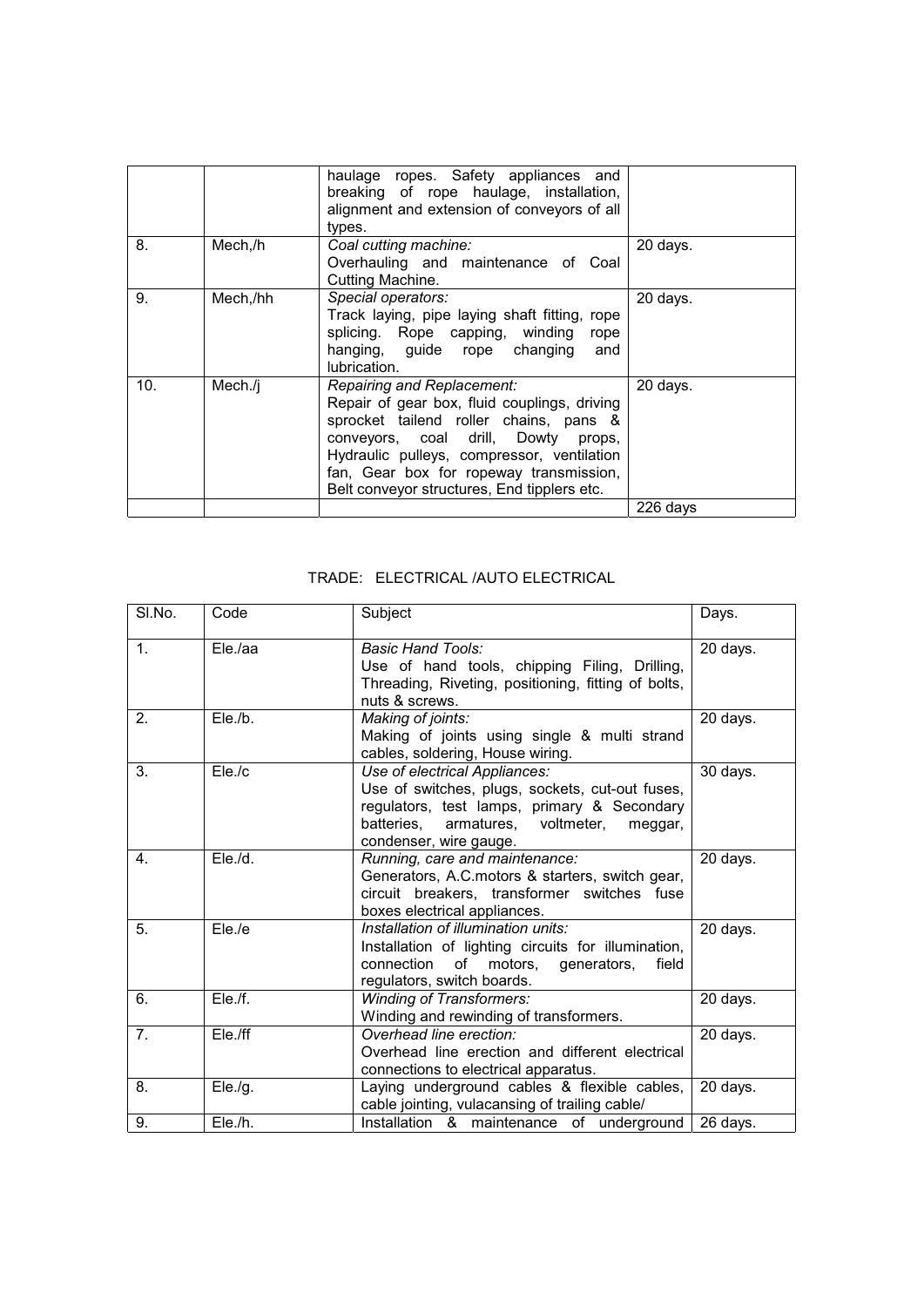|     |         | lighting & signaling equipment.                                                                                                                                                                                                                                                     |          |
|-----|---------|-------------------------------------------------------------------------------------------------------------------------------------------------------------------------------------------------------------------------------------------------------------------------------------|----------|
| 10. | Ele./hh | <b>Repair of Electrical Apparatus:</b><br>Repair of switchgear, Gate-end-box, Drill panel,<br>simple exploder. Mining telephones, electrical<br>units of Coal Cutting Machine, Coal drill, Coal<br>loader, pump set, ventilating fan and winding<br>equipment and mining machinery. | 30 days. |

# **SCHEDULE = 'H- VI'**

## TRADE: HEAVY EARTH MOVING MACHINERY :

| <b>CODE</b>       | <b>SUBJECT</b>                                                                                          | DAYS.    |
|-------------------|---------------------------------------------------------------------------------------------------------|----------|
| <b>HEMM1</b>      | Fitting, Drilling, Tapping and Reaming:                                                                 | 20 days. |
|                   | Use of hand tools, Calipers, precision measuring<br>instruments chipping, drilling blind holes, tapping |          |
|                   | use of cutting lubrications, stocks & dikes, Hand &                                                     |          |
|                   | Machine reaming, Removal & broken studs.                                                                |          |
| HEMM <sub>2</sub> | Turning, Sheet Metal Work and Welding:                                                                  | 20 days. |
|                   | Binding, rolling, soft soldering, nipples and cables,                                                   |          |
|                   | pipe bending simple welding of metal.                                                                   |          |
| HEMM <sub>3</sub> | Power unit of Tractor, cooling system Fuel system                                                       | 20 days. |
|                   | steering and breaking system;                                                                           |          |
|                   | Handling a tractor equipment, engine removal,                                                           |          |
|                   | engine dismantling, fit valve guides, checking &                                                        |          |
|                   | fitting of bearings, pistons & rings, engine timing,                                                    |          |
|                   | cooling system overhauling the water pump, fuel                                                         |          |
|                   | system, overhaul of friction clutch gear box, gear                                                      |          |
|                   | shift mechanism, steering mechanism overhaul                                                            |          |
|                   | adjust & test breaking system.                                                                          |          |
| HEMM 4            | Tractor Hydraulics, under carriage:                                                                     | 20 days. |
|                   | Fault finding remove and refit wheels, tires &                                                          |          |
|                   | tubes Minor repair tires, tube, and<br>track<br>adjustments.                                            |          |
| <b>HEMM 5</b>     | Suspension, Electrical and Starter system:                                                              | 30 days. |
|                   | Remove and refit recoil spring, overhaul                                                                |          |
|                   | suspension system, minor repairs to starter                                                             |          |
|                   | motors, generators and regulators start and stop                                                        |          |
|                   | procedure, battery maintenance.                                                                         |          |

# **SCHEDULE - H - VI'**

| <b>CODE</b> | Subiect                                           | Davs.    |
|-------------|---------------------------------------------------|----------|
| HEMM 6      | Lubrication system, Tractor Implements, Trouble:  | 26 days. |
|             |                                                   |          |
|             | Shooting Lubrication system and reconditioning of |          |
|             | oil fitters and pumps, lubrications of implements |          |
|             | and their application adjustment and maintenance, |          |
|             | power take off system driving & Tractor.          |          |